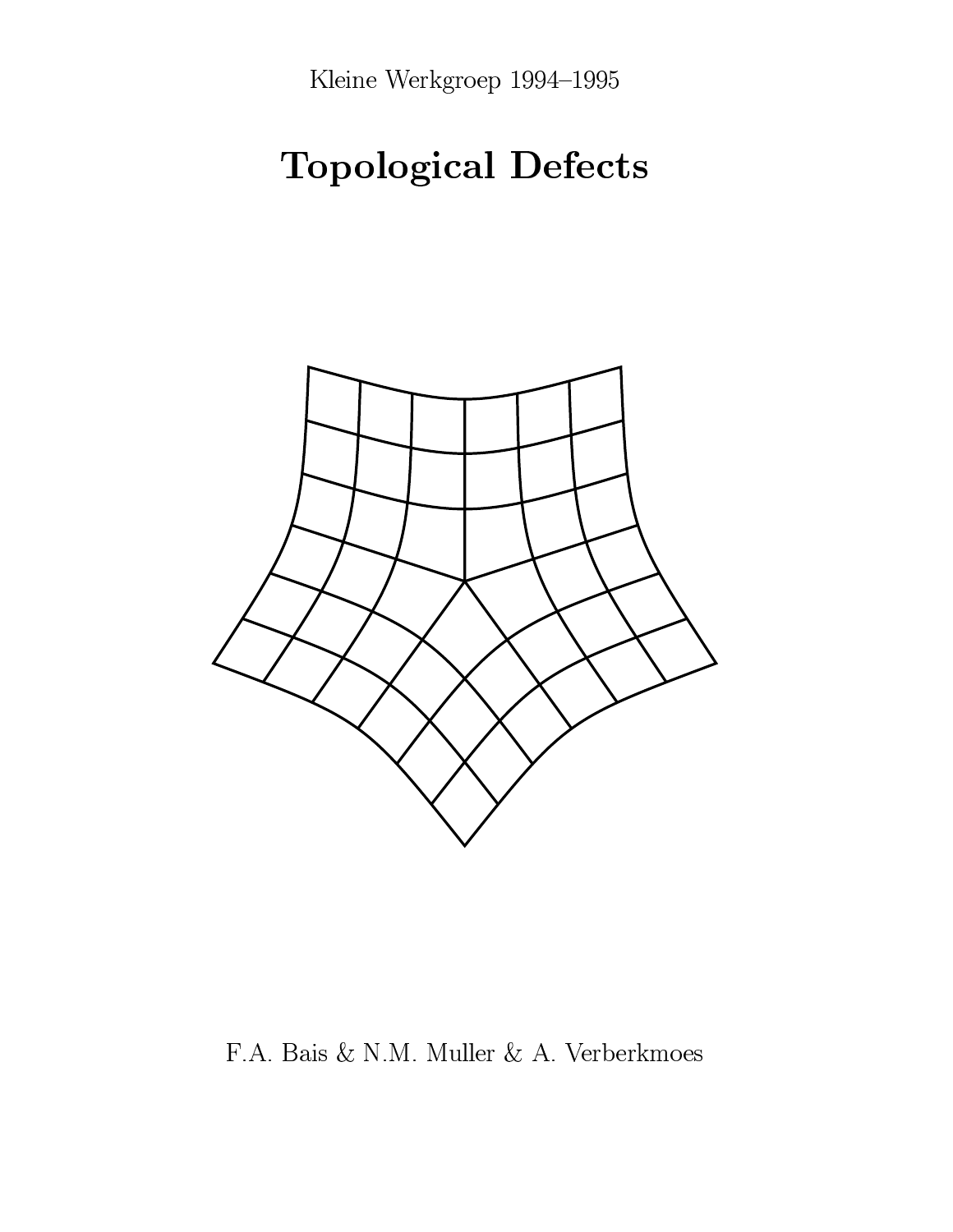# Overview "Kleine Werkgroep"

The subject of this year's "Kleine Werkgroep" will be topological excitations in spontaneously broken gauge theories. Symmetries play an important role in a wide range of physical systems, and to a high extent they determine the properties of the fundamental excitations in a medium. If the ground state of a system is not invariant under the symmetry group of the Hamiltonian, we say that there is a spontaneously broken phase. Examples are the ferromagnet, the BCS superconductor, nematic crystals, superfluid helium, the theory of electroweak interactions, Grand Unified Theories, etc. These broken phases of a theory are characterised by the occurrence of topological excitations or defects: domain walls, vortices (flux tubes), magnetic monopoles, instantons and sphalerons.

We will start with a short introduction into field theory and gauge theories, which will be illustrated by some basic examples. Then we will turn to the topological structure of the excitations and their physical interpretation, where we will often return to the examples that were discussed before. Finally some quantum mechanical properties will be studied.

Although the notes and problems are rather self-contained, it is inevitable that the student has to consult the literature for further explanation or refreshment of knowledge. Every problem set will refer to a few books and lecture notes that can be used, but of course there are many more that treat the subjects.

1st afternoon, 3 April **Classical Field Theory** 

- Introduction into field theory, Lagrange formalism and Noether's theorem for fields
- Electrodynamics and its symmetries: Maxwell action, principle of gauge invariance
- The Klein-Gordon equation: its action, symmetries, conserved currents
- Coupling of complex scalar field to electromagnetism: local symmetry, covariant derivative, gauge invariance

2nd afternoon, 10 April Non-Abelian theories

- Three-component scalar field and a non-abelian group: internal symmetry
- Yang-Mills theory: non-abelian field strength, Lagrangian, Georgi-Glashow model
- The Standard Model: some symmetries and some fields

#### 3rd afternoon, 24 April **Symmetry breaking**

- The Hamiltonian in field theory
- Global symmetry breaking: vacuum degeneracy, Goldstone fields
- Local symmetry breaking, the abelian Higgs model: Higgs mechanism of mass generation
- Glashow-Weinberg-Salam model: Higgs field, masses of elementary particles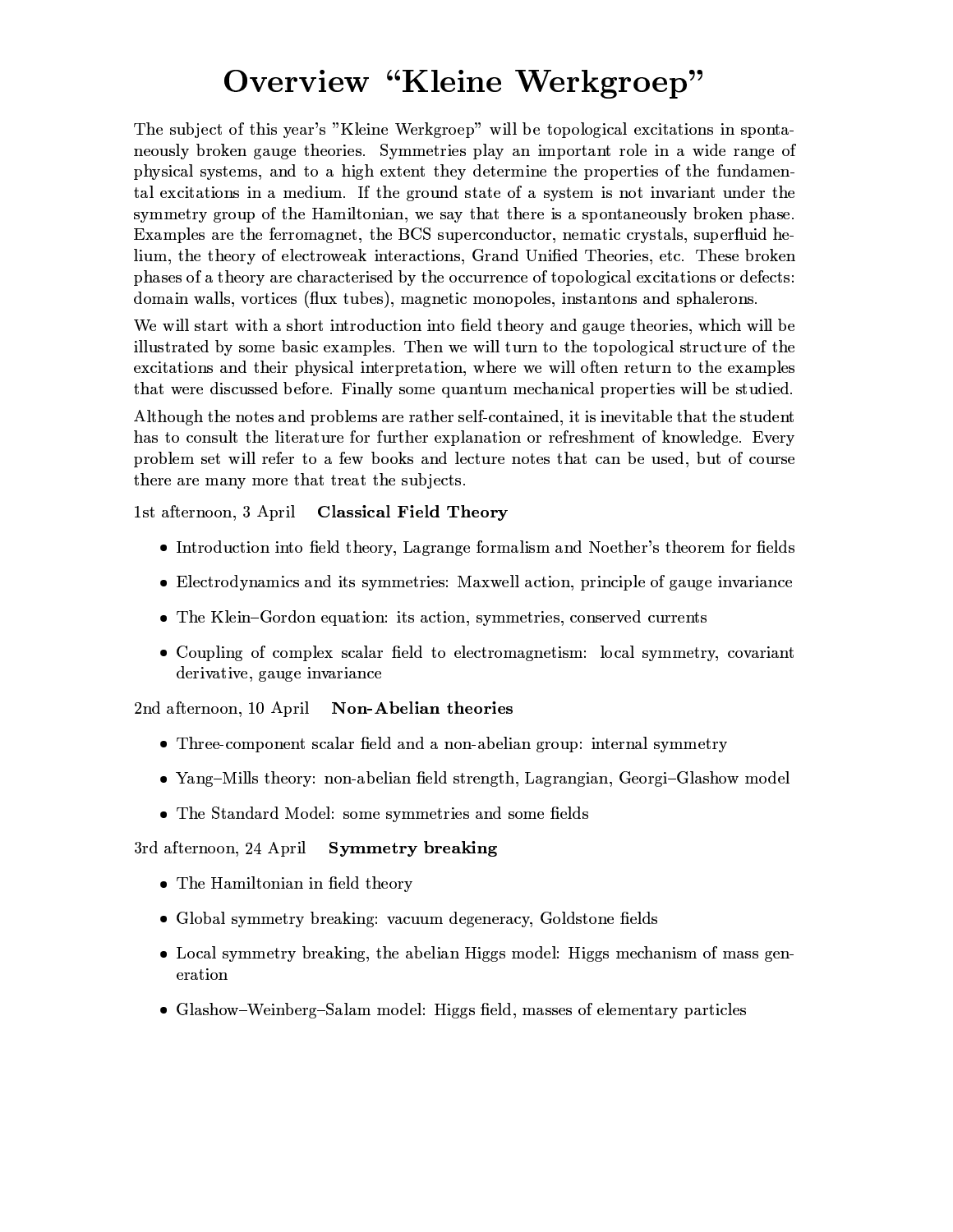4th afternoon, 8 May **Topological Excitations** 

- Topological conservation laws, sine-Gordon equation: solitons
- Nielsen-Olesen vortices: flux tubes in the abelian Higgs model, winding number, magnetic flux quantisation
- Homotopy groups: mathematical background of topological charge, fundamental group

5th afternoon, 15 May **Magnetic Monopoles** 

- The broken Georgi-Glashow model: topological charge, the vacuum manifold
- Magnetic charge as a topological charge: identity mapping, asymptotics
- An exact monopole solution: Bogomolny argument, BPS-limit

6th afternoon, 22 May Quantisation

- Path integral in quantum mechanics: sum over histories
- Example, the harmonic oscillator
- The semi-classical approximation
- Double well: an introduction to instantons

# 7th afternoon, 29 May Instantons

- The lowest energy levels: energy split for the double well
- Final calculation of the energy split: K and  $\lambda_0$
- Bounces, and the life-time of the neutron

8th afternoon, 12 June Solitons

- Semi-classical approximation for the soliton
- The quantum correction on the soliton mass

9th afternoon, 19 June

• Discussion of problem set of previous afternoon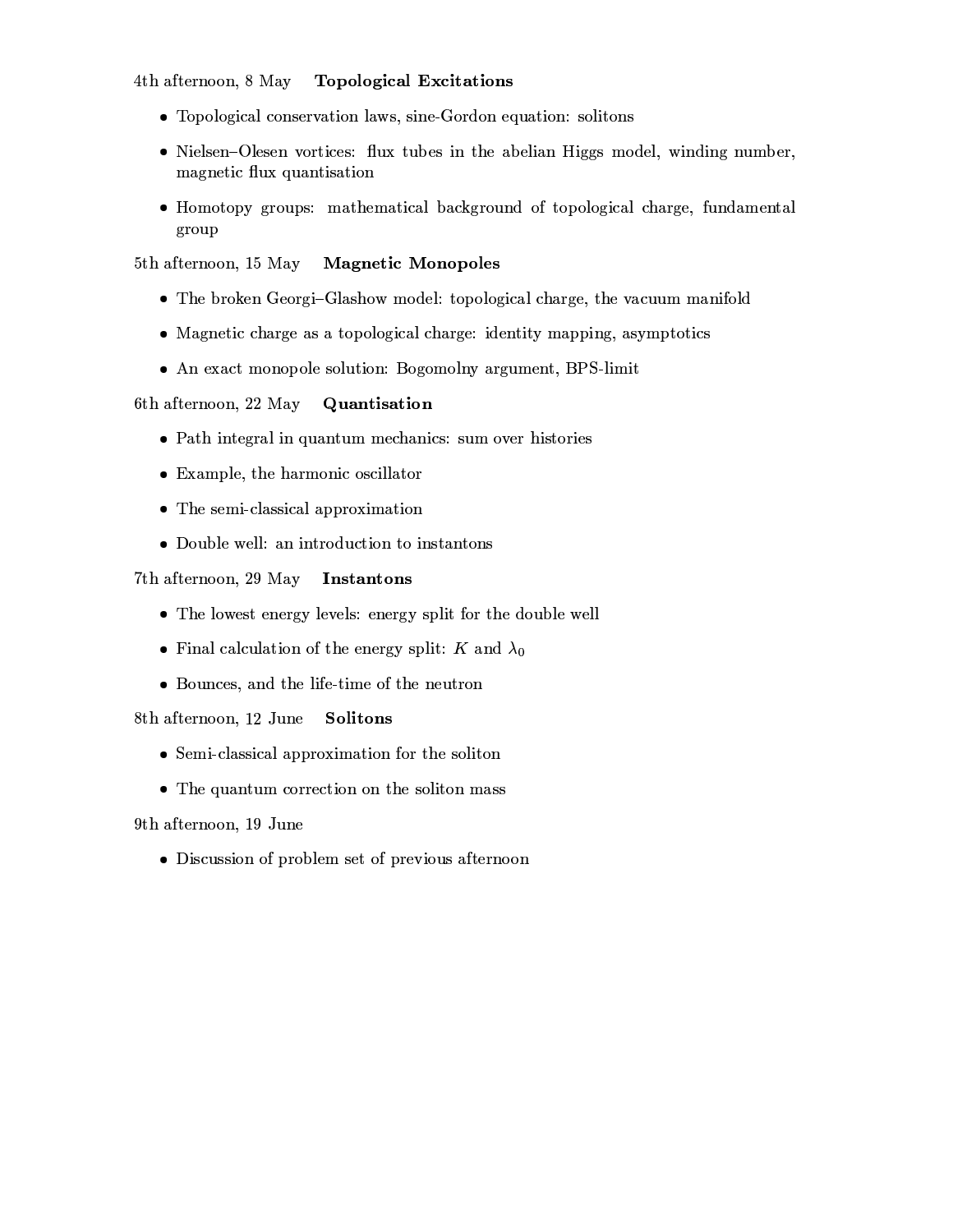#### Classical Field Theory  $\mathbf{I}$ .

## Abstract

We discuss some of the basic concepts of classical field theory. The equation of motion for the fields will be derived from the action functional, using the Lagrangian formal- $\mathrm{ism}$ . We will consider the electromagnetic field, a real scalar field and a complex scalar field. Imposing local gauge invariance leads to the introduction of gauge fields.

References:

F.A. Bais, lecture notes "Inleiding Quantumveldentheorie".

J.W. van Holten, lecture notes "Symmetriebeschouwingen in de natuurkunde" (2 volumes). D. Bailin & A. Love, "Introduction to Gauge Field Theory", Adam Hilger, Bristol 1986.

### Fields

A field  $\phi$  assigns to each point x in spacetime a quantity  $\phi(x)$ . This quantity may be a real or complex number, vector, tensor, etc. As examples one may think of temperature, velocity of flow in a liquid, stress in a solid body. After quantisation a large class of relativistic field theories describe particles.

Recall that under a spacetime coordinate transformation

$$
x \to x' = f(x), \tag{1}
$$

a general tensor field  $\phi_{\mu\nu...}^{\alpha\beta...}(x)$  transforms according to

$$
\phi_{\mu\nu...}^{\alpha\beta...}(x) \to \phi_{\mu\nu...}^{\prime\alpha\beta...}(x) = \frac{\partial x^{\prime\sigma}}{\partial x^{\mu}} \frac{\partial x^{\prime\tau}}{\partial x^{\nu}} \cdots \frac{\partial x^{\alpha}}{\partial x^{\prime\zeta}} \frac{\partial x^{\beta}}{\partial x^{\prime\eta}} \cdots \phi_{\sigma\tau...}^{\zeta\eta...}(x^{\prime}). \tag{2}
$$

In particular, the transformation of a scalar field  $\phi$  is given by

$$
\phi(x) \to \phi'(x) = \phi(x'). \tag{3}
$$

### The Lagrangian formalism

We assume that the action  $S[\phi]$  of a field  $\phi(x)$  is given by<sup>2</sup>

$$
S[\phi] = \int d^4x \, \mathcal{L}(\phi, \partial_\mu \phi), \tag{4}
$$

where  $\mathcal L$  is the Lagrangian density. This means that  $\mathcal L$  is a local function depending only on  $\phi$  and its first derivatives. In analogy to classical mechanics, the variational principle requires that the action is stationary with respect to infinitesimal variations in the field. In order to derive the equation of motion for the field from this condition, consider an infinitesimal variation  $\delta\phi(x)$ , which vanishes at infinity, of the field  $\phi(x)$ . This gives rise to a variation of the action:

$$
\delta S = \int d^4x \, \delta \mathcal{L}
$$

<sup>&</sup>lt;sup>1</sup>This you have encountered in the courses "Klassieke Mechanica" and "Symmetriebeschouwingen", where a classical, non-relativistic particle was considered.

 ${}^{2}\partial_{\mu} = \frac{\partial}{\partial x^{\mu}}$ ; in our conventions the signature of the metric on spacetime will be  $(+ - - -)$ .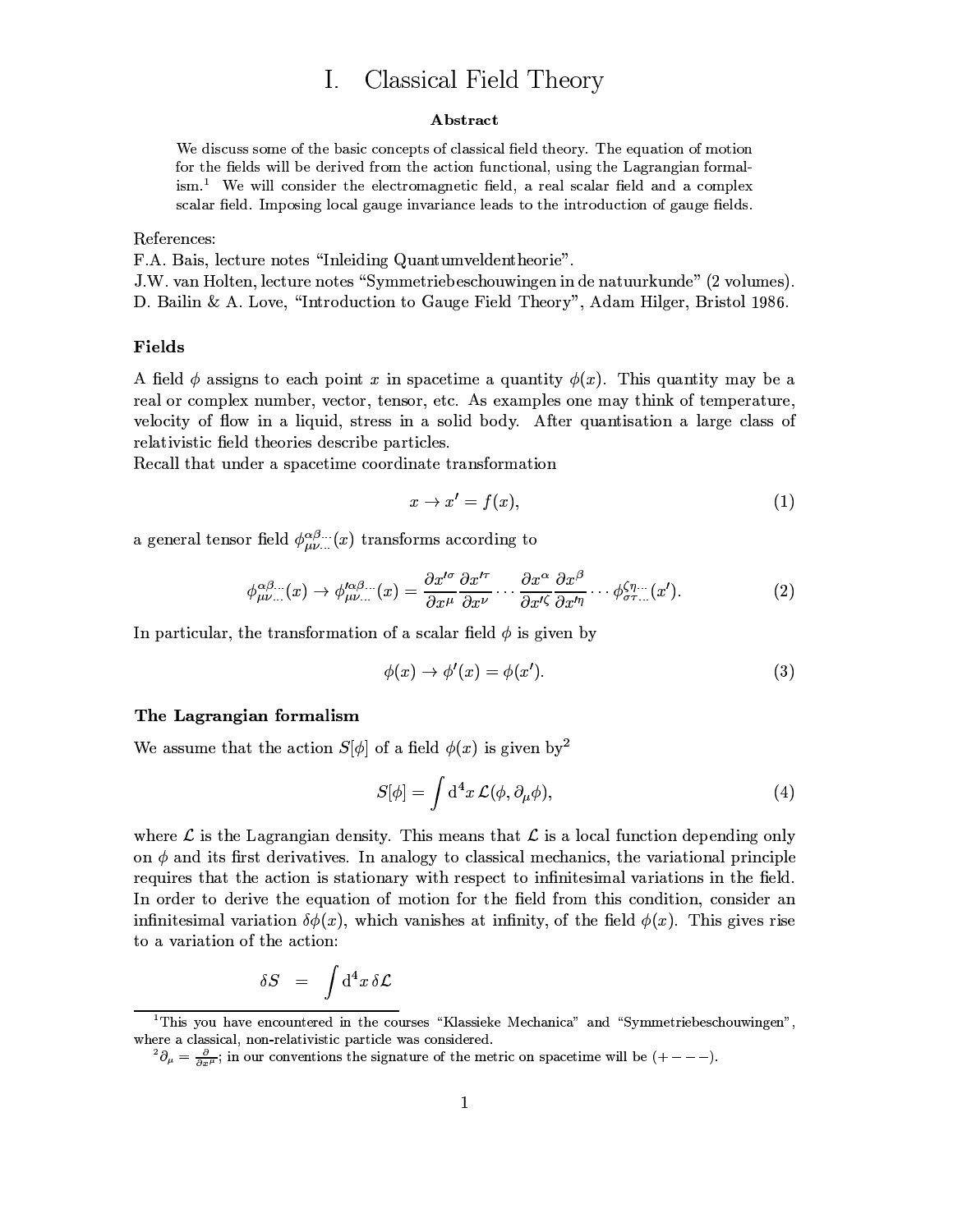$$
= \int d^4x \left( \frac{\partial \mathcal{L}}{\partial \phi} \delta \phi + \frac{\partial \mathcal{L}}{\partial (\partial_{\mu} \phi)} \delta (\partial_{\mu} \phi) \right)
$$
  
\n
$$
= \int d^4x \left( \frac{\partial \mathcal{L}}{\partial \phi} \delta \phi + \frac{\partial \mathcal{L}}{\partial (\partial_{\mu} \phi)} \partial_{\mu} (\delta \phi) \right)
$$
  
\n
$$
= \int d^4x \left( \frac{\partial \mathcal{L}}{\partial \phi} \delta \phi - \partial_{\mu} \frac{\partial \mathcal{L}}{\partial (\partial_{\mu} \phi)} \delta \phi \right) + \frac{\partial \mathcal{L}}{\partial (\partial_{\mu} \phi)} \delta \phi \right|^{\infty}
$$
  
\n
$$
= \int d^4x \left( \frac{\partial \mathcal{L}}{\partial \phi} - \partial_{\mu} \frac{\partial \mathcal{L}}{\partial (\partial_{\mu} \phi)} \right) \delta \phi.
$$
 (5)

Thus the action is stationary for any variation  $\delta\phi$  if the Euler-Lagrange equation

$$
\frac{\partial \mathcal{L}}{\partial \phi} - \partial_{\mu} \frac{\partial \mathcal{L}}{\partial (\partial_{\mu} \phi)} = 0
$$
\n(6)

is satisfied, which is the equation of motion for the field.

# Noether's theorem

Noether's theorem states that for any 1-parameter group of invariances of the action, there is a corresponding conserved quantity. This conserved quantity can be found as follows. An infinitesimal transformation gives rise to a variation  $\delta\phi$  of the field, hence a variation

$$
\delta S = \int d^4x \left( \frac{\partial \mathcal{L}}{\partial \phi} \delta \phi + \frac{\partial \mathcal{L}}{\partial (\partial_{\mu} \phi)} \delta (\partial_{\mu} \phi) \right) \tag{7}
$$

of the action. Invariance of the action under the transformation means that  $\delta S$  vanishes, which implies that the above integrand is a total derivative:

$$
\frac{\partial \mathcal{L}}{\partial \phi} \delta \phi + \frac{\partial \mathcal{L}}{\partial (\partial_{\mu} \phi)} \delta (\partial_{\mu} \phi) = \partial_{\mu} \Omega^{\mu}.
$$
 (8)

Using the Euler-Lagrange equation one finds that the current

$$
J^{\mu} = \frac{\partial \mathcal{L}}{\partial(\partial_{\mu}\phi)}\delta\phi - \Omega^{\mu}
$$
\n(9)

is conserved (divergenceless):

$$
\partial_{\mu}J^{\mu} = 0,\tag{10}
$$

so the corresponding charge

$$
Q = \int \mathrm{d}^3 x \, J^0 \tag{11}
$$

is conserved (time-independent). Thus the quantity  $Q$  is does not change in time, provided that the field evolves according to the field equations.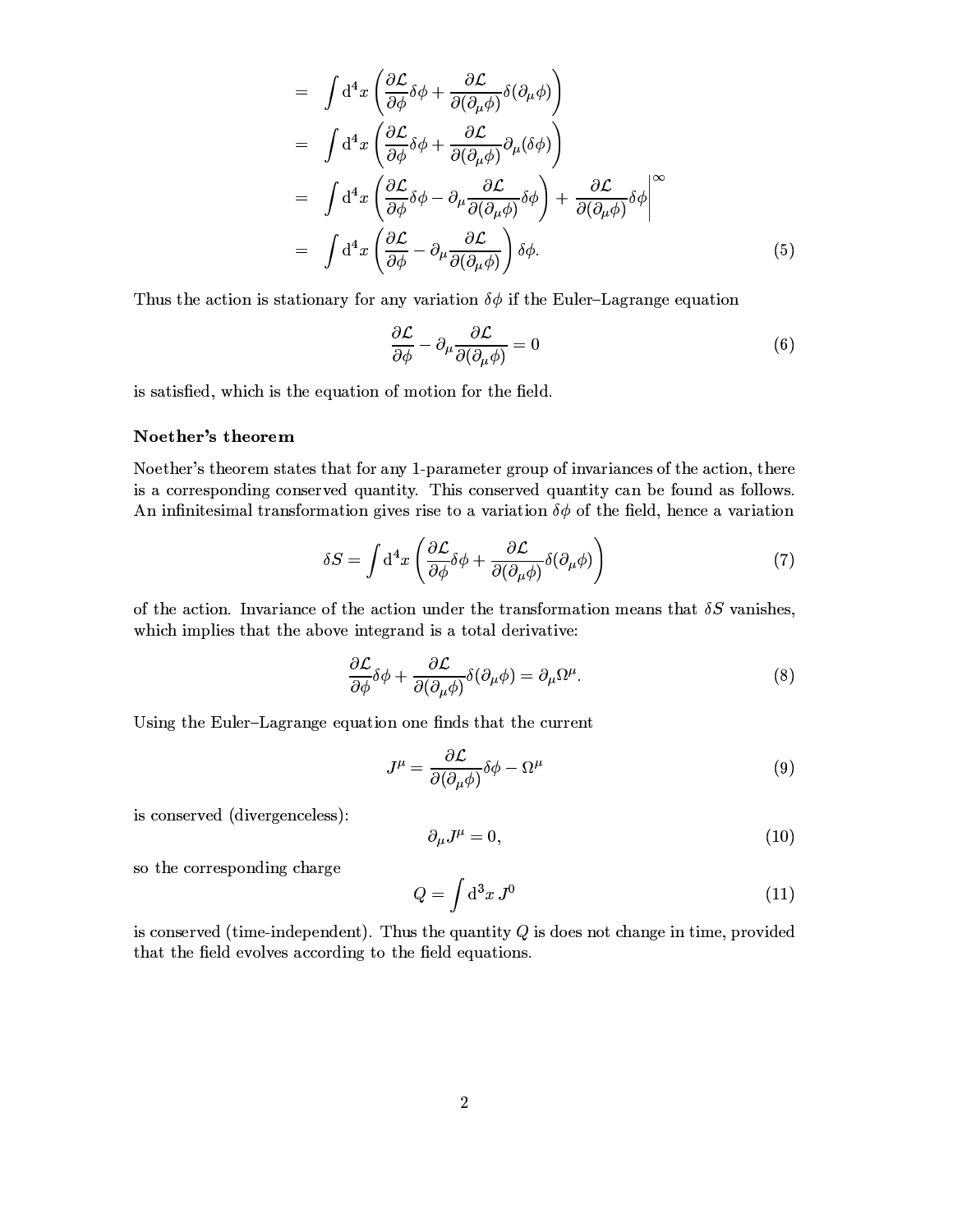# **Problem 1** Electrodynamics and its symmetries

Recall that the electric field  $\vec{E}$  and the magnetic field  $\vec{B}$  can be written in terms of a vector potential  $\vec{A}$  and a scalar potential  $\phi$ :

$$
\begin{array}{rcl}\n\vec{B} & \equiv & \vec{\nabla} \times \vec{A} \\
\vec{E} & \equiv & -\vec{\nabla}\phi - \partial_t \vec{A}.\n\end{array} \tag{12}
$$

In a manifestly Lorentz covariant notation, we introduce the four-vector potential  $A^{\mu}$  =  $(\phi, \vec{A})$  and the electromagnetic field strength

$$
F_{\mu\nu} = \partial_{\mu}A_{\nu} - \partial_{\nu}A_{\mu}.
$$
\n(13)

The six independent components of this anti-symmetric tensor field can be expressed in the components of the electric and magnetic field by

$$
F_{ij} = -\epsilon_{ijk} B^k
$$
  
\n
$$
F_{0i} = E^i
$$
\n(14)

where the units are chosen such that the constants c,  $\epsilon$ , and  $\mu$  are equal to 1. The action for the electromagnetic field is given by

$$
S[A] = \int d^4x \left( -\frac{1}{4} F_{\mu\nu} F^{\mu\nu} \right). \tag{15}
$$

(a) Determine the field equations from this action, using the Lagrangian formalism. Verify that you have regained the Maxwell equations.

(b) Under a spacetime coordinate transformation  $x \to x'$ , the field  $A^{\mu}$  transforms as a vector, Eq. (2). Consider an infinitesimal coordinate transformation

$$
x^{\mu} \to x^{\prime \mu} = x^{\mu} + \xi^{\mu}, \tag{16}
$$

where  $\xi$  may depend on x. Calculate

$$
\delta A_{\mu} \equiv A'_{\mu}(x) - A_{\mu}(x). \tag{17}
$$

(c) Calculate  $\delta F_{\mu\nu}$  for the transformation Eq. (16). Show that  $\mathcal L$  transforms as a scalar.

(d) The Maxwell action, Eq. (15), is invariant under translations, which are a special case of Eq. (16). Using Noether's theorem, show that the conserved currents  $T^{\mu}{}_{\nu}$  corresponding to the translation invariance are given by

$$
T^{\mu}{}_{\nu} = -F^{\mu\sigma}\partial_{\nu}A_{\sigma} - \delta^{\mu}{}_{\nu}\mathcal{L}.\tag{18}
$$

 $T^{\mu}{}_{\nu}$  is called the energy-momentum tensor. Calculate the corresponding conserved charges  $P_{\nu}$ . Interpret  $P_0$  and  $\dot{P}$ .

The Maxwell action is also invariant under Lorentz transformations, where  $\xi^{\mu}$  in Eq. (16) is given by

$$
\xi^{\mu} = \omega^{\mu}_{\nu} x^{\nu}.
$$
\n(19)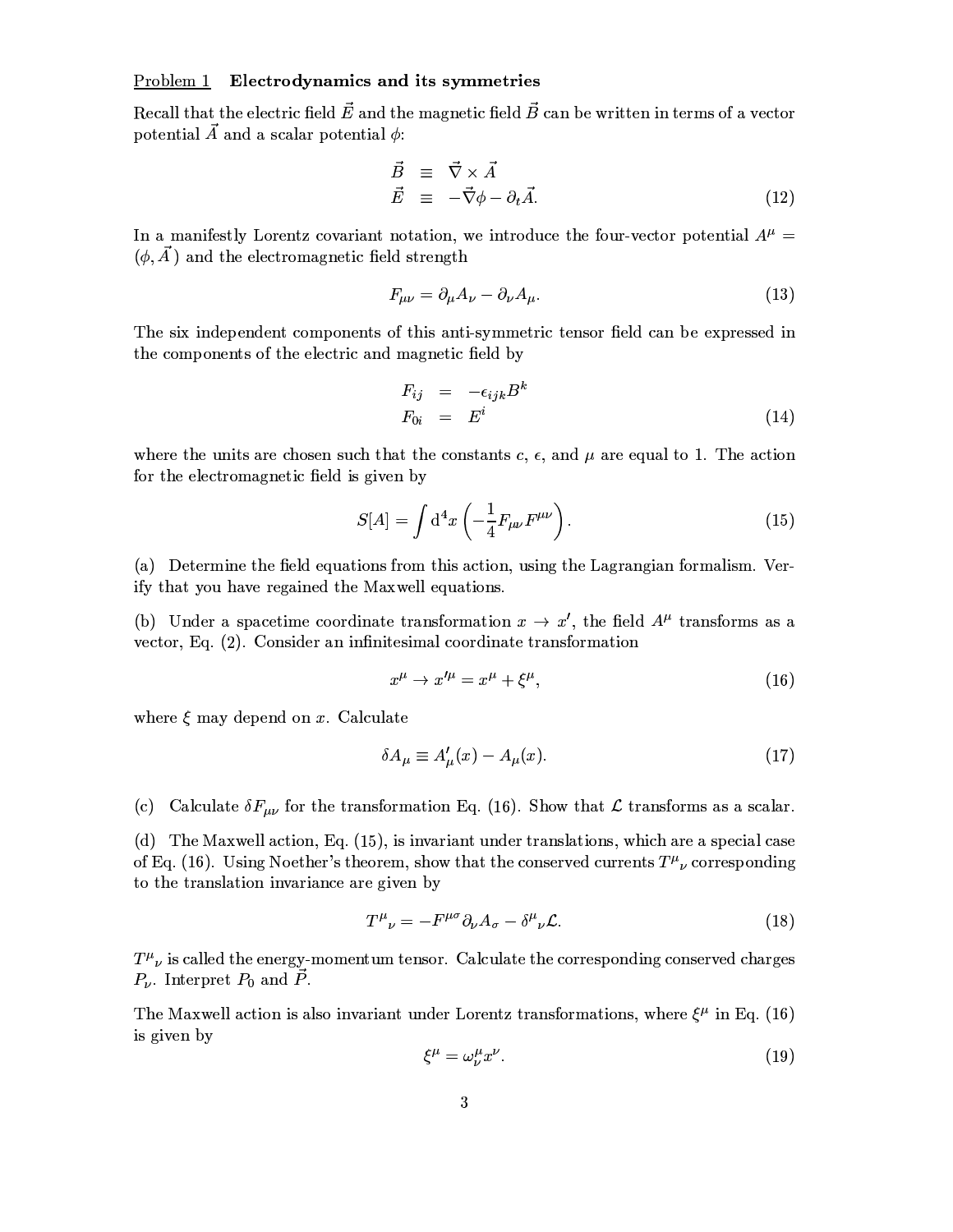$\omega_{\mu\nu}$  is antisymmetric and independent of x. We shall not elaborate on the Lorentz invariance of electrodynamics. Translations and Lorentz transformations are called global transformations, because they are the same for each point in spacetime: for the former  $\xi^{\mu}$ is constant, for the latter  $\omega_{\mu\nu}$  does not depend on x.

We now return to Eq. (12) and note that for given  $\vec{E}$  and  $\vec{B}$  the vector and scalar potential are not uniquely determined. In fact we can perform a so-called gauge transformation

$$
A_{\mu} \to A'_{\mu} = A_{\mu} + \partial_{\mu} \alpha \tag{20}
$$

where  $\alpha(x)$  is any function of spacetime coordinates. This transformation leaves the electric and magnetic field unchanged. Because  $\alpha(x)$  depends on the point x in spacetime, the gauge transformation is called a *local* transformation.

(e) Show that the physical fields and the Maxwell action remain unchanged under the gauge transformation Eq.  $(20)$ .

(f) The energy-momentum tensor  $T^{\mu\nu}$  is not invariant under the gauge transformation Eq.  $(20)$ . Show that

$$
\hat{T}^{\mu}{}_{\nu} \equiv T^{\mu}{}_{\nu} + F^{\mu\sigma} \partial_{\sigma} A_{\nu} \tag{21}
$$

is a conserved current whose conserved charge is equal to  $P_{\nu}$ . Show that  $\hat{T}^{\mu}{}_{\nu}$  is gauge invariant.

(g) Show that  $\hat{T}^{\mu}{}_{\nu}$  is symmetric and traceless, that is

$$
\hat{T}^{\mu}{}_{\mu} = 0. \tag{22}
$$

- (h) Express  $\hat{T}^{\mu}{}_{\nu}$  in terms of  $\vec{E}$  and  $\vec{B}$ . Interpret the result.
- (i) Replace the action Eq.  $(15)$  with

$$
S[A] = \int d^4x \left( -\frac{1}{4} F_{\mu\nu} F^{\mu\nu} - A_{\mu} j^{\mu} \right), \qquad (23)
$$

where  $j^{\mu}$  is a gauge invariant four-vector. Determine the field equations for this action and interpret your findings. What constraint on  $i^{\mu}$  is implied by gauge invariance of S?

#### Problem 2 The Klein-Gordon equation

First we will derive the Klein-Gordon equation as a relativistic generalisation of the Schrödinger equation, and then obtain the corresponding Lagrangian density. Demanding Lorentz invariance will give us conserved current and charges.

The basic equation for non-relativistic quantum mechanics is the Schrödinger equation<sup>3</sup>

$$
i\partial_t \psi(\vec{x}, t) = H\psi(\vec{x}, t). \tag{24}
$$

A non-relativistic particle in potential  $V(\vec{x})$  corresponds to the Hamiltonian

$$
H = \frac{\vec{p}^2}{2m} + V(\vec{x}).
$$
\n(25)

<sup>&</sup>lt;sup>3</sup>We set  $\hbar = 1$ .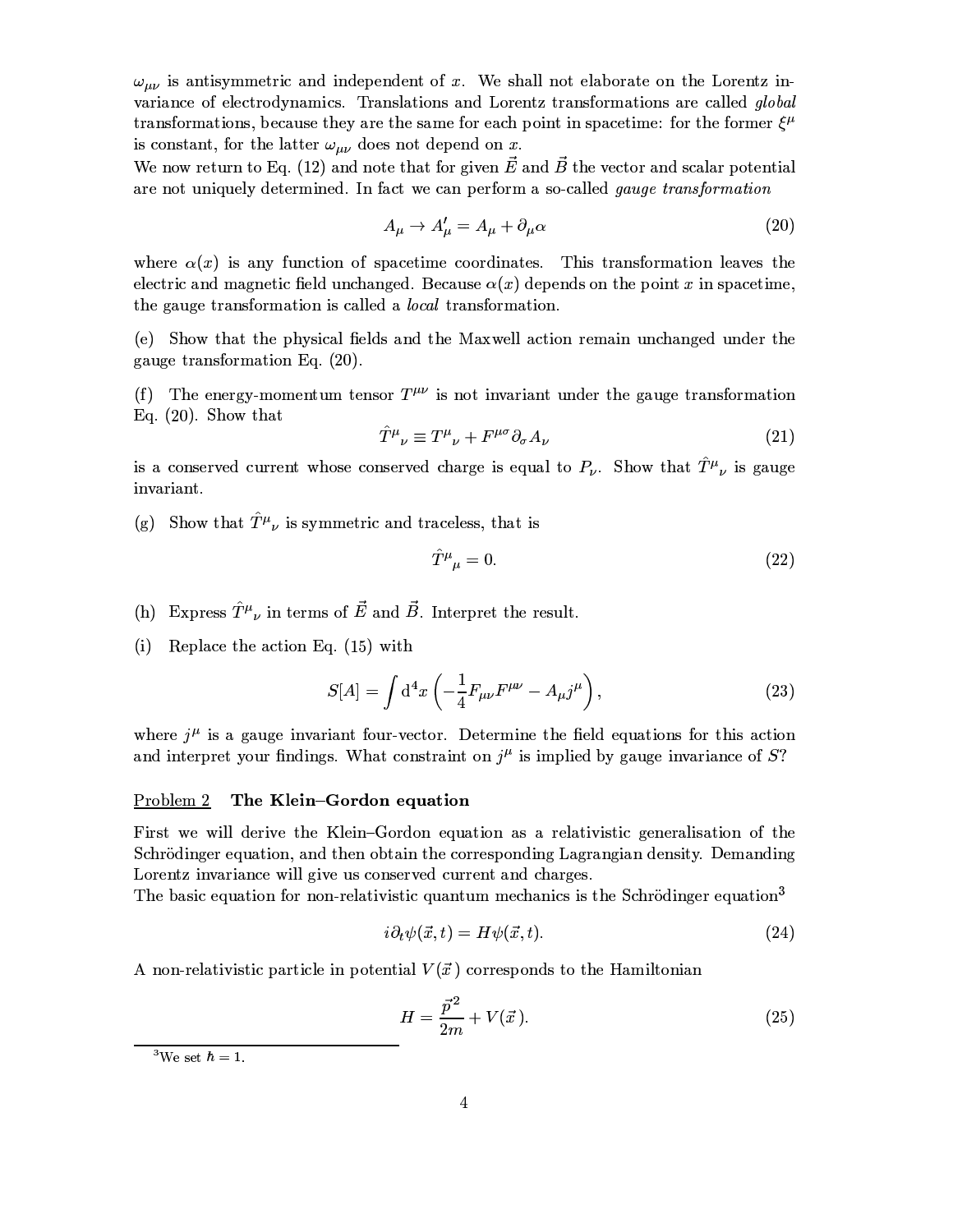Written like this, we are dealing with the coordinates and their corresponding momenta, which you should recognise from the Hamilton formalism. Since we want to use the Euler-Lagrange formalism to derive the equations of motion, we should substitute the coordinate representation for the momentum (*i.e.* rewrite the momentum operator),  $\vec{p} = -i\vec{\nabla}$ . Trying to make the equation relativistic, one could try to substitute the relativistic expression for the energy

$$
E = \sqrt{\vec{p}^2 + m^2}.\tag{26}
$$

The resulting equation is very difficult to solve, because of the higher order terms in the expansion of the square root. This can be circumvented by squaring both sides of the Schrödinger equation.

(a) Perform the substitution and squaring described above. Use the expression for the relativistic Laplace operator (d'Alembertian):

$$
\partial_{\mu}\partial^{\mu} = \partial_t^2 - \vec{\nabla}^2 \tag{27}
$$

and show that

$$
(\partial_{\mu}\partial^{\mu} + m^2)\psi = 0. \tag{28}
$$

This is the Klein-Gordon equation. The interpretation as a relativistic wave equation leads to difficulties we cannot go into here. Without further motivation we now interpret it not as a wave equation, but as an equation for a classical field  $\phi$ :

$$
(\partial_{\mu}\partial^{\mu} + m^2)\phi = 0. \tag{29}
$$

Upon quantisation this field describes particles that satisfy the relativistic energy momentum relation Eq.  $(26)$ .

(b) The equation describing the field may not depend on the inertial frame of the observer. Therefore the field equation should be Lorentz covariant. How should the field  $\phi$  transform under Lorentz transformations?

(c) Find an action  $S[\phi]$  for which Eq. (29) is the equation of motion. Which term in  $S[\phi]$ gives rise to the  $m^2\phi$  term in the field equation?

The mass term in the Lagrangian density for a general field (so not necessarily transforming as the field  $\phi$  we discussed above) has the same form as the mass term for the Klein-Gordon field. This will return frequently during the course.

(d) Show that the action for the Klein-Gordon field is invariant under translations. Calculate the corresponding conserved current  $T^{\mu\nu}$ .

(e) As was already indicated under (b), the action for the Klein–Gordon field is also invariant under Lorentz transformations. Give the infinitesimal form of the Lorentz transformations and show that the corresponding conserved currents are given by

$$
J^{\mu\sigma\rho} = x^{\rho}T^{\mu\sigma} - x^{\sigma}T^{\mu\rho}.
$$
\n(30)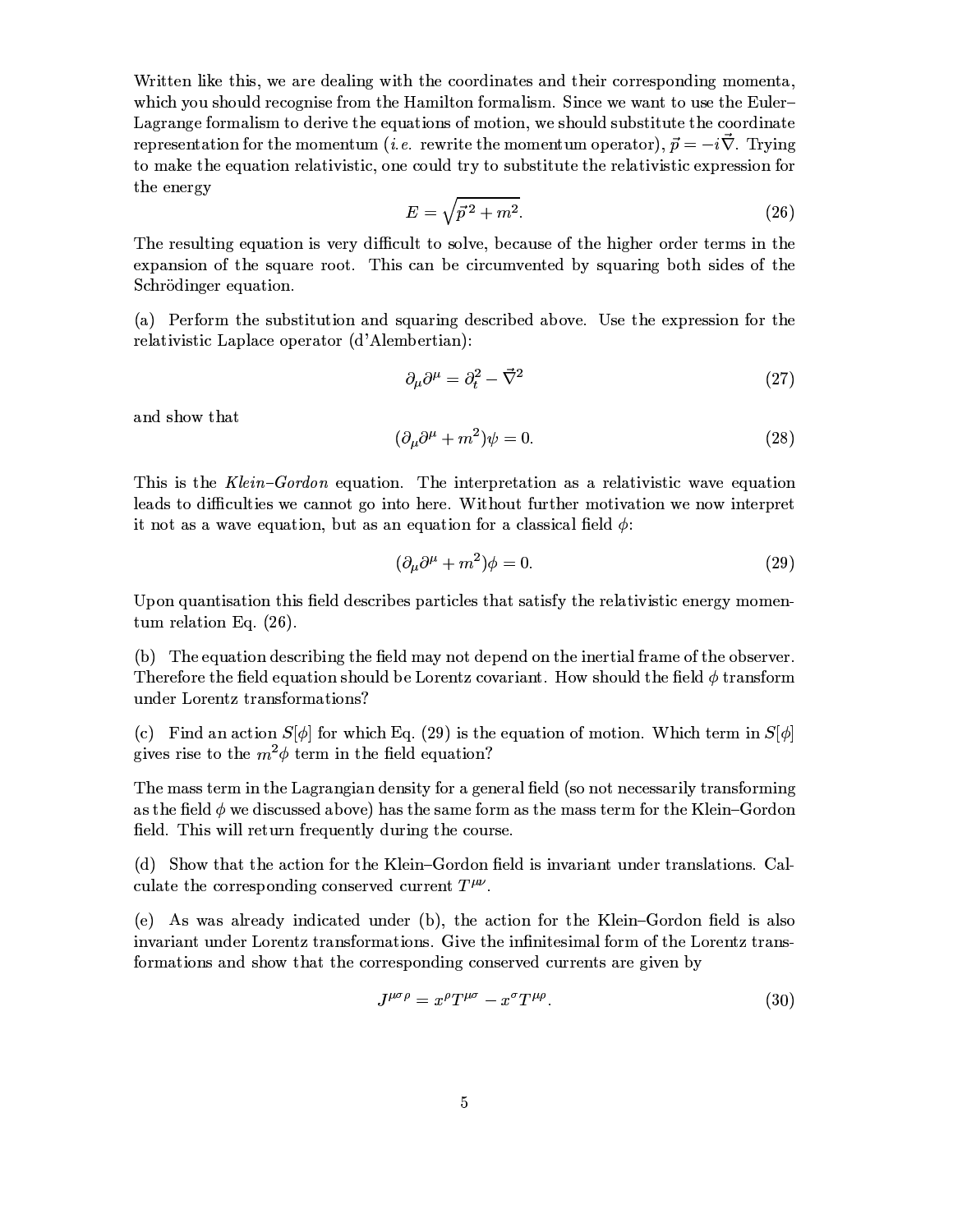### $P_{\text{roblem 3}}$  Coupling of a complex scalar field to electromagnetism

As an example of an interacting field theory, we consider a complex scalar field with Lagrangian density

$$
\mathcal{L}(\phi, \phi^*) = (\partial_\mu \phi)(\partial^\mu \phi^*) - m^2 \phi \phi^*.
$$
\n(31)

(a) Give the field equations.

(b) Show that the Lagrangian density is invariant under global phase transformations of the scalar field

$$
\phi \to \phi' = e^{i\alpha}\phi \tag{32}
$$

and give the corresponding Noether current. These phase transformations form the group  $U(1)$ .

It is interesting to see what happens if we demand that the theory is also invariant under local phase transformations, *i.e.*,  $\alpha$  now depends on the spacetime coordinates:

$$
\phi \to \phi' = e^{i\alpha(x)}\phi. \tag{33}
$$

(c) Is the Lagrangian density invariant under these transformations?

In order to restore the invariance we may introduce a so-called *gauge potential*  $A_{\mu}$  and define the (gauge) covariant derivative  $D_{\mu}$  by

$$
D_{\mu}\phi = (\partial_{\mu} + ieA_{\mu})\phi
$$
  
\n
$$
D_{\mu}\phi^* = (\partial_{\mu} - ieA_{\mu})\phi^*.
$$
\n(34)

Note that we have to define the covariant derivative for each independent field. The constant  $e$  is the so-called *coupling constant*, because it arises in the term in the Lagrangian that couples the field and the gauge potential. It is crucial that  $D_{\mu}$  transforms covariantly

$$
D_{\mu}\phi \to (D_{\mu}\phi)' = e^{i\alpha(x)} D_{\mu}\phi. \tag{35}
$$

(d) Using this transformation property of  $D_{\mu}\phi$ , calculate the transformation of the gauge potential  $A_\mu$ .

In the Lagrangian density Eq.  $(31)$  we now replace the derivative by the covariant derivative.

(e) Verify that the new Lagrangian is invariant under local phase transformations.

Comparing the transformation of  $A_\mu$  to the gauge transformation in Problem 1 suggests that the gauge potential from this problem can be identified with the vector potential that we have encountered before. If we want  $A_\mu$  to describe independent, physical degrees of freedom, we have to add the Lagrangian of the free<sup>4</sup> Maxwell field. The resulting Lagrangian then describes a complex scalar field that is coupled to the electromagnetic field in a gauge invariant way. This way of introducing interactions can be generalised to construct non-abelian gauge theories, as we will show next time.

<sup>&</sup>lt;sup>4</sup>Meaning: "not interacting".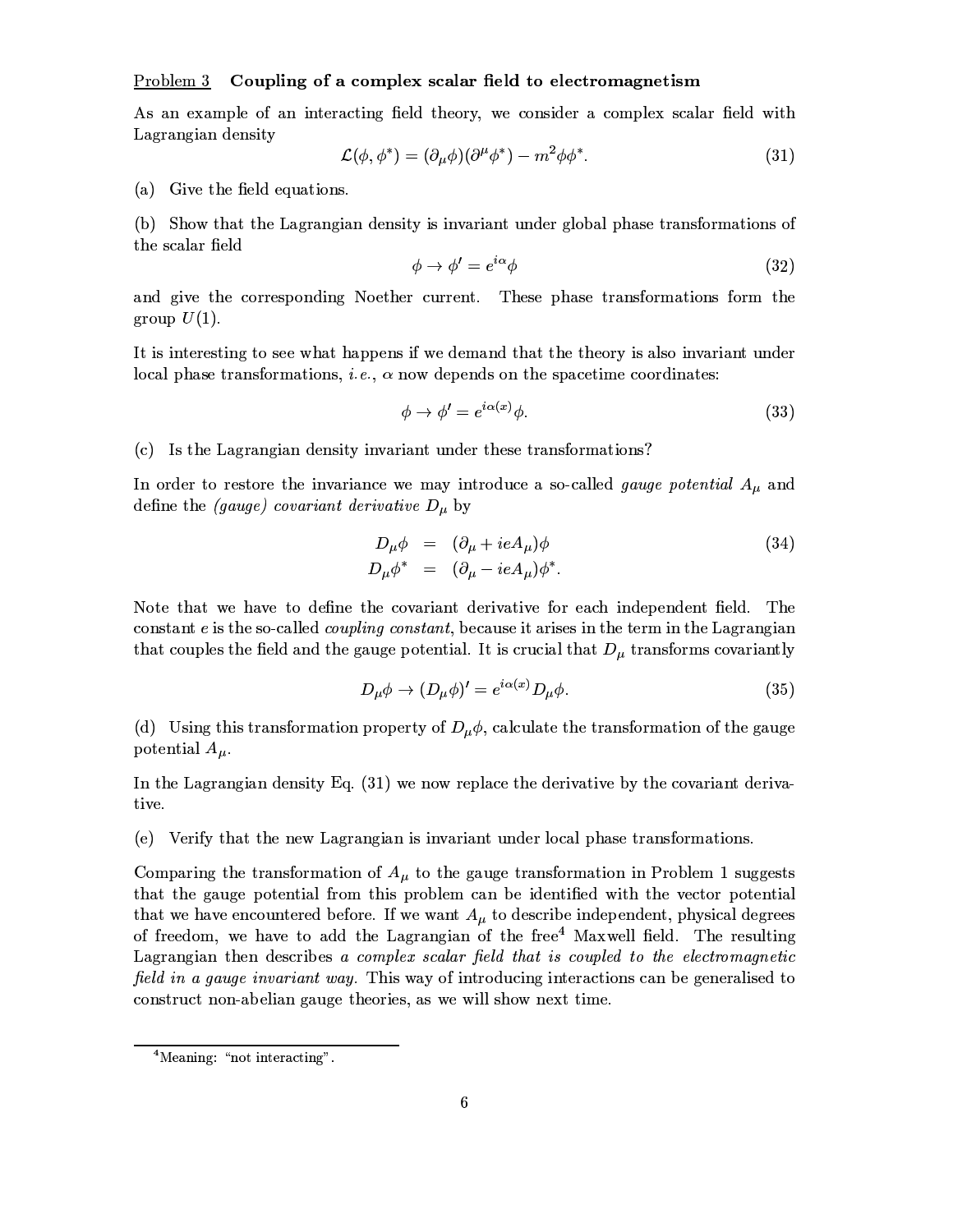#### Non-Abelian Theories  $\prod$ .

#### Abstract

This time we will concentrate on non-abelian gauge symmetries. We will elaborate on the concepts that we have encountered last time, so derive the equations of motion (for several fields) and couple them to gauge fields to make the theory locally invariant under a (now non-abelian) symmetry. First we will introduce the concept of nonabelian groups via the three-component scalar field, where we will discuss some group theory which will be useful later. Then we will treat the so-called Georgi-Glashow model for electrodynamics. Finally some aspects of Quantum Chromo Dynamics, the theory for the strong interaction, and the Standard Model will be discussed. Here you will get a flavour of the use of gauge theories.

References:

F.A. Bais, lecture notes "Inleiding Quantumveldentheorie".

J.W. van Holten, lecture notes "Symmetriebeschouwingen in de natuurkunde" (2 volumes).

D. Bailin & A. Love, "Introduction to Gauge Field Theory", Chapter 9, Adam Hilger, Bristol, 1986.

F.A. Bais, in "Geometric Techniques in Gauge Theories", Springer-Verlag, Berlin, 1982: "Symmetry as a clue to the physics of elementary particles".

C. Quigg, "Gauge theories of the strong, weak, and electromagnetic interactions", Benjamin/Cummings, Reading Mass., 1983.

## Problem 4 A three-component scalar field and a non-abelian group

We will rewrite the the transformations from Problem 3 in such a way that a matrix representation is obtained. To this end we associate a two-component real field to the complex scalar field:<sup>5</sup>

$$
\phi = \frac{1}{\sqrt{2}}(\phi_1 + i\phi_2) \leftrightarrow \vec{\phi} \equiv \begin{pmatrix} \phi_1 \\ \phi_2 \end{pmatrix}
$$
 (36)

which gives the Lagrangian in vector notation:

$$
\mathcal{L}(\vec{\phi}) = \frac{1}{2} (\partial_{\mu}\vec{\phi}) \cdot (\partial^{\mu}\vec{\phi}) - \frac{1}{2} m^2 \vec{\phi} \cdot \vec{\phi}
$$
 (37)

Under a coordinate transformation  $x \to x'$  the fields  $\begin{pmatrix} \phi_1 \\ \phi_2 \end{pmatrix}$  transform according to

$$
\left(\begin{array}{c}\n\phi_1(x) \\
\phi_2(x)\n\end{array}\right) \rightarrow \left(\begin{array}{c}\n\phi'_1(x) \\
\phi'_2(x)\n\end{array}\right) = \left(\begin{array}{c}\n\phi_1(x') \\
\phi_2(x')\n\end{array}\right).
$$
\n(38)

The components transform independently of each other under coordinate transformation, but can be transformed *into* each other by a gauge transformation. In other words: this field  $\phi$  transforms as a scalar under coordinate transformations and as a vector under internal transformations. The covariant derivative now has the following form:

$$
D_{\mu}\vec{\phi} = (\partial_{\mu} + ie\hat{A}_{\mu})\vec{\phi}
$$
 (39)

 ${}^{5}$ This is nothing else than considering two independent real fields instead of one complex field.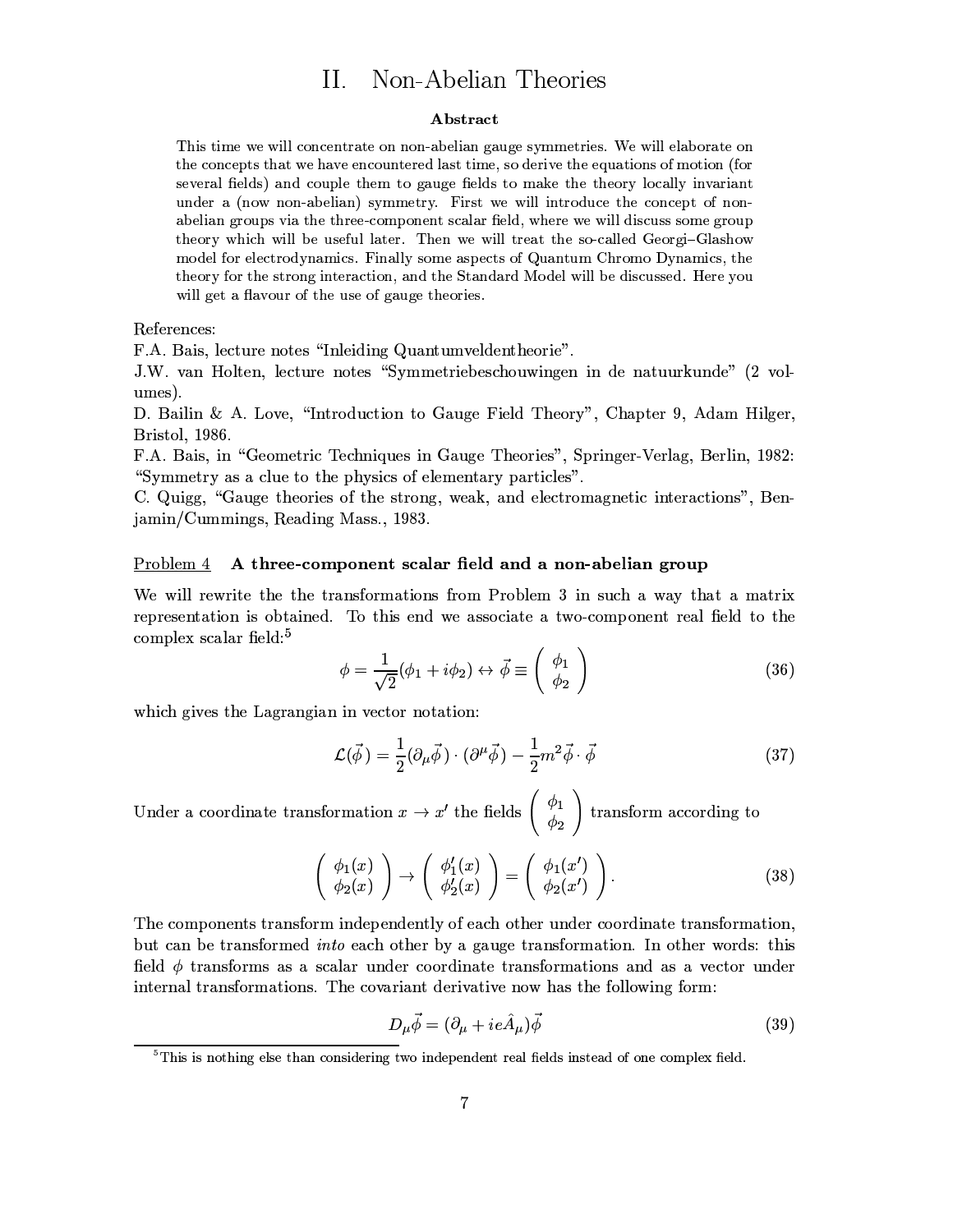with

$$
\hat{A}_{\mu} = A_{\mu}T = A_{\mu} \begin{pmatrix} 0 & -i \\ +i & 0 \end{pmatrix}.
$$
 (40)

A gauge transformation can now be written as

$$
\Omega = e^{i\alpha(x)T}
$$
\n
$$
\vec{\phi} \to \vec{\phi}' = \Omega \vec{\phi}
$$
\n
$$
\hat{A}_{\mu} \to \hat{A}'_{\mu} = \hat{A}_{\mu} + \frac{i}{e} (\partial_{\mu} \Omega) \Omega^{-1}
$$
\n(41)

A gauge transformation is, of course, an element of the gauge group. The way it is written in Eq. (41) you can recognise the exponentiation of elements of the Lie algebra corresponding to the group.<sup>6</sup> The matrix T therefore is the generator of the (Lie algebra of the) gauge group. This rewriting of the gauge transformation is nothing else than using the equivalence of phase transformations in the complex plane with rotations in the twodimensional  $(\phi_1, \phi_2)$  plane. Mathematically spoken it shows the isomorphism between the group  $U(1)$  and  $SO(2)$ , the rotation group in two dimensions.

Completely analogous to Problem 3, we will now consider a three-component real scalar field. The Lagrangian is the same as given in Eq. (37), but now a three-component vector is associated with the field  $\phi$ . Under a symmetry transformation each term must be invariant, which means that the inner product that occurs in the second term may not change upon performing a gauge transformation.<sup>7</sup> By definition the group that leaves the inner product invariant is the group of orthogonal matrices,  $O(3)$ . It consists of the rotations and reflections.

Analogously to Eq. (41) general gauge transformations (so also from higher dimensional symmetry groups) can be written as

$$
\Omega = e^{i\alpha(x)^b T_b}.\tag{42}
$$

Note the *i* in the exponent, which is standard in physics. The parameters  $\alpha(x)^b$  are real, and  $b$  runs from 1 to the dimension of the group, which is equal to the number of generators of its Lie algebra. The  $T_b$  form a representation of the generators of the Lie algebra. So in this case of a three component scalar field, the generators are  $3 \times 3$  matrices.

By exponentiation of the generators like in Eq.  $(42)$  only the group elements that are "connected to the identity" can be obtained. For  $O(3)$  this means that the reflections are no gauge transformations. What remains is  $SO(3)$ , the group of rotations in three dimensions.

Note that the dimension of the group and the dimension of the representation are completely different things, though in this case of gauge group  $SO(3)$  (three dimensional) and three-component scalar field (which requires a three dimensional representation of  $SO(3)$ ) these dimensions happen to be equal. Until question (d) we shall consider the  $3 \times 3$  matrix representation of  $SO(3)$ , which is the so-called *adjoint representation*.

In general the commutation relations for a Lie algebra are of the form

$$
[T_a, T_b] = i f_{ab}{}^c T_c,\tag{43}
$$

 ${}^6$ This you have seen in the course "Symmetriebeschouwingen".

<sup>&</sup>lt;sup>7</sup>Remember that this  $\phi$  only has labels in the internal space, because it is a scalar under spacetime transformations, but a vector under internal transformations. So the vector arrow denotes components in internal space.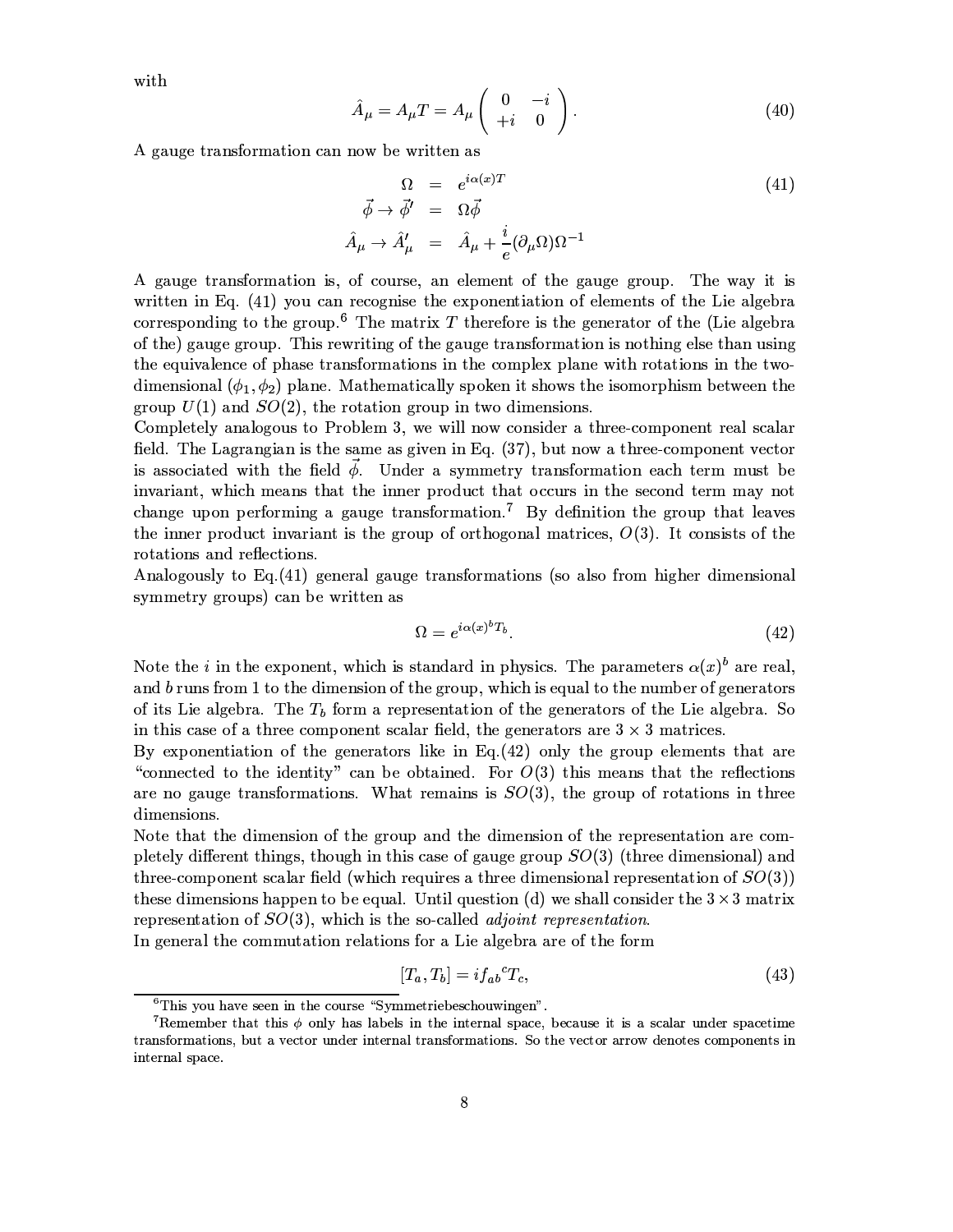with  $f_{ab}^c$  the structure constants, which completely determine the algebra. So in every representation Eq.(43) must hold. (What are the structure constants of an abelian group?)

(a) Show that the Lie algebra  $so(3)$  consists of the hermitian, purely imaginary  $3 \times 3$ matrices.

(b) Show that  $(T_a)_{bc} \equiv -i\epsilon_{abc}$  is an explicit matrix representation for  $so(3)$ , with  $\epsilon_{abc}$  the completely anti-symmetric Levi-Civita tensor, take  $\epsilon_{123} = 1$ .

(c) Using the adjoint representation, calculate the structure constants of  $SO(3)$ .

(d) Suppose we had taken  $T_a \equiv \sigma_a/2$ , where  $\sigma_a$  are the Pauli matrices, show that it is a (matrix) representation of  $so(3)$ .

The corresponding representation space (which is the space of vectors where the representation acts upon) for the representation with the Pauli matrices as generators, is complex and two-dimensional with elements

$$
\chi = \left(\begin{array}{c} u \\ v \end{array}\right) \quad \text{with} \quad (u, v) \in \mathbf{C}.\tag{44}
$$

Under  $SO(3)$  such an element transforms as

$$
\chi \to \chi' = M(\alpha_a)\chi = e^{\frac{s}{2}\alpha^a \sigma_a}\chi. \tag{45}
$$

Two-dimensional vectors which under a rotation transform as Eq. (45) are called *spinors*. The representation which is generated by the Pauli matrices therefore is called the *spinor*representation of  $SO(3)$ . Consider now a rotation around the internal x-axis (it is better to call this the "1-direction"),  $M(\alpha,0,0)$ .

(e) Show that upon rotation over  $2\pi$  the spinor transforms into its opposite:  $\chi \to -\chi$ .

So with every element of  $SO(3)$  we can associate two different matrices, namely  $M(\alpha,0,0)$ and  $M(\alpha+2\pi,0,0)$ . Therefore the spinor representation of  $SO(3)$  is called *double-valued.* It corresponds to a single-valued representation of  $SU(2)$ , the group of special unitary transformations in two-dimensional complex space.

(f) Show that indeed the M form the group of unitary  $(2 \times 2)$  matrices with det  $M(\alpha_a)$  = 1. Prove that the generators of unitary transformations are hermitian.

It is important to realise that we are here dealing with *internal* symmetries. The group  $SO(3)$  now does not act on spatial indices, we are not dealing with rotations in spacetime, but it acts on internal indices, which means that we consider rotations in the three dimensional internal space. The three independent directions come from the three components of the field. Conserved quantities that are associated with this kind of internal rotation symmetries are called *isospin*, where the "iso" refers to the internal character of the symmetry. Compare this to the spin that describes the effect of spatial rotations on the components of the wave function, Chapter 14 in "Symmetriebeschouwingen".

We will now end this little detour in group theory and return to physics. Let us take again the Lagrangian for a multi-component scalar field, Eq. (37).

 $(g)$  What can you say about the masses of the components of the scalar field?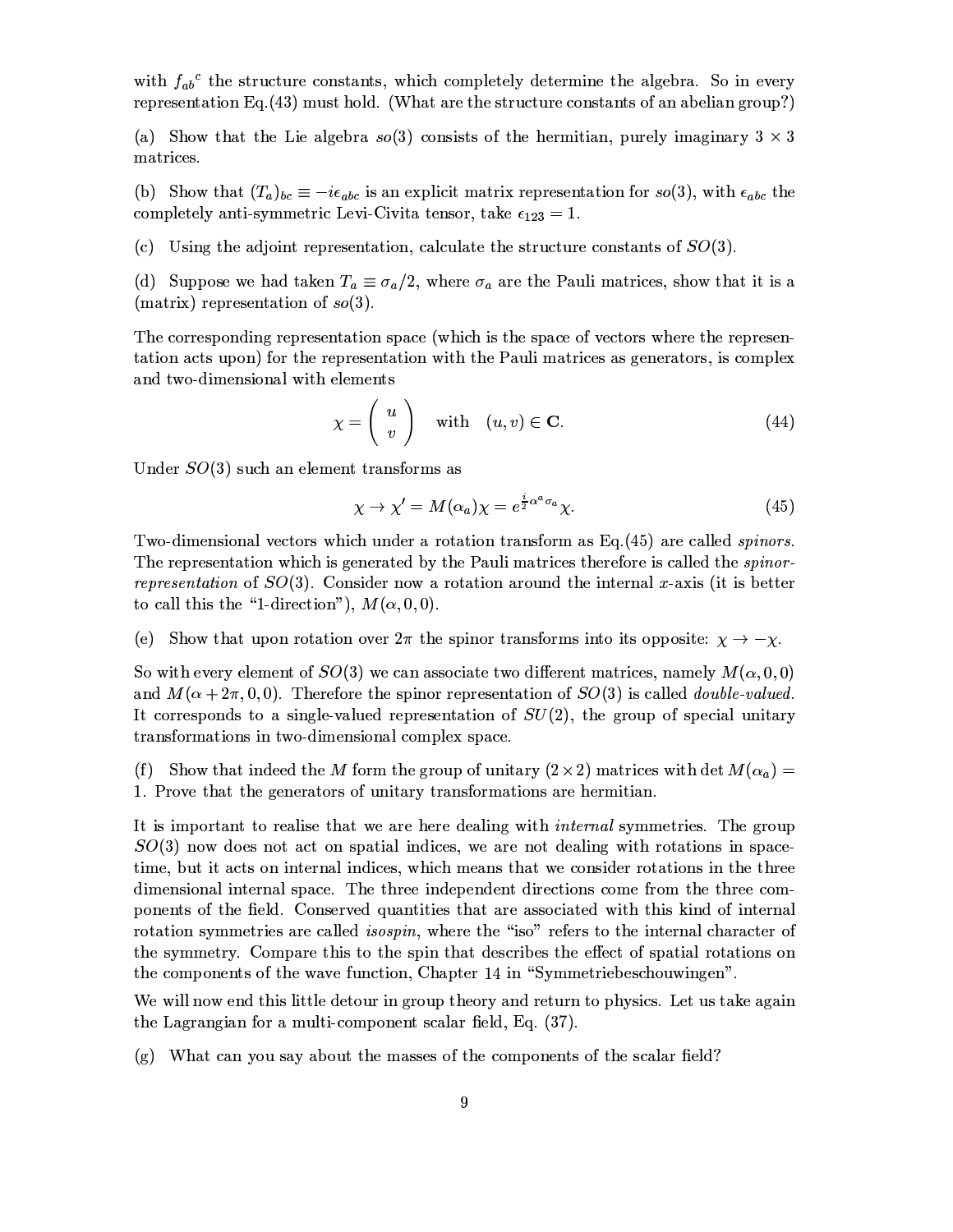Analogously to Eq. (40) we note that the gauge potential  $A_{\mu}$  takes its values in the Lie algebra:

$$
A_{\mu} = A_{\mu}^{b} T_{b}.\tag{46}
$$

In other words: the gauge field has three  $(=\dim SO(3))$  internal components. Each of these components is a four-dimensional vector field in spacetime.

Remember that the covariant derivative transforms covariantly in order to ensure the local invariance of the Lagrangian.

- (h) How should  $D_{\mu}$  transform?
- (i) Prove that the gauge field transforms as

$$
A_{\mu} \to A'_{\mu} = \Omega A_{\mu} \Omega^{-1} + \frac{i}{e} (\partial_{\mu} \Omega) \Omega^{-1}.
$$
 (47)

#### Problem 5 Yang-Mills theory

Models that have a non-abelian gauge symmetry are called Yang-Mills theories. They are of great importance in (particle) physics, as we will see later.

Like in electrodynamics the gauge field (or better, its components) "carries the interaction". In electrodynamics the gauge field has one component, the well-known photon field. In the case of  $SO(3)$  there are three vector fields carrying the interaction.

(a) How does the field strength as defined in Eq. (13) transform under a non-abelian gauge group?

In general the field strength is defined as

$$
F_{\mu\nu} = F_{\mu\nu}{}^{b} T_{b} \equiv -\frac{i}{e} [D_{\mu}, D_{\nu}].
$$
\n(48)

(b) Calculate the transformation of the field strength Eq. (48) under the gauge transformation Eq.  $(42)$ .

(c) Express the field strength in the gauge potential, and check that for the abelian case it simplifies to Eq.  $(13)$ .

It is the non-linearity of  $F_{\mu\nu}$  in  $A_{\mu}$ , caused by the self-interactions of the gauge field, that makes the physics of non-abelian gauge theories very different from abelian theories like electrodynamics. The fact that the gauge field has self-interactions means that it carries charge corresponding to the gauge group, in contrast to the uncharged photon in electrodynamics.

The Lagrangian density for a free non-abelian gauge field reads:

$$
\mathcal{L}_{\text{YM}} = -\frac{1}{2} \operatorname{tr} (F_{\mu\nu} F^{\mu\nu}), \qquad (49)
$$

which is the generalisation of Eq. (15). It is customary to choose the generators  $T_b$  such that

$$
\operatorname{tr}(T_a T_b) = \frac{1}{2} \delta_{ab}.\tag{50}
$$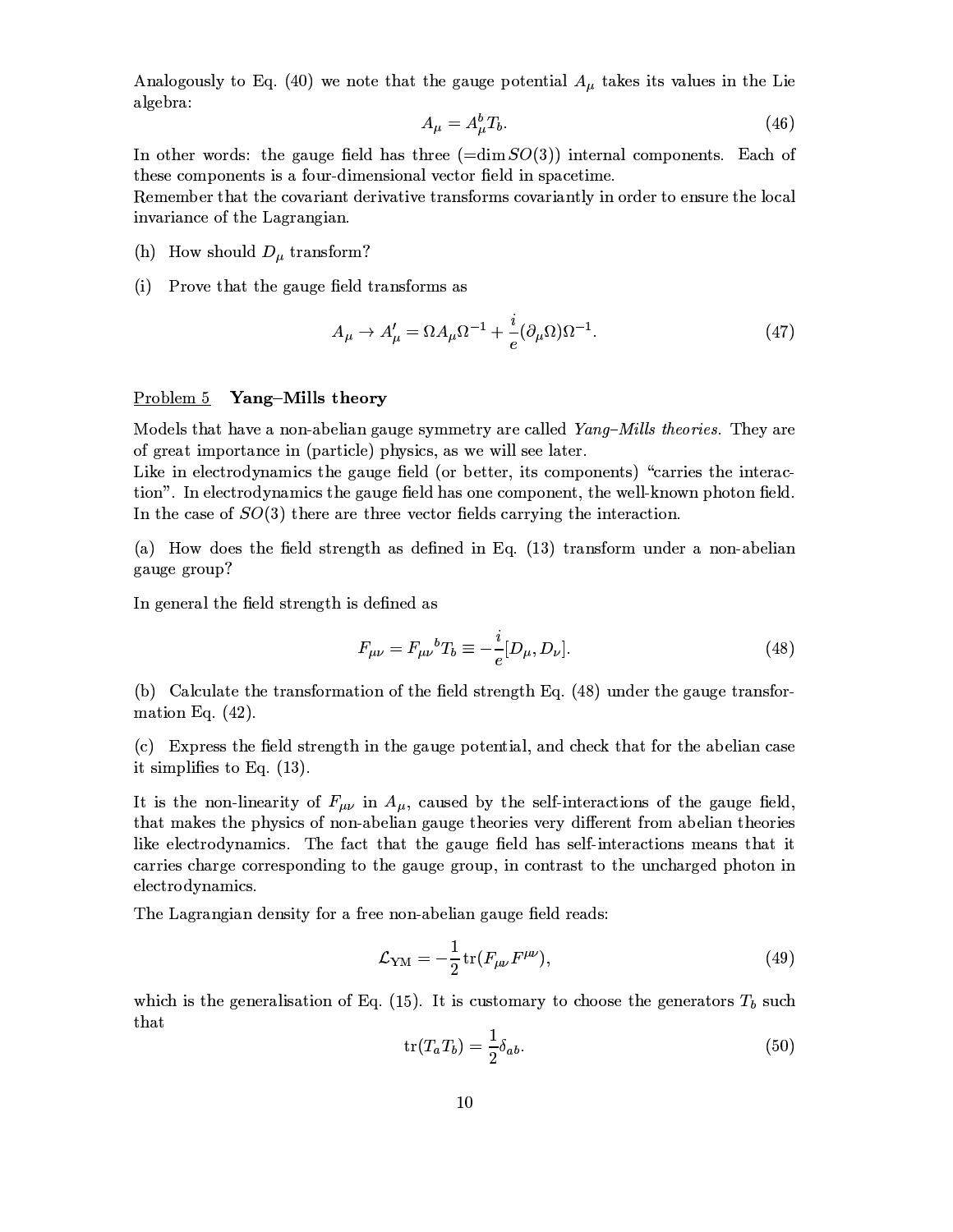Now we will couple this to the three-component scalar field of Problem 4. So we add the "covariantised" Lagrangian of the scalar field to the Yang-Mills Lagrangian.

(d) Check the invariances of the resulting Lagrangian.

We can add potential terms to this Lagrangian, to describe self-interactions of the fields.

(e) What potentials are possible for the scalar field?

(f) Show that demanding local gauge invariance forbids the presence of mass terms for the vector fields.

The resulting model is the Georgi-Glashow model, which describes a three-dimensional scalar field, interacting via an  $SO(3)$  gauge field. We shall return to this model later.

#### Problem 6 The Standard Model

(Non-)abelian gauge theories are the theoretical framework for the modern theories of elementary particles and their interactions. In Problem 5 you have encountered a rather simple example, where we showed how to couple a scalar field to a non-abelian gauge field. We will give yet another example of interacting fields, leading to the basic principles of the Standard Model, which describes three of the four fundamental forces in nature: the strong, weak and electromagnetic forces.

This time we will consider the gauge group  $SU(2)$ . The gauge field  $W_{\mu}$  takes values in the Lie algebra  $su(2)$  and the Lagrangian is given in Eq. (49). Take the explicit  $2 \times 2$ matrix representation of  $SU(2)$  generated by the Pauli matrices  $\sigma_i$ , as discussed in (d) of Problem 4.

(a) Show that the gauge transformations can be written as

$$
\Omega(\vec{\alpha}) = \cos\frac{|\vec{\alpha}|}{2} + i\hat{\alpha} \cdot \vec{\sigma} \sin\frac{|\vec{\alpha}|}{2} \tag{51}
$$

and give the explicit matrix form.

For the corresponding representation of a matter field we can now take a doublet of complex fields

$$
\phi = \left(\begin{array}{c} \phi^+ \\ \phi^0 \end{array}\right) \tag{52}
$$

To clarify the jargon a bit you should note the following. This doublet can be thought of as a complex "two-vector" under *internal* transformations. The names scalar, vector, spinor as described in the introduction of the first week, referred to the transformation properties under external spacetime transformations. These names can also be used to describe these properties under internal symmetries, which is indicated by the prefix "iso". Since we are now dealing with an internal symmetry, we could also call the doublet an isospinor.

In the Standard Model there is an additional  $U(1)$  symmetry and a corresponding gauge field denoted by  $B_{\mu}$ . The total gauge group now is  $SU(2) \times U(1)_Y$ , where Y refers to the weak hypercharge, corresponding to the generator of  $U(1)$ . Note that this generator commutes with the generators of  $SU(2)$ . (Remember the fact that in electromagnetism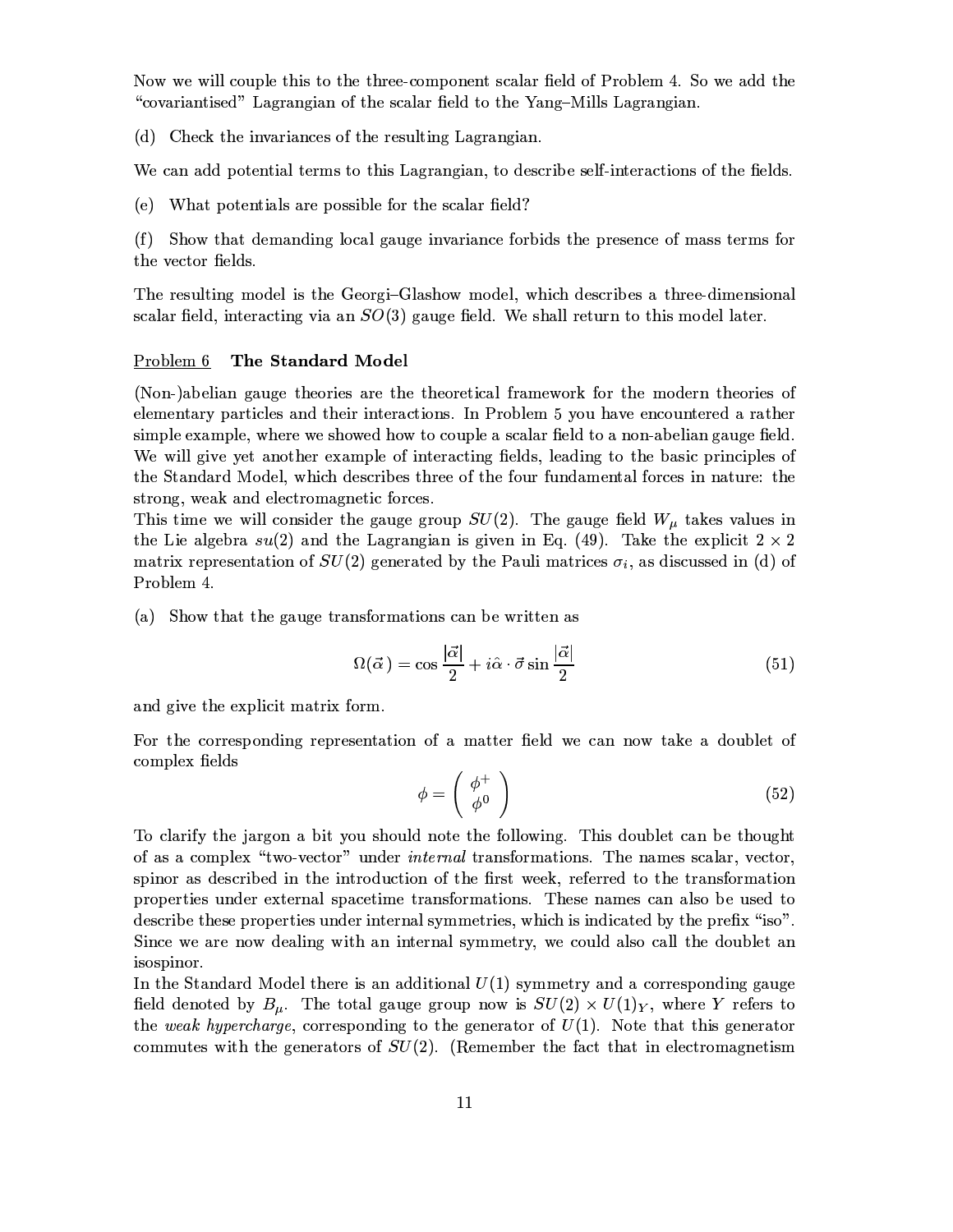the electric charge is the conserved quantity that generates the gauge transformations.) The scalar field transforms also under this  $U(1)_Y$  symmetry, in a representation that is labelled by  $Y$ . So the scalar doublet transforms in different ways under different groups.

(b) How does  $U(1)_Y$  act on the field  $\phi$ , in other words: what is the explicit matrix form of the generator Y? Hint: use Schur's lemma.

(c) Give the general form of a gauge transformation in the group  $SU(2) \times U(1)_Y$ .

(d) Give the general form of the covariant derivative for the scalar field, which respects this gauge symmetry. Explain the terms and factors that you use.

(e) Give the transformations of all the fields under a general gauge transformation.

Until now we have only looked at scalar fields for the non-gauge fields. Most of matter in nature is represented by another type of fields, so-called *fermion fields*, usually denoted by  $\psi$ , which have half-integer spin,<sup>8</sup> reflecting the fact that they transform as half-integer representations under rotations. Typically they change sign under rotation over  $2\pi$ , so the fields associated with these fermion fields are the spinor fields that we have mentioned briefly in Problem 4. See also the course "Symmetriebeschouwingen".

The matter fields together with the  $SU(2) \times U(1)_Y$  gauge fields form the so-called *electro*weak theory. The symmetry in the *Standard Model*, which besides the electromagnetic and the weak interactions also describes the strong interactions, is even larger: there also is an  $SU(3)_C$  symmetry. The associated charge is called *colour*. The theory that describes the strong force is called *Quantum Chromo Dynamics*, QCD, where the "chromo" refers to the nature of the charge, like "electro" in QED, which is the quantised version of the Maxwell theory that we discussed in Problem 1. This renders the total local symmetry group of the Standard Model as  $SU(3)_C \times SU(2) \times U(1)_Y$ .

(f) How many gauge fields mediate the strong interactions? They are called the *gluon* fields, and bind the quarks within a nucleon.

<sup>&</sup>lt;sup>8</sup>Scalar fields and gauge fields have spin 0 and spin 1, respectively.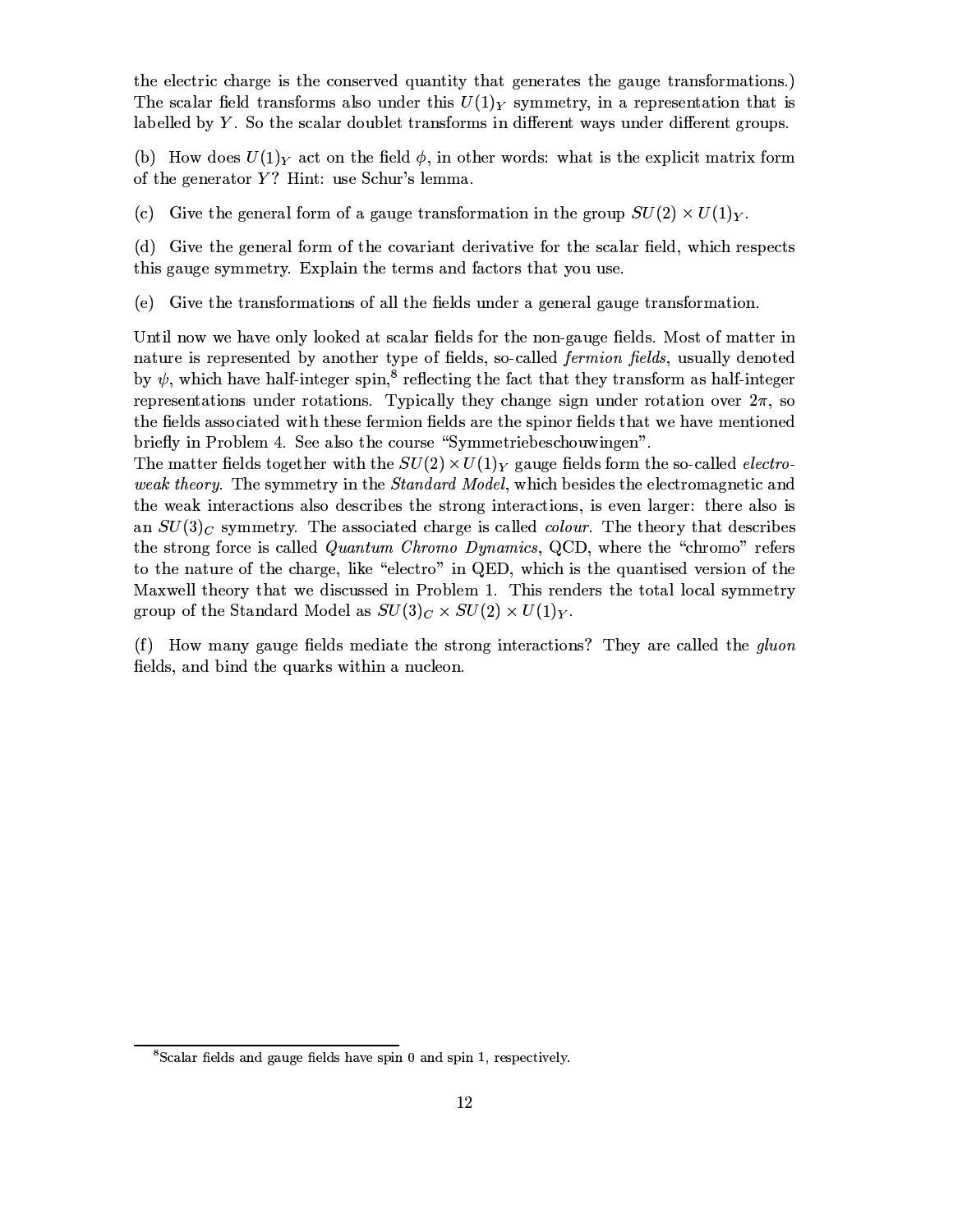#### **Symmetry Breaking**  $III.$

#### Abstract

In the previous sessions we have studied the symmetries of the Lagrangian of certain theories. Here we will consider the case where that symmetry is no longer manifest: it is "broken". We will explain how this can arise, and what the consequences are. We start with a broken global symmetry and then study a broken local symmetry. In these two cases the (broken) group is taken to be abelian. The third problem deals with a broken non-abelian symmetry.

### References:

F.A. Bais, lecture notes "Inleiding Quantumveldentheorie".

F.A. Bais, in "Geometric Techniques in Gauge Theories", Springer-Verlag, Berlin, 1982: "Symmetry as a clue to the physics of elementary particles".

S. Coleman, "Aspects of symmetry", Cambridge University Press, Cambridge, 1985: Chapter 5.

C. Quigg, "Gauge theories of the strong, weak, and electromagnetic interactions", Benjamin/Cummings, Reading Mass. 1983.

C. Itzykson & J.-B. Zuber, "Quantum Field Theory", McGraw-Hill, New York, 1980: p. 620 ff.

### The Hamiltonian in field theory

The notion of a Hamiltonian as a function of the generalised coordinates and canonical momenta can be generalised to field theories. The generalised coordinates are the fields  $\phi_i(x)$ , where x denotes a point in spacetime that can be interpreted as a continuous index which labels the degrees of freedom. The Hamilton density is, in analogy to the particle case, given by

$$
\mathcal{H} = -\mathcal{L} + \sum_{i} \pi_i \dot{\phi}_i,\tag{53}
$$

where  $\dot{\phi}_i = \partial_t \phi_i$  and the canonically conjugate momenta  $\pi_i(x)$  are given by

$$
\pi_i = \frac{\partial \mathcal{L}}{\partial \dot{\phi}_i}.\tag{54}
$$

H can be regarded as a function depending on  $\phi_i$ ,  $\pi_i$  and the space-derivatives  $\partial_k \phi_i$ , but not on  $\phi_i$ . The Hamiltonian is given by

$$
H(\phi_i, \pi_i) = \int d^3x \, \mathcal{H}(\phi_i, \pi_i, \partial_k \phi_i).
$$
 (55)

Comparing this with Eq. (18) one sees that  $\mathcal{H} = T^{00}$ , as was to be expected.

The classical ground state of the system is the field configuration  $\phi(x)$  for which the Hamiltonian (density) is minimised.

In case of a real scalar field  $\mathcal{L} = \frac{1}{2} \partial_{\mu} \phi \partial^{\mu} \phi - V(\phi)$ , so

$$
\mathcal{H} = \frac{1}{2}\pi^2 + \frac{1}{2}(\nabla\phi)^2 + V(\phi).
$$
 (56)

The first two terms are positive definite, so to minimise  $\mathcal{H}$  we have to demand

$$
\pi(x) = 0 \quad \text{and} \quad \nabla \phi(x) = 0. \tag{57}
$$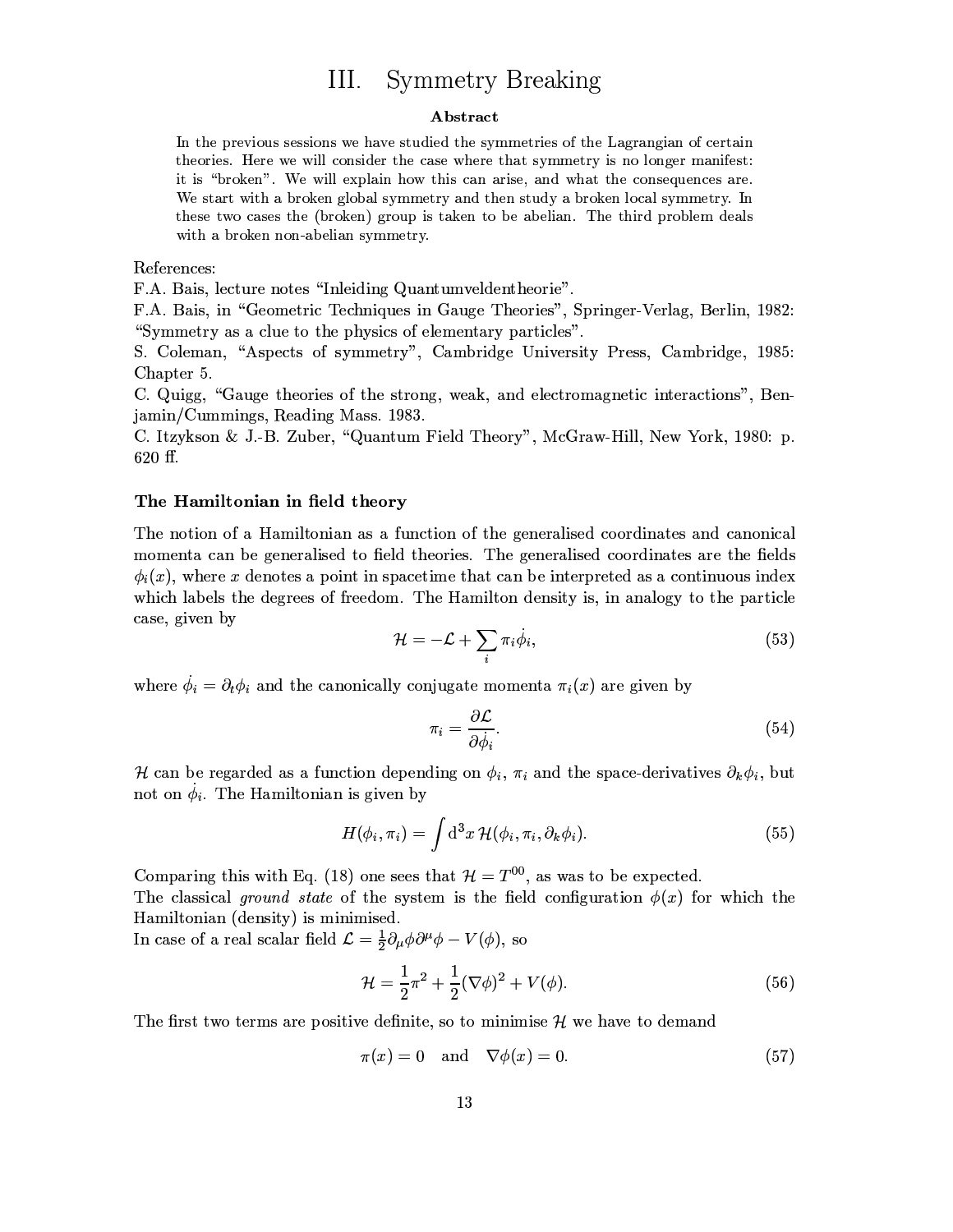Denoting the field value for which H is minimal by  $\phi_0(x)$ , we see that  $\phi_0(x)$  must be a constant,  $\phi_0$ , which is determined by

$$
\left. \frac{\partial V}{\partial \phi} \right|_{\phi = \phi_0} = 0, \qquad \left. \frac{\partial^2 V}{\partial \phi^2} \right|_{\phi = \phi_0} > 0. \tag{58}
$$

# Problem 7 Global symmetry breaking

Saying that the Lagrangian density of a theory is invariant under a certain group is equivalent to stating that the dynamics of the theory have a certain symmetry. The key notion now is that the ground state of the system (so the state with the lowest energy) does not have to possess this symmetry. A good example is a magnet. For an observer inside a magnet it is far from obvious that the equations governing the interactions of the spins which make up the overall magnetisation, are rotationally symmetric. We say that the (rotation) symmetry is *spontaneously broken*, or rather, that it is *hidden*, because it is not absent but merely realised in a different way. Note that it is a statement about the ground state rather than about the dynamics, so a broken symmetry can still be exact. Consider again a Lagrangian density of a complex scalar field

$$
\mathcal{L} = (\partial_{\mu} \phi^*) (\partial^{\mu} \phi) - V (\phi^* \phi). \tag{59}
$$

Assume that the potential that describes the self-interactions of the scalar field has the form

$$
V(\phi^*\phi) = \frac{\lambda}{4}(\phi^*\phi)^2 + \frac{\mu^2}{2}\phi^*\phi,
$$
\n(60)

where  $\lambda$  is a positive number and  $\mu^2$  can be either positive or negative.

(a) Under what symmetry transformation is this potential invariant? Sketch the potentials for positive as well as negative  $\mu^2$ .

Rewrite the potential such that the minima become clear for negative  $\mu^2$ .

$$
V(\phi^*\phi) = \frac{\lambda}{4}(\phi^*\phi - f^2)^2 + \text{const.}
$$
 (61)

(What is the value of  $f^{2}$ ?) The collection of points that are the minima of the potential is called the vacuum manifold, in other words: the vacuum is degenerate. We now have to make a choice which point of this manifold we call the vacuum. It makes no difference for the physics, so each choice spontaneously breaks the  $U(1)$  invariance of  $\mathcal{L}$ . Note that the vacuum manifold is obtained by letting the symmetry group act on a chosen vacuum. This degenerate set of ground states, of which each can be transformed into any other ground state by the action of the symmetry group, is an example of an *orbit* of the group action.

To exhibit the physical implications we expand the field  $\phi$  around a value in the degenerate ground state

$$
\phi(x) = f + \frac{1}{\sqrt{2}} (\chi(x) + i\sigma(x)) \tag{62}
$$

where  $\chi$ ,  $\sigma$  are real fields. We now want to study the spectrum of small excitations around the non-trivial vacuum state.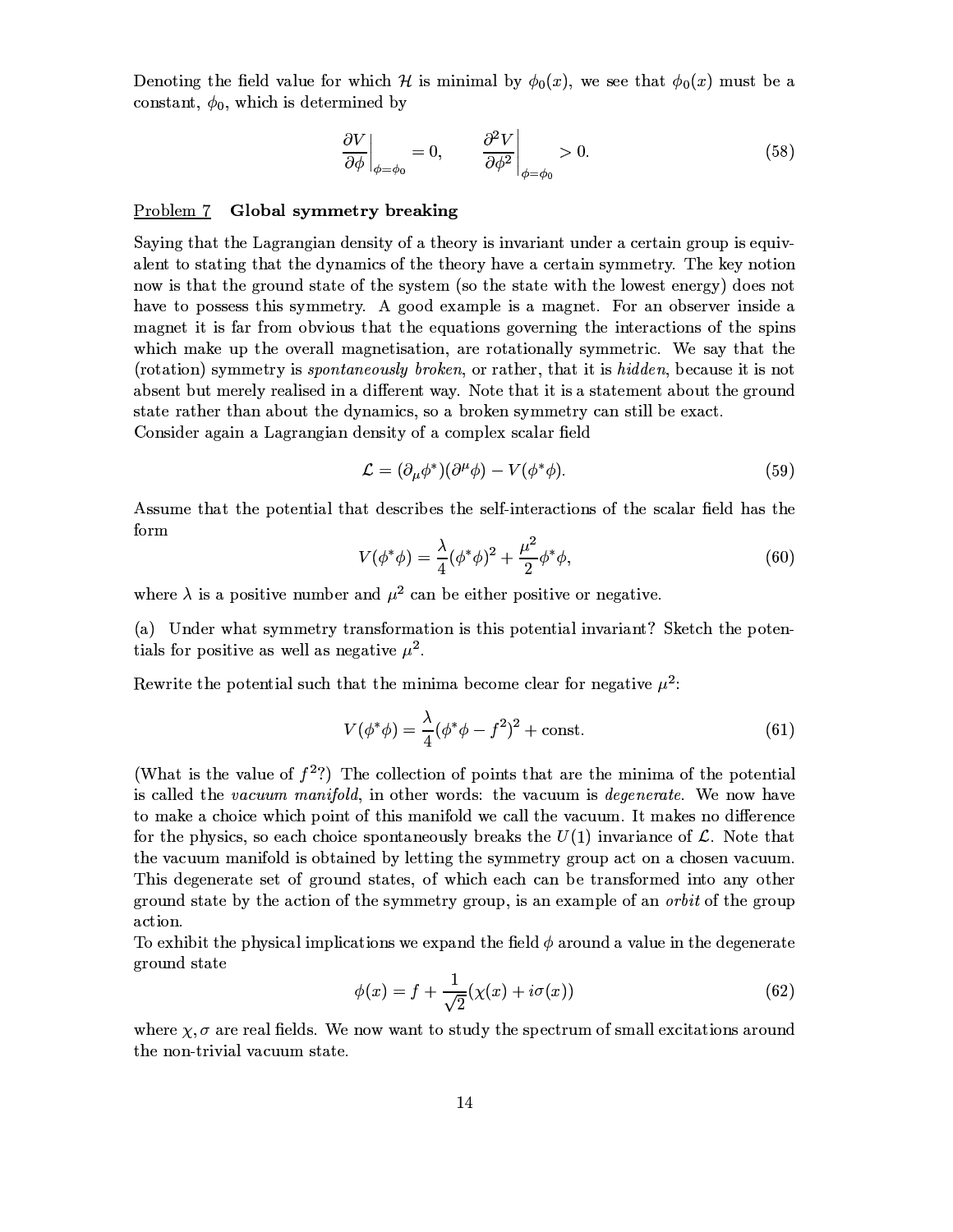- (b) Calculate the Lagrangian to second order in the fields.
- (c) What are the masses of the fields  $\chi$  and  $\sigma$ ?

The massless field is called the *Goldstone field* and its occurrence is a consequence of the vacuum degeneracy. It arises upon spontaneous breaking of a continuous global symmetry by a choice of the vacuum. In general the number of massless excitations on such a ground state equals the dimension of the vacuum manifold.

We will now make this more visible by returning to real fields, like in Problem 4. Introduce the angular variables  $\rho$  and  $\theta$  by

$$
\begin{array}{rcl}\n\phi_1 &=& \rho \cos \theta, \\
\phi_2 &=& \rho \sin \theta.\n\end{array} \n\tag{63}
$$

(d) Give the gauge transformations from (a) in terms of these variables.

(e) Write down the Lagrangian density in these variables. How can you recognise the  $U(1)$ , or rather, for these real fields the  $SO(2)$ , invariance?

(f) Choose a vacuum state and, in analogy to Eq.  $(62)$ , perform an expansion around the vacuum values of  $\rho$  and  $\theta$ . Calculate the Lagrangian density. Explain why there is a massless field.

# Problem 8 Local symmetry breaking, the abelian Higgs model

In this problem we will assume that the ground state of a certain system doesn't admit the local symmetry of the action (dynamics), and thus breaks this symmetry. We consider the abelian Higgs model<sup>9</sup> with the Lagrangian density

$$
\mathcal{L} = -\frac{1}{4} F_{\mu\nu} F^{\mu\nu} + (D_{\mu}\phi)^{*} (D^{\mu}\phi) - V(\phi^{*}\phi), \tag{64}
$$

with

$$
V(\phi^*\phi) = \frac{\lambda}{4}(\phi^*\phi - f^2)^2,
$$
\n(65)

where f is real. The system has a local  $U(1)$  symmetry, and symmetry transformations can be written as in Eq.  $(33)$ .

Like in Problem 7 the ground state breaks the symmetry and we should expand around a chosen vacuum. Instead of Eq.  $(62)$  it turns out to be more convenient to take an expansion of the form

$$
\phi = (f + \chi(x)) e^{-i\sigma(x)}.
$$
\n(66)

(a) Show that the field  $\sigma(x)$  in this theory can be removed by a suitable gauge transformation. This is an example of *choosing a gauge*.

(b) Perform this transformation and expand the resulting Lagrangian density up to second order in the remaining fields. Discuss the mass spectrum.

(c) Explain the paraphrase of this *Higgs mechanism*: "Gauge bosons eat the Goldstone bosons and thereby grow heavy."

<sup>&</sup>lt;sup>9</sup>This is the relativistic generalisation of the phenomenological model of a superconductor and we will return to it later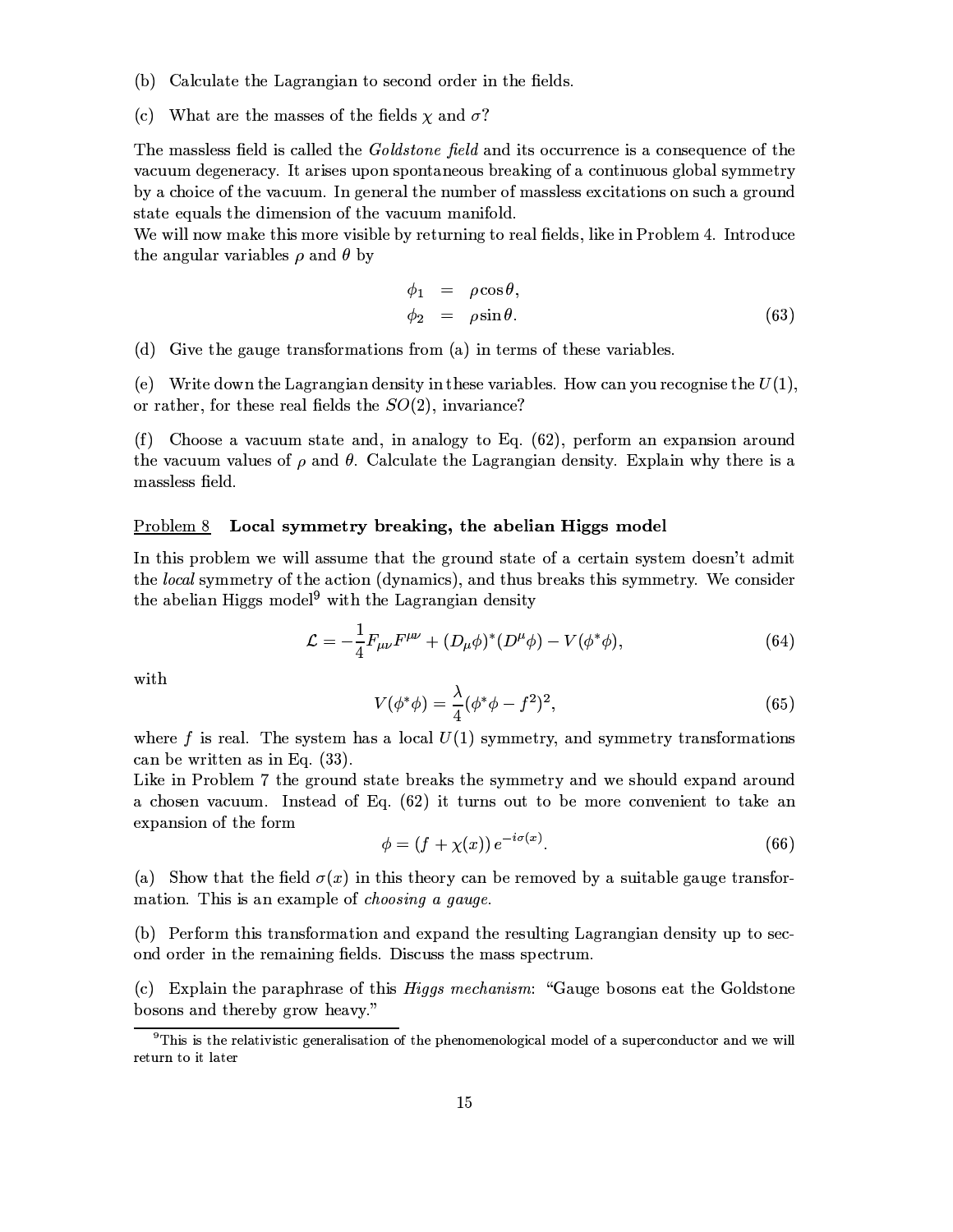## Problem 9 The Glashow-Weinberg-Salam model

Let us return to the electroweak theory as discussed in Problem 6. In Problem 5 we concluded that the local gauge invariance of the theory forbids the presence of mass terms for the vector fields. However, experimentally the weak force is not just characterised by its weakness, but also by the fact that it acts only over very small distances  $(< 10^{-15}$  cm). This in fact suggests that the vector particles (that arise upon quantisation of the gauge fields) have a mass  $m$ . This namely would give the Yukawa potential

$$
V(r) \sim \frac{e^{-mr}}{r} \tag{67}
$$

between two particles that carry a weak charge<sup>10</sup> and are separated by a distance  $r$ . The range of the force is then of order  $m^{-1}$ .

(a) To understand this we go back to electromagnetism where the gauge field consists of the scalar potential  $A_0$  and the vector potential  $\vec{A}$ . Make the Ansatz

$$
\vec{A}(\vec{x},t) = 0 \quad \text{and} \quad A_0(\vec{x},t) = A_0(r), \tag{68}
$$

and solve the Maxwell equations. What is the physical interpretation of this Coulomb solution? We now assume that for the gauge field carrying the weak interaction we can make a similar Ansatz, such that the equations of motion for the gauge field simplify to an equation for a Lie algebra valued scalar potential, which now is the Klein-Gordon equation. Solve this equation, assuming that the field is static and spherically symmetric. Interpret the solution and explain Eq. (67).

Recall that the symmetry group of the electroweak theory has four generators: the three generators  $T_a$  of  $SU(2)$  and the generator Y of  $U(1)_Y$ . The corresponding gauge fields are denoted by  $W^a_\mu$  and  $B_\mu$ , with coupling constants g and  $\frac{1}{2}g'$ , respectively. The aim is now to give mass to three of the four vector fields such that there remains only one massless vector particle: the photon, which carries the interactions of the unbroken  $U(1)$ electromagnetic sector. To that end we again take the complex doublet

$$
\phi = \begin{pmatrix} \phi^+ \\ \phi^0 \end{pmatrix} \tag{69}
$$

with Lagrangian density

$$
\mathcal{L} = (D_{\mu}\phi)^{\dagger}(D^{\mu}\phi) - V(\phi^{\dagger}\phi), \tag{70}
$$

where

$$
V(\phi^{\dagger}\phi) = \frac{m^2}{2}\phi^{\dagger}\phi + \frac{\lambda}{4}(\phi^{\dagger}\phi)^2.
$$
 (71)

In order to break the symmetry we take  $m^2 < 0$ . The representation of  $SU(2) \times U(1)_Y$  in internal space is given by

$$
T_a = \frac{\sigma_a}{2} \quad \text{and} \quad Y = \begin{pmatrix} 1 & 0 \\ 0 & 1 \end{pmatrix}.
$$
 (72)

(b) Calculate  $|\phi_0|$ .

 $10$ Do not confuse this with a weak *electric* charge.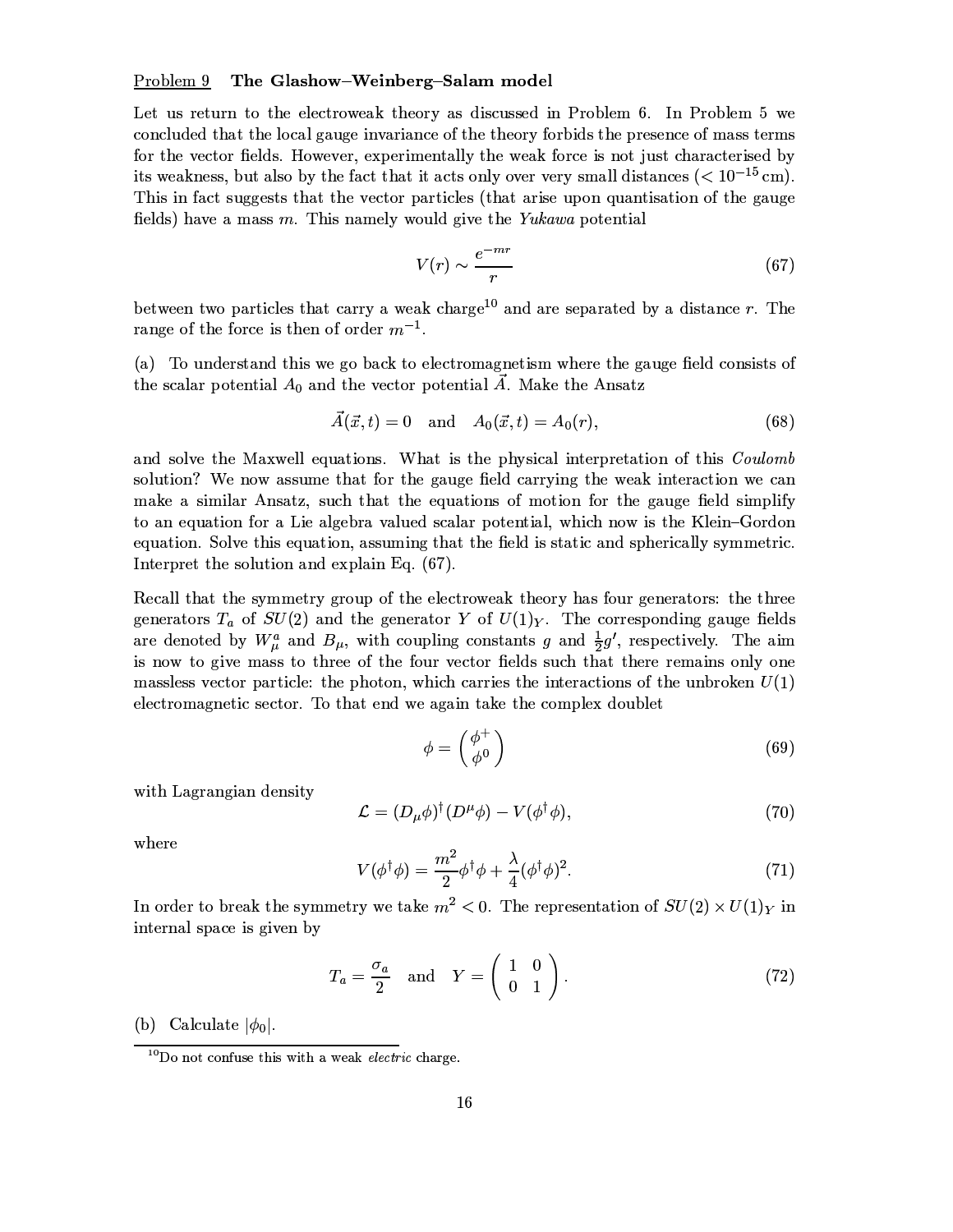Write

$$
\phi = \frac{1}{\sqrt{2}} \begin{pmatrix} \eta_1 + i\eta_2 \\ \eta_3 + i\eta_4 \end{pmatrix} \tag{73}
$$

with  $\eta_i$  (i = 1, ..., 4) real fields, and choose the vacuum in the  $\eta_3$  direction, so

$$
(\eta_3)_0 > 0, \qquad (\eta_j)_0 = 0 \text{ for } j = 1, 2, 4. \tag{74}
$$

### (c) What does the vacuum manifold look like?

(d) Expand around the chosen vacuum, in analogy to Eq. (66), such that upon picking a suitable gauge, three of the four scalar field degrees of freedom vanish. Explain why there is only one matter field left (this can be done in one line!).

(e) Show that the unbroken  $U(1)$  symmetry is generated by  $Q = T_3 + \frac{1}{2}Y$ .

We will now calculate the masses of the massive vector fields that correspond to the broken  $SU(2)$  symmetry.

(f) Substitute the gauge fixed field that you have found under (d) in the scalar potential and show that the remaining matter field, the Higgs field, has the correct sign for the mass term.

(g) Substitute the vacuum field in the kinetic term for the scalar field,  $(D_{\mu}\phi)^{\dagger}(D^{\mu}\phi)$ , with

$$
D_{\mu} = \partial_{\mu} - igW_{\mu}^{a}T_{a} - ig'B_{\mu}\frac{Y}{2}.
$$
\n
$$
(75)
$$

Upon this substitution you will find terms quadratic in the vector fields, some of them mixed (so cross terms like  $B_{\mu}W_{\mu}^{a}$  can arise). Rewrite the result as

$$
(W^1_{\mu} \quad W^2_{\mu} \quad W^3_{\mu} \quad B_{\mu}) \mathcal{M} \begin{pmatrix} W^1_{\mu} \\ W^2_{\mu} \\ W^3_{\mu} \\ B_{\mu} \end{pmatrix}, \tag{76}
$$

where  $M$  is a symmetric matrix, called the mass matrix.

(h) Diagonalise the mass matrix by putting

$$
W^{\pm}_{\mu} = \frac{1}{\sqrt{2}} (W_{\mu}^{1} \mp W_{\mu}^{2}), \qquad (77)
$$

$$
Z_{\mu}^{0} = B_{\mu}\sin\theta_{\rm W} - W_{\mu}^{3}\cos\theta_{\rm W}, \qquad (78)
$$

$$
A_{\mu} = B_{\mu} \cos \theta_{\rm W} + W_{\mu}^{3} \sin \theta_{\rm W}, \tag{79}
$$

where  $\theta_{\rm W}$  is the mixing angle or Weinberg angle, given by

$$
\tan \theta_{\rm W} = \frac{g'}{g}.\tag{80}
$$

Calculate the masses  $m_{W^{\pm}}$ ,  $m_{Z^0}$  and  $m_A$ . Interpret the  $A_{\mu}$  field.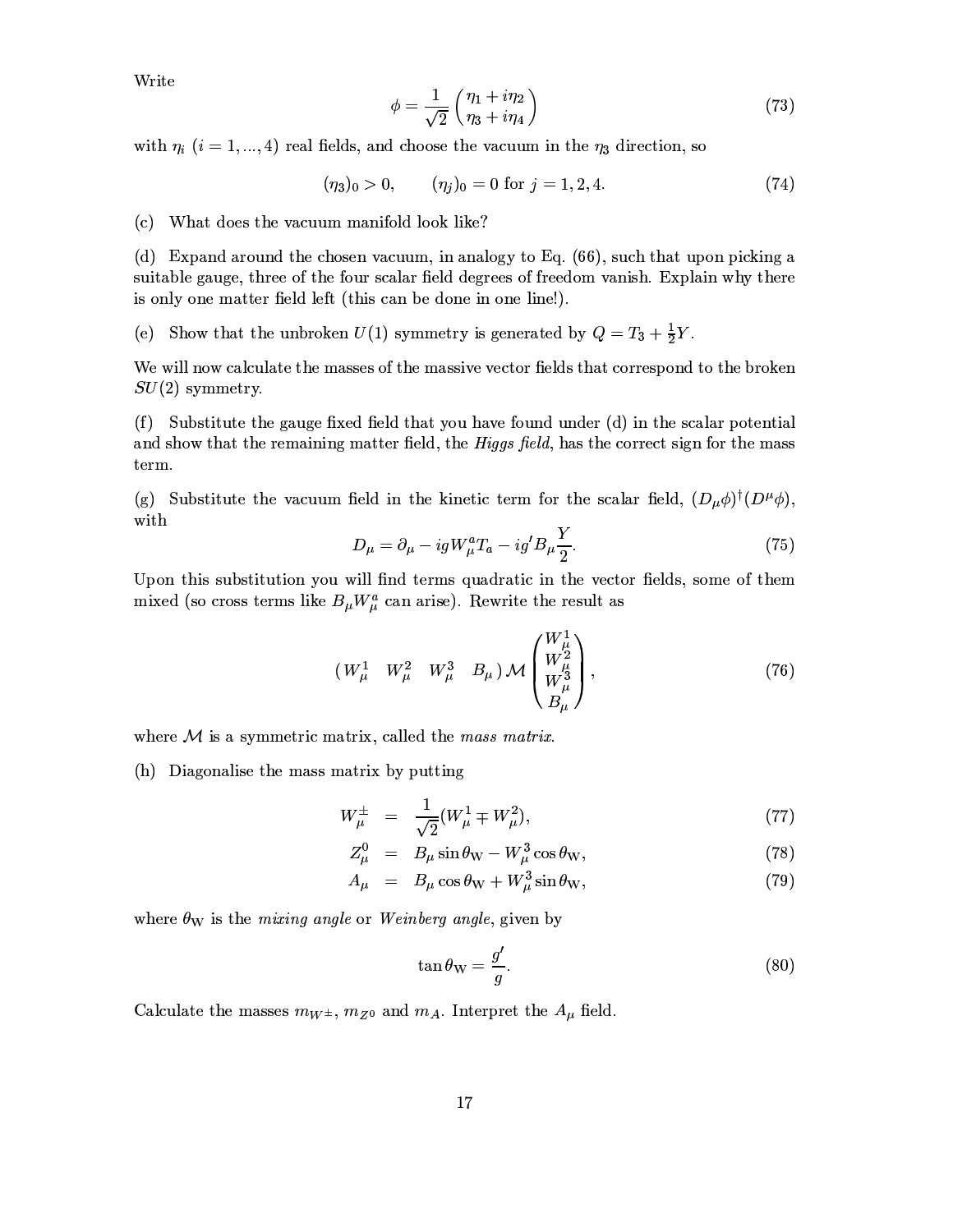# IV. Topological Excitations

#### Abstract

There are particular classes of solutions in field theories that are characterised by charges which are conserved for topological reasons. In classical theories they are solitary waves (solitons), in quantum theories they correspond to collective excitations in the sense that many particles together form a kind of coherent state. This type of solution occurs in (many) theories that have a broken symmetry and thus a degenerate vacuum. This time we will discuss two examples, the sine-Gordon equation and the abelian Higgs model. In the end we turn to the underlying mathematics which is closely related to homotopy groups.

References:

F.A. Bais, in "Geometric Techniques in Gauge Theories", Springer-Verlag, Berlin, 1982: "Topological excitations in gauge theories; an introduction from the physical point of view".

S. Coleman, "Aspects of symmetry", Cambridge University Press, Cambridge, 1985: Chapter 6.

J. Preskill, in the proceedings of the Les Houches Summer School 1985 "Architecture of fundamental interactions at short distances", Elsevier Science Publishers B.V., 1987: Course 3, Vortices and Monopoles.

# Problem 10 Topological conservation laws, the sine-Gordon equation

Throughout this problem we work in one space dimension (and one time dimension). The one space variable will be denoted by x. Consider a real scalar field  $\phi$  with Lagrangian density

$$
\mathcal{L} = \frac{1}{2} (\partial_{\mu} \phi)(\partial^{\mu} \phi) - \frac{a}{b} (1 - \cos b\phi), \tag{81}
$$

where  $a$  and  $b$  are positive real parameters. The Euler-Lagrange equation for this field is

$$
\frac{\partial^2 \phi}{\partial t^2} - \frac{\partial^2 \phi}{\partial x^2} + a \sin b\phi = 0,
$$
\n(82)

called the sine-Gordon equation. We shall consider particular solutions of this equation which have finite energy.

(a) Determine the vacuum manifold and the vacuum energy.

(b) Calculate the Hamiltonian density for the field. Let  $\phi$  be a regular solution of Eq. (82) of finite energy. Show that the finiteness of the energy implies that for any time  $t$ ,  $\lim_{x \to a} \phi(x, t)$  and  $\lim_{x \to a} \phi(x, t)$  exist and lie on the vacuum manifold. Explain that these limits do not change with t. They will be denoted by  $\phi(-\infty)$  and  $\phi(+\infty)$ .

The statement that  $\phi(-\infty)$  and  $\phi(+\infty)$  do not change in time is an elementary example of a topological conservation law. It arises from the topological properties of one-dimensional space, which has two "ends",  $-\infty$  and  $+\infty$ , and of the vacuum manifold, which consists of discrete points. It is not a consequence of any symmetry of the action, and the conserved quantities  $\phi(-\infty)$  and  $\phi(+\infty)$  are not Noether charges.

We shall now determine explicit solutions to Eq. (82) which have finite energy. (Of course there are trivial solutions where  $\phi(x,t)$  is constant.) Let us begin with time-independent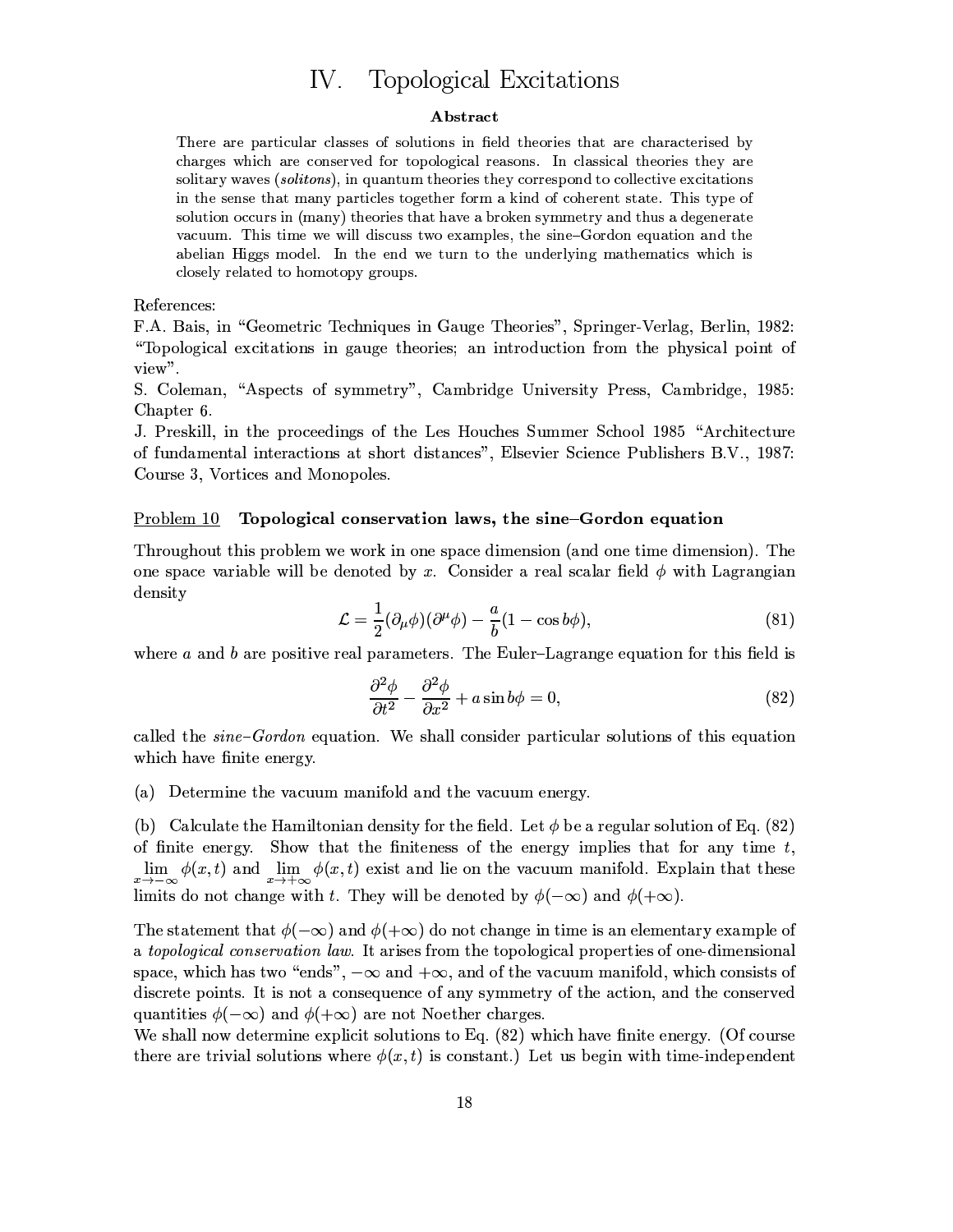solutions. These can be obtained by minimising the total energy of the field. The following procedure to achieve this is known as the Bogomolny argument. The total energy can be written as

$$
H = \frac{1}{2} \int \mathrm{d}x \left( \frac{\mathrm{d}\phi}{\mathrm{d}x} \mp \sqrt{2\frac{a}{b}(1 - \cos b\phi)} \right)^2 \pm \int_{\phi(-\infty)}^{\phi(+\infty)} \mathrm{d}\phi \sqrt{2\frac{a}{b}(1 - \cos b\phi)} \tag{83}
$$

(verify this). The second integral on the right-hand side depends only on  $\phi(-\infty)$  and  $\phi(+\infty)$ .

 $(c)$ Minimise the first integral on the right-hand side. Solve the resulting differential equation for  $\phi$ . What values for  $\phi(-\infty)$  and  $\phi(+\infty)$  are possible? Pick a non-trivial solution and draw it.

(d) Calculate the energy of the solutions  $\phi$  obtained in (c). Draw the Hamiltonian density of the solution you picked there.

(e) Note that the sine-Gordon equation is Lorentz invariant. Apply a suitable Lorentz transformation to the (time-independent) solutions from (c) in order to obtain timedependent solutions of Eq.  $(82)$ .

The (non-trivial) solutions of Eq. (82) found in above can be seen as solitary waves. Such solitary waves are known as *solitons*. They are stable particle-like "lumps" containing a finite amount of energy and having a non-zero spatial extent.

## Problem 11 Nielsen-Olesen vortices

We will now look at a more complicated example of non-trivial finite energy solutions: we consider a scalar field coupled to a gauge field. This turns out to be a good description of certain line-shaped defects in condensed matter. They can be regarded as two-dimensional defects that are extended into three dimensions. These two-dimensional defects are stable solutions of finite energy to a set of classical field equations and are called vortices. One can think for instance of the Red Spot on Jupiter, a hurricane, etc.

We return to the abelian Higgs model of Problem 8 and will try to find such vortices. Note that in principle a vacuum is a vortex, but it is a trivial solution; we want to investigate whether there is more. To that aim it will be necessary to focus on the asymptotical behaviour of the fields and study the topology of space and of the vacuum manifold. At first the precise form of the solutions will not be of particular interest, only the integrability of their energy density and the single-valuedness of the field will be important.

(a) Using Eqs.  $(64)$  and  $(53)$ , show that the energy of a time-independent field configuration is a sum of three non-negative terms:

$$
E = \int d^2x \left( \frac{1}{2} (E_i E^i + B_i B^i) + D_i \phi D^i \phi^\dagger + V(\phi) \right). \tag{84}
$$

وبرادي

In order for the total energy to be finite, each term must be finite. For the third term this implies that  $\lim V(\phi) = 0$ , where we have transformed to polar coordinates.

(b) Explain that for the abelian Higgs model

$$
\phi(r \to \infty, \theta) = f e^{i\alpha(\theta)},\tag{85}
$$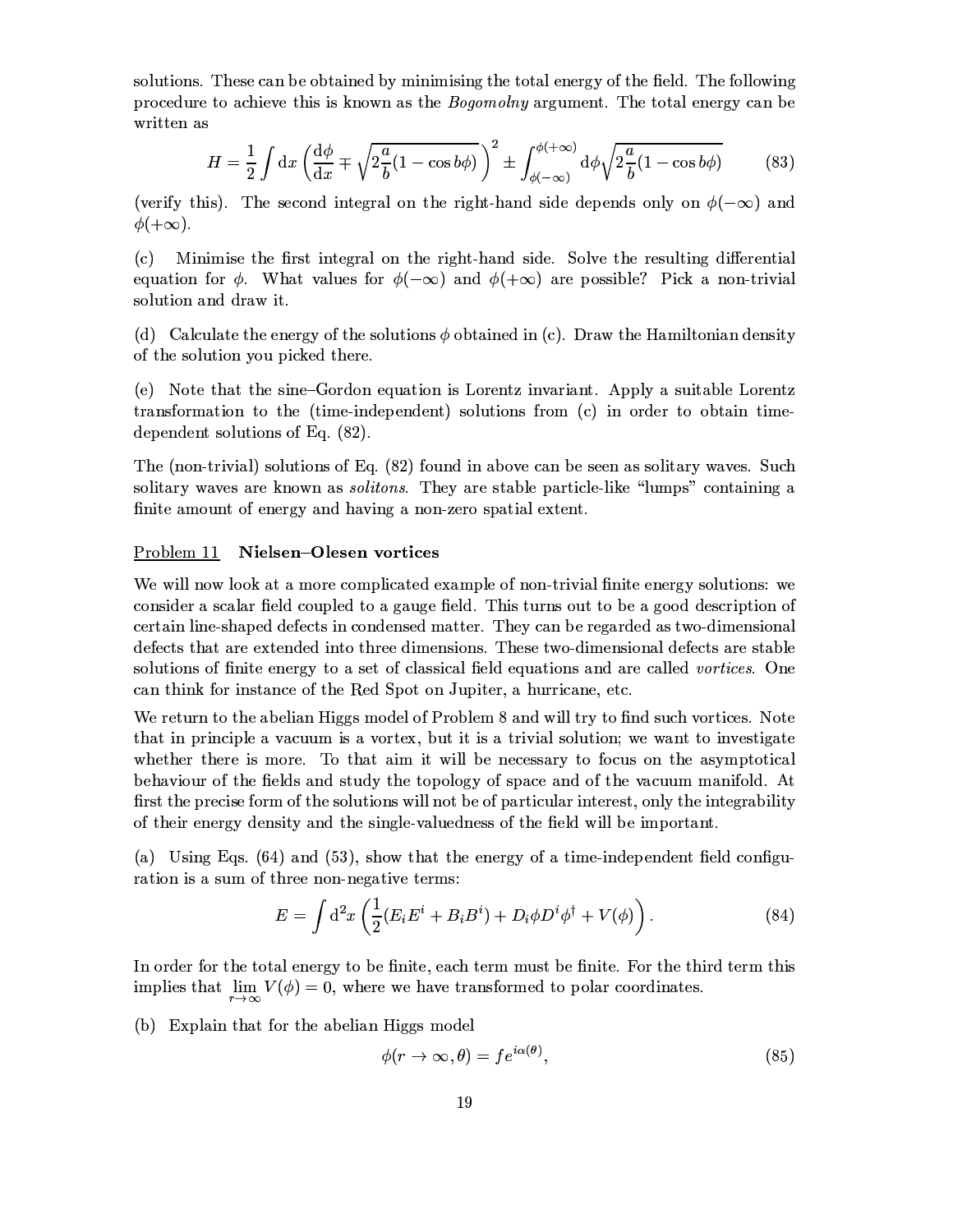with  $e^{i\alpha(\theta)}$  a phase factor. Which space does  $\theta$  parametrise and which space does  $\alpha(\theta)$ parametrise?

(c) Show that for  $\phi$  to be single valued we should have  $\alpha(\theta + 2\pi) - \alpha(\theta) = 2\pi n$ , with  $n \in \mathbf{Z}$ .

The boundary of two-dimensional space can be thought of as a circle<sup>11</sup> (at infinity),  $S_r^1$ . The vacuum manifold is also a circle,  $S^1_{\phi}$ . The essential notion now is that with every field configuration of finite energy at some time  $t$ , we associate a mapping from spatial infinity to the vacuum manifold,

$$
\phi_{r \to \infty} \quad : \quad S_r^1 \to \quad S_\phi^1,\tag{86}
$$

defined as the limit of the field at spatial infinity:

$$
\phi_{r \to \infty} : \theta \mapsto \phi(r \to \infty, \theta). \tag{87}
$$

Now recall that any mapping from a circle to a circle has a winding number, which may be defined as

$$
n = \frac{1}{2\pi} \left( \alpha(\theta = 2\pi) - \alpha(\theta = 0) \right),\tag{88}
$$

and has the important property that it is an integer.

(d) What is the winding number of the vacuum? Draw a field configuration at  $r \to \infty$  for  $n = 0$ , where you can think of the field at infinity as represented by a unit-vector denoting the phase  $\alpha(\theta)$  and living on a circle that denotes the phase  $\theta$ . Same question for  $n=1$ and  $n = 2$ .

The fact that the winding number is an integer assures that it is preserved by smooth deformations of the field<sup>12</sup> and by time evolution. Therefore the winding number is a topological invariant, and the fact that it doesn't change in time is a topological conservation law. Just as the topological conservation from Problem 10, is not directly associated with any symmetry of the action.

The behaviour of the gauge field at infinity follows from the vanishing of the second term in Eq. (84), given the behaviour of  $\phi$  at infinity.

(e) A gauge field is a *pure* gauge if it can be gauged to zero by choosing an appropriate gauge transformation. Show that at infinity  $A_\mu$  locally approaches a pure gauge, *i.e.*, it can locally be written as a gradient, and that the energy contribution of the first term in Eq. (84) is finite. Calculate the (physical) electric and magnetic fields,  $\vec{E}$  and  $\vec{B}$ , respectively, at infinity.

It can indeed be shown that there exist classes of solutions with finite total energy that asymptotically behave in the way described above, that is, the scalar field takes values in the vacuum manifold and the gauge field is a pure gauge. We will not look at the exact form of particular solutions, but turn to a remarkable property of these classes of solutions. Suppose that the two-dimensional space that we considered is taken to be the  $xy$ -plane in a three dimensional space. Let us calculate the magnetic flux in the z-direction.

<sup>&</sup>lt;sup>11</sup>Mathematicians write  $S^1$  for a circle, because it is a one-dimensional sphere. Similarly, an "ordinary" (*i.e.*, two-dimensional) sphere is denoted by  $S^2$ .

 $12A$ s long as the finiteness of the total energy is preserved.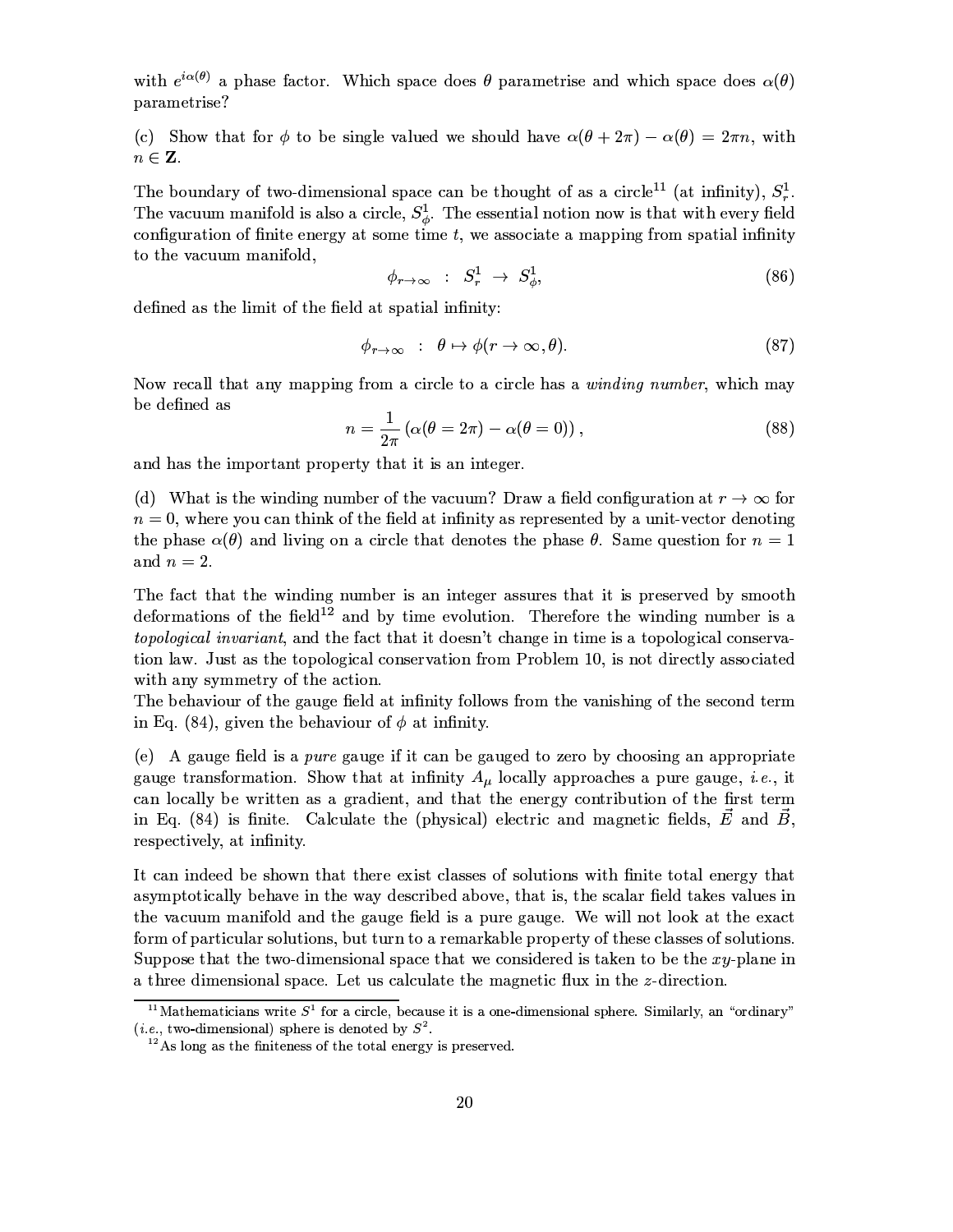(f) Show that for the abelian Higgs model the magnetic flux through the plane is given by

$$
\Phi = \frac{2\pi n}{e}.\tag{89}
$$

Hint: use Stokes theorem.

This indicates that despite the fact that  $A_\mu$  locally is a pure gauge and could be gauged away, globally it can not be removed, resulting in a singular magnetic flux. It seems we now have the rather paradoxical situation that a *singular* gauge transformation may affect a gauge invariant quantity like the magnetic flux. Therefore these transformations are not admissible as gauge transformations, but they may certainly be used to construct new solutions to the field equations. The conclusion is that if there exists a solution that is independent of time and of the z-direction and that has finite energy per unit length in the z-direction, then it has a magnetic flux which is quantised in units of  $\frac{2\pi}{e}$ . But: we are working in a classical theory!

The model discussed above is the so-called Landau–Ginzburg theory, which is a good effective description of Type II superconductors. The topological excitations that are found are known as Nielsen-Olesen (or Abrikosov) flux tubes, and they have been observed experimentally.

#### $Problem 12$ Homotopy groups

In the previous problem we considered the asymptotic  $(r \to \infty)$  behaviour of the fields of the abelian Higgs model in two space dimensions, and concluded that the total magnetic flux through a superconductor is quantised. For this conclusion only the finiteness of the total energy and the single-valuedness of the field at spatial infinity were important, whereas the behaviour of the fields for finite  $r$  was irrelevant. Here we will consider the general mathematical setting of topological excitations and classify them according to topological properties of spatial infinity and of the vacuum manifold of the theory.

Like in Problems 10 and 11 we start from a spontaneously broken theory to have a degenerate vacuum. Let us choose a vacuum  $\phi_0$ . We will now assume that there is no other degeneracy, so  $V(\phi)$  is minimal iff<sup>13</sup>  $\phi = g\phi_0$  for some  $g \in G$ , where G is the gauge group (note that this condition was not fulfilled in Problem 10). This is nothing but saying that the vacuum manifold should be equal to the *orbit* of  $\phi_0$  under G:

$$
\mathcal{V} = G\phi_0 = \{ g\phi_0 \mid g \in G \}.
$$
\n
$$
(90)
$$

The residual symmetry group H consists of those symmetries that are not broken by the vacuum degeneracy. Mathematically spoken, it is the *stabiliser* of the chosen vacuum:

$$
H = \{ h \in G \mid h\phi_0 = \phi_0 \}.
$$
\n(91)

(a) Justify the term "residual symmetry group" by proving (from the formal definition Eq. (91)) that H is indeed a subgroup of  $G$ .

We define an equivalence relation  $\sim$  on G by

$$
g_1 \sim g_2
$$
 iff  $g_1 \phi_0 = g_2 \phi_0$ . (92)

 $13$ This is the standard abbreviation for: "if and only if".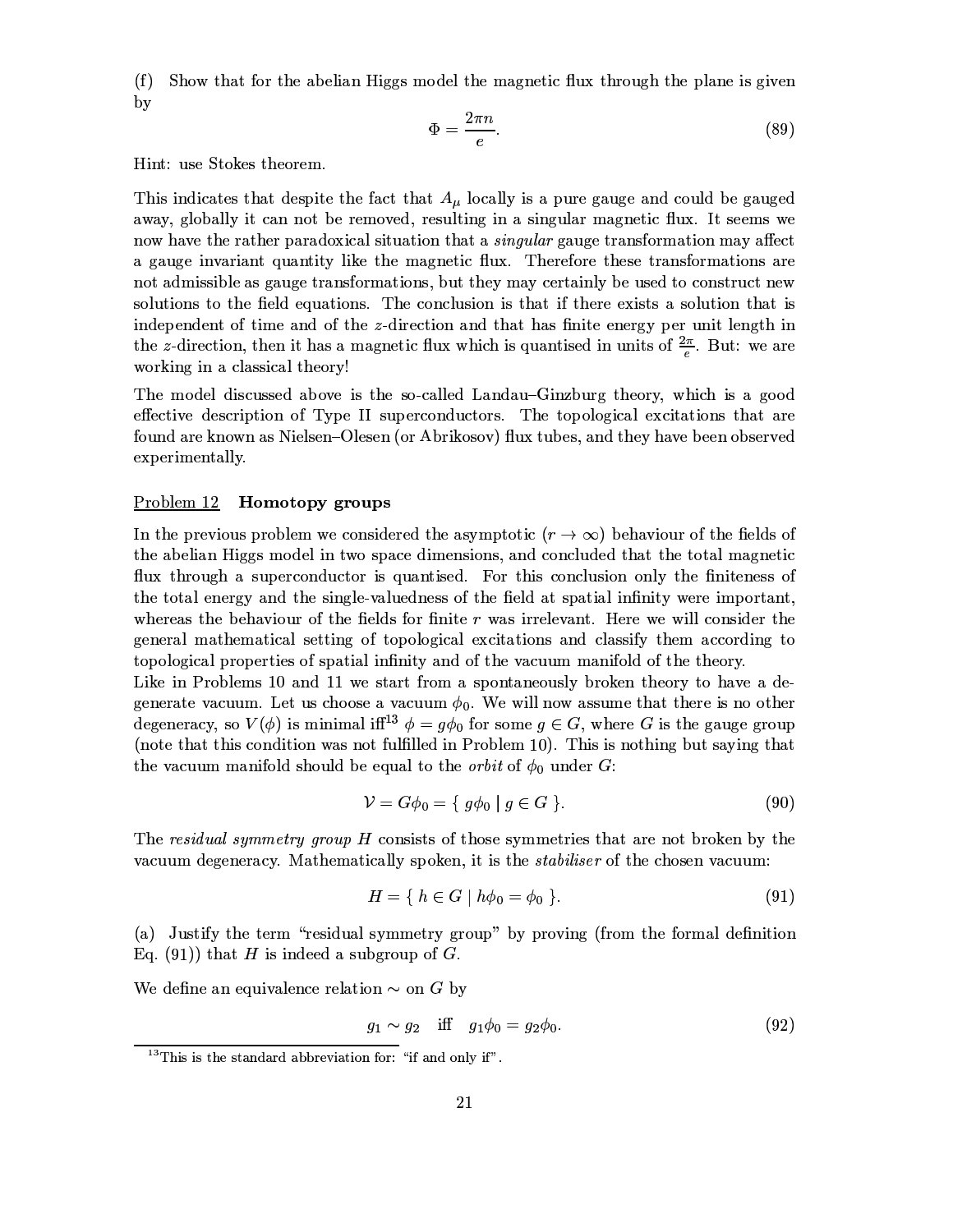(b) Let  $g_1, g_2 \in G$ . Show that  $g_1 \sim g_2$  iff  $g_1 = g_2 h$  for some  $h \in H$ .

This leads us to considering cosets of  $H$ . By definition, a left coset of  $H$  in  $G$  is a subset of  $G$  of the form

$$
gH = \{ gh \mid h \in H \},\tag{93}
$$

with q some element of G. The collection of all left cosets of H in G is denoted by  $G/H$ :

$$
G/H = \{ gH \mid g \in G \}.
$$
\n
$$
(94)
$$

Note that these definitions are valid for any subgroup  $H$  of any group  $G$ .

(c) Let  $g_1, g_2 \in G$ . Prove that the left cosets  $g_1H$  and  $g_2H$  are either disjoint or equal. Prove that  $g_1 \sim g_2$  iff  $g_1 H = g_2 H$ .

This shows that the equivalence classes for  $\sim$  are just the left cosets of H in G. Thus  $G/H$ is the quotient of G with respect to the equivalence relation  $\sim$ . Also we have established a one-to-one correspondence between  $G/H$  and the vacuum manifold:

$$
gH \leftrightarrow g\phi_0 \tag{95}
$$

for  $g \in G$ . The above results can be summarised as

$$
\mathcal{V} = G\phi_0 \cong G/\sim \cong G/H. \tag{96}
$$

After this digression in group theory, we turn to topology. Eq. (86) can be generalised to the statement that for a (spontaneously broken) gauge theory in Euclidean space  $M = \mathbb{R}^d$ , one can associate to every solution of finite energy, for any time  $t$ , a (continuous) mapping from the boundary of space to the vacuum manifold:

$$
\phi_{r \to \infty} : \partial M \to G/H. \tag{97}
$$

These mappings fall into so-called *homotopy classes*: two mappings are *homotopic* (in the same homotopy class, that is) if they can be continuously deformed into each other. The homotopy class of any mapping  $\alpha$  is denoted by  $[\alpha]$ . Clearly the mapping  $\phi_{r\to\infty}$  stays in the same homotopy class when the field  $\phi$  evolves in time, so  $[\phi_{r\to\infty}]$  is a conserved quantity. This is a topological conservation law.

(d) Can you think of a formal definition of "continuously deforming two mappings into each other"?

We shall endow the set of all homotopy classes of mappings  $\partial M \to G/H$  with a group structure. First we consider a restricted set of such mappings, and a restricted notion of homotopy. We have already picked a point  $\phi_0$  on the vacuum manifold, we now also pick a point  $s_0$  on  $\partial M$ . These points are called base points. We only consider mappings  $\partial M \to G/H$  that map the base point  $s_0$  of  $\partial M$  to the base point  $\phi_0$  of  $G/H$ . The same restriction is imposed on homotopies: throughout the continuous deformation,  $s_0$  must be mapped to  $\phi_0$ .

We now focus on the case that M is two-dimensional. The boundary of space,  $\partial M$ , is then a circle  $S^1$ . When we trace this circle in a prescribed direction, beginning and ending at  $s_0$ , a (restricted) mapping  $S^1 = \partial M \to G/H$  describes a loop (a closed path) in  $G/H$ ,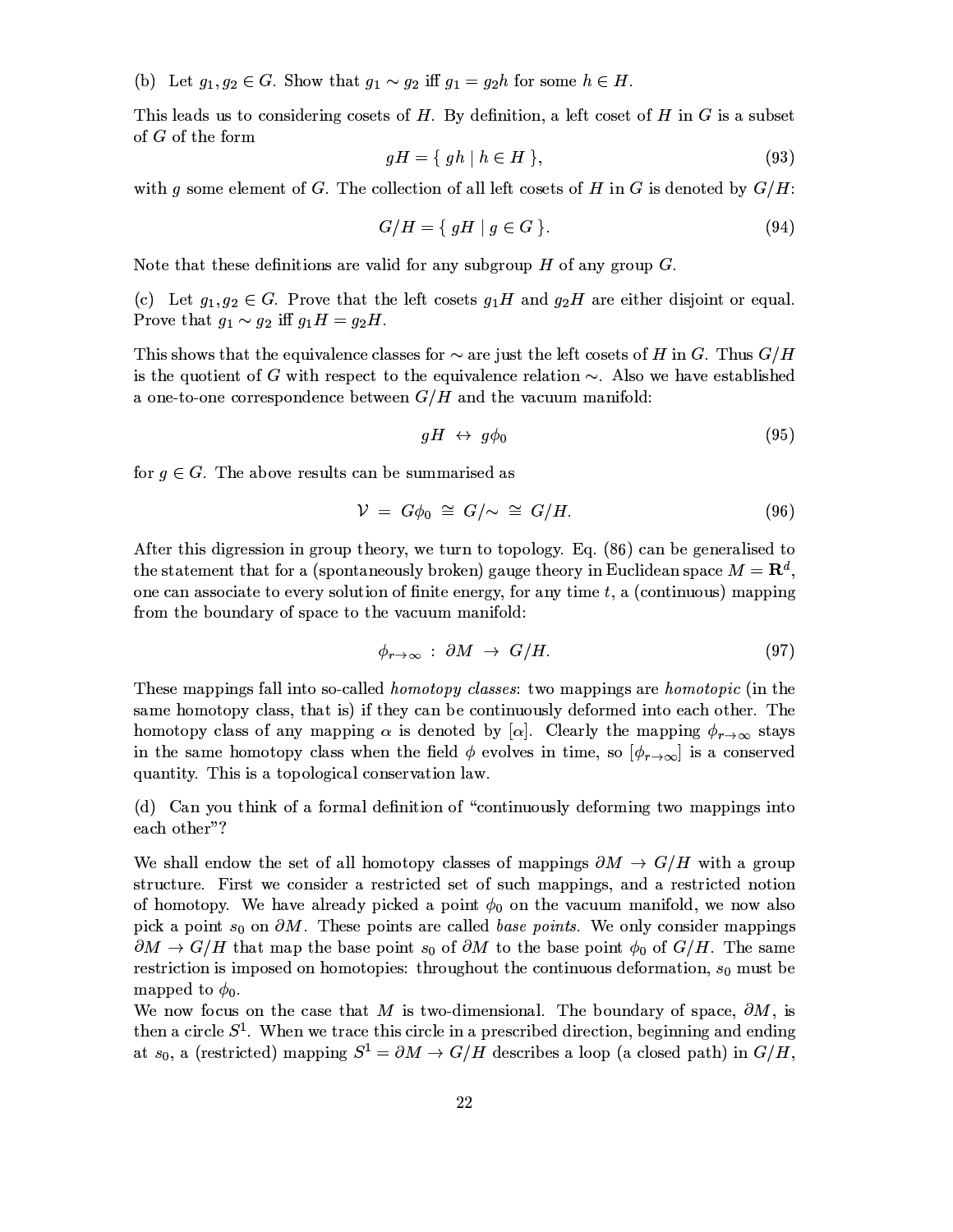beginning and ending at  $\phi_0$ . Two such loops are composed as follows: begin at  $\phi_0$ , run through the first loop, which brings you back to  $\phi_0$ , then run through the second loop, and you have ended up in  $\phi_0$  again. The resulting mapping  $S^1 \rightarrow G/H$  is pictured in Figure 1. Note that for this composition of loops, the first loop should end at the point where the second loop begins; we required the mappings to respect the base points in order to force this. It is not difficult to show that this composition of loops gives rise to a group structure on the set of (restricted) homotopy classes of (restricted) mappings  $S^1 \rightarrow G/H$ , as follows. In order to multiply two (restricted) homotopy classes, one chooses representative mappings  $S^1 \rightarrow G/H$  from each class, composes these loops as described above, and takes the (restricted) homotopy class of the mapping  $S^1 \rightarrow G/H$  obtained. This group is called the first homotopy group or fundamental group of the space  $G/H$  with base point  $\phi_0$ . It is denoted by  $\pi_1(G/H, \phi_0)$ .



Figure 1: Schematic of the composition law for two loops. The circle  $S^1$  representing the boundary of space,  $\partial M$ , (left) is first divided into two circles (middle). Each of them is mapped to the vacuum manifold  $G/H$  (right). These mappings are the loops to be composed. The resulting mapping  $S^1 = \partial M \rightarrow G/H$  is the composite of the two loops. The base points are indicated by dots.

(e) Describe the unit element of the fundamental group. Describe the inverse of any element of the fundamental group.

A simple, but non-trivial example is the abelian Higgs model in two space dimensions. Here  $G = U(1)$  and  $H = \{bf{b}f1\}$ , and the vacuum manifold  $G/H$  is a circle  $U(1)$ . Two loops on the circle are homotopic iff they have the same winding number. Thus  $\pi_1(U(1))$ is the set of winding numbers, hence Z. The group operation is addition. Note that we have omitted any reference to the base points; this will be justified below.

The case that M has a higher dimension,  $d > 2$ , is fully analogous. The boundary of space,  $\partial M$ , is a  $(d-1)$ -dimensional (hyper)sphere  $S^{d-1}$ . The composition of two (restricted) mappings is pictured in Figure 2. This again yields a group structure on the set of (restricted) homotopy classes of (restricted) mappings  $S^{d-1} \to G/H$ . This group is known as the  $(d-1)$ th *homotopy group*, and is denoted by  $\pi_{d-1}(G/H, \phi_0)$ . For  $d > 2$ the homotopy group  $\pi_{d-1}$  is always abelian, but  $\pi_1$  need not be. Table 1 gives a list of homotopy groups of hyperspheres.

So far we have restricted ourselves to mappings  $\partial M \to G/H$  and homotopies that respect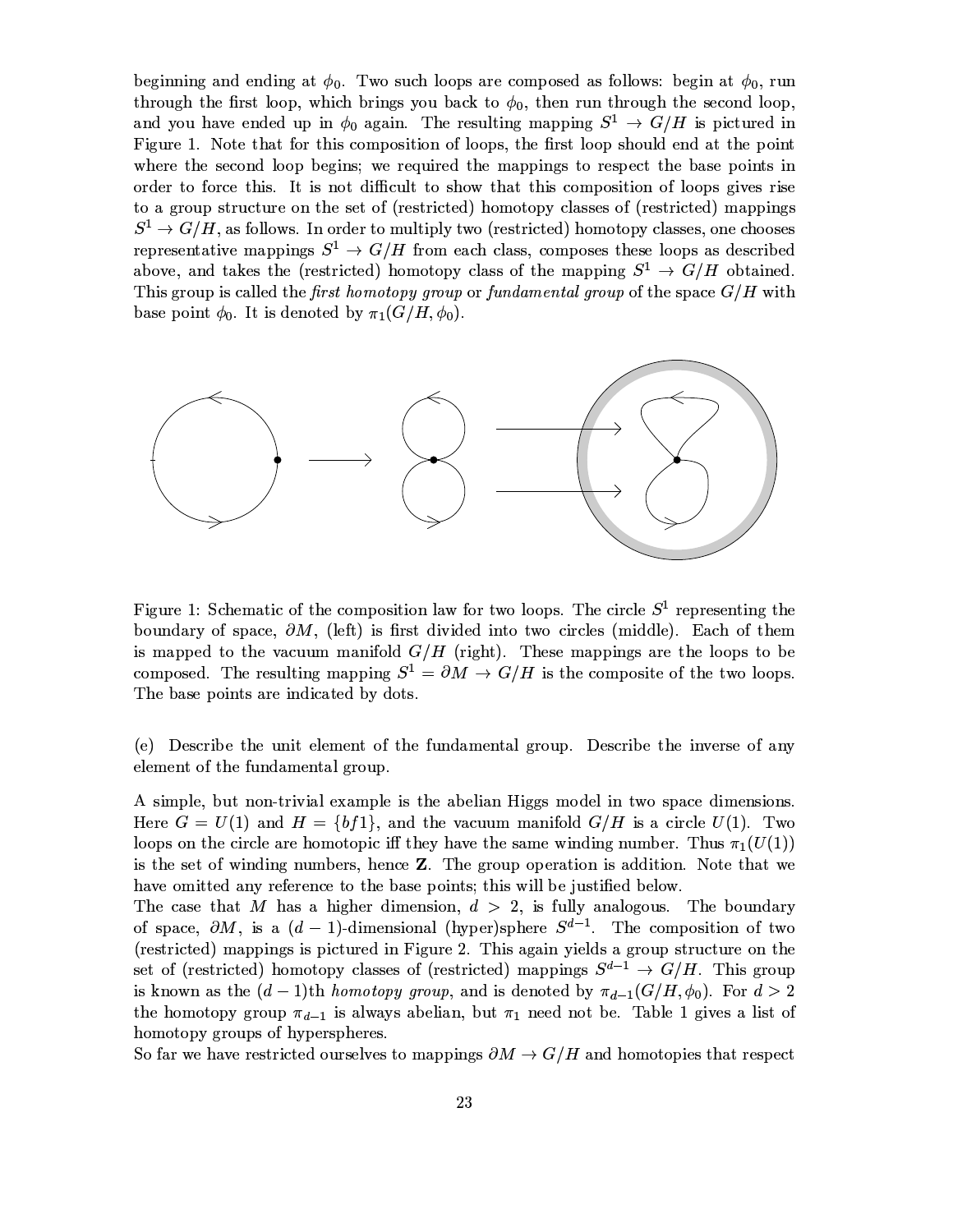

Figure 2: Schematic of the composition law for two mappings  $S^{d-1} = \partial M \rightarrow G/H$ . The hypersphere  $S^{d-1}$  representing the boundary of space,  $\partial M$ , (left) is divided into two such hyperspheres (middle) by shrinking its equator to a single point. Each of these two hyperspheres is mapped to the vacuum manifold  $G/H$  (right). These are the mappings to be composed. The resulting mapping  $S^{d-1} = \partial M \to G/H$  is the composite of the initial two mappings. The base points are indicated by dots.

Table 1: Homotopy groups of hyperspheres

|             | $\pi_1$ | $\pi_2$ | $\pi_3$ |
|-------------|---------|---------|---------|
| $S^1$       | z       |         |         |
| $\bar{S}^2$ |         | z       | z       |
| $S^3$       |         |         | z       |

the base points. Getting rid of this restriction involves some mathematical subtleties we cannot go into. We state without proof that when  $G$  and  $H$  are connected, there is a natural one-to-one correspondence between the homotopy classes of mappings  $S^{d-1} \rightarrow$  $G/H$  and the restricted homotopy classes of restricted mappings  $S^{d-1} \to G/H$ .

After this topological exposition we return to physics. We already considered the mapping Eq. (97) and noted that  $[\phi_{r\to\infty}]$  is a conserved topological charge. This charge is an element of the homotopy group  $\pi_{d-1}(G/H)$ . Thus if this homotopy group is trivial, then so is the topological conservation law. However, if the group is non-trivial, this does not yet imply the existence of non-trivial solutions of finite energy.

(f) As an example, consider the Georgi-Glashow model from Problem 5, and take space to be two-dimensional. What are  $G, H$  and  $G/H$ ? Explain why there is no non-trivial topological conservation law.

 $(g)$  Another example is the Weinberg-Salam model in three spatial dimensions, which has a two-component complex scalar field  $\phi$  which transforms as an isospinor (see Problem 6) under the gauge group  $G = SU(2)$ . The vacuum manifold is given by  $\phi^* \phi = f^2$ , where  $f^2 > 0$ . Can there be topological charges? Explain.

Let there be given two field configurations  $\phi(\vec{x})$  and  $\psi(\vec{x})$ , each of which forms a "lump" of finite energy (see Problem 10), and assume that these two lumps are far apart in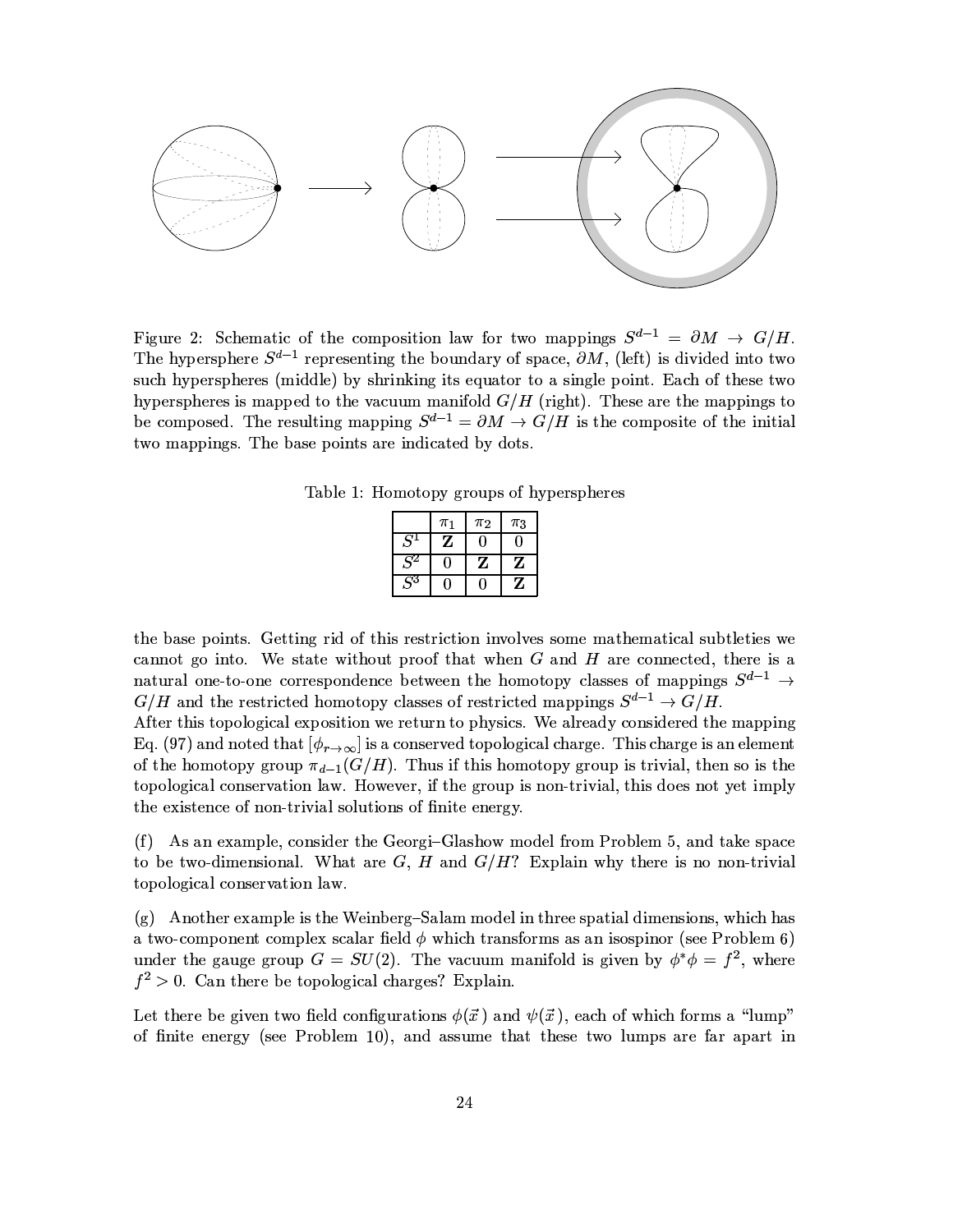space. Suppose that we can patch these configurations together, so as to get a new configuration  $\chi(\vec{x})$  of finite energy, forming two lumps. Near the lump of  $\phi$ ,  $\chi$  looks like  $\phi$ , whereas near the lump of  $\psi$ , it looks like  $\psi$ . Now consider the topological charges of these field configurations. It turns out that  $[\chi_{r\to\infty}]$  is the product of  $[\phi_{r\to\infty}]$  and  $[\psi_{r\to\infty}]$ in the appropriate homotopy group. So topological charges are composed according to the multiplication of this homotopy group.

(h) As an example, consider the sine-Gordon equation (Problem 10). It is clear that  $\phi(+\infty) - \phi(-\infty)$  is a conserved topological charge. Draw pictures to show how distant lumps can be patched together. Explain the composition of topological charges.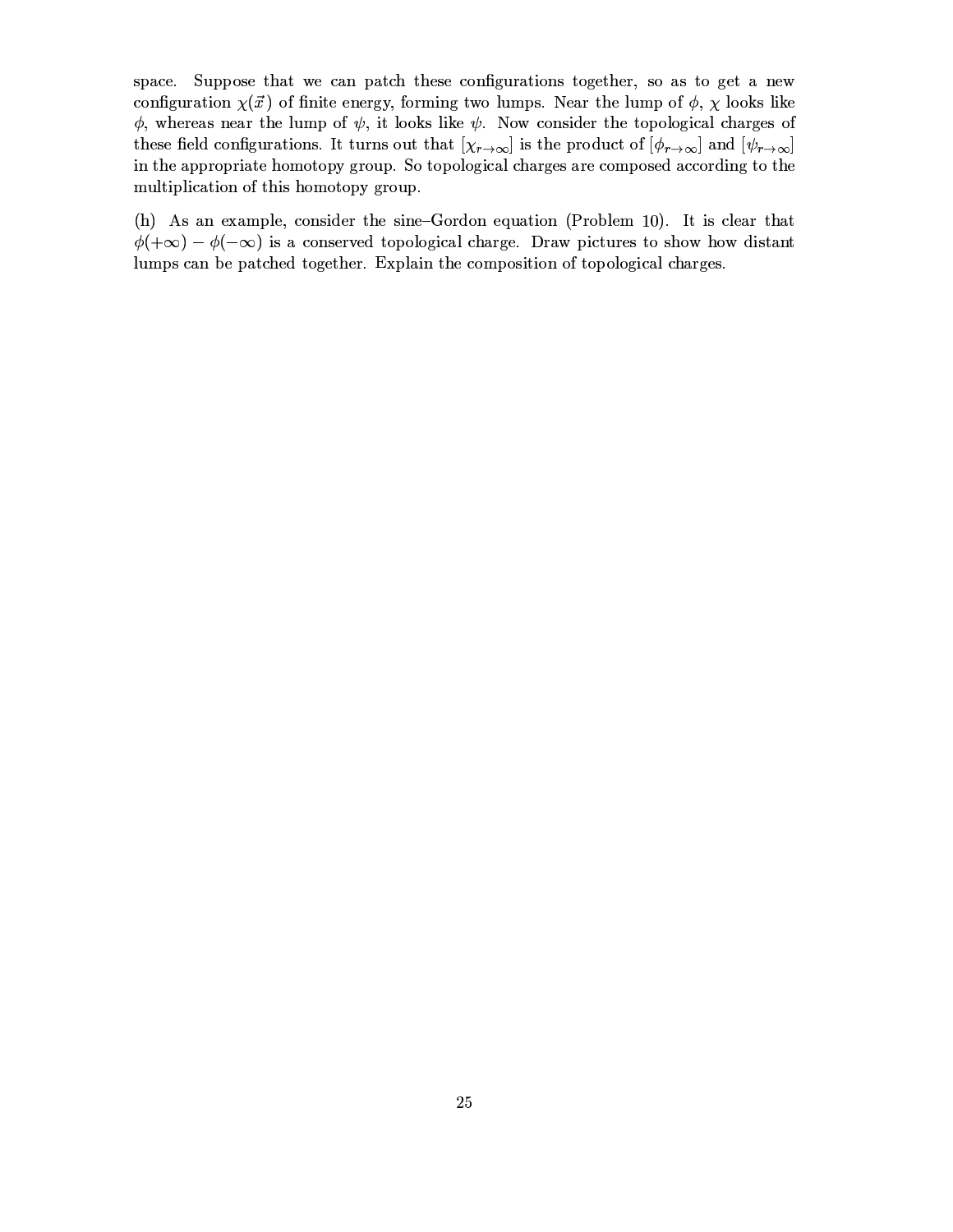#### Magnetic Monopoles V.

### Abstract

Magnetic monopoles, like vortices, arise as time-independent solutions with finite energy to the classical field equations of a spontaneously broken gauge theory. But a monopole has finite energy in three spatial dimensions, instead of two. And, unlike a vortex, a monopole has a long-range (magnetic) gauge field, from which it gets its name. Monopoles can be classified topologically, analogously to the classification of vortices in Problem 11. First we will consider the simplest model in which monopoles can occur, but for the topologically trivial case. Then we turn to the solution with minimal topological charge and show that it corresponds to a magnetic monopole. Its physical properties will be discussed, and finally a full solution will be calculated (so not only asymptotically) in the Bogomolny-Prasad-Sommerfield limit.

References:

F.A. Bais, in "Geometric Techniques in Gauge Theories", Springer-Verlag, Berlin, 1982: "Topological excitations in gauge theories; an introduction from the physical point of view".

S. Coleman, "Aspects of symmetry", Cambridge University Press, Cambridge, 1985: Chapter 6.

J. Preskill, in the proceedings of the Les Houches Summer School 1985 "Architecture of fundamental interactions at short distances", Elsevier Science Publishers B.V., 1987: Course 3, Vortices and Monopoles.

#### Problem 13 Broken Georgi-Glashow model

The simplest model in which monopoles occur is the Georgi-Glashow model (see Problem 5). The gauge group  $G = SO(3)$  and the scalar field  $\Phi$  is in the triplet representation. The Lagrangian density is

$$
\mathcal{L} = -\frac{1}{4} F^{a}_{\mu\nu} F^{{\mu\nu}}_{a} + \frac{1}{2} D_{\mu} \Phi^{a} D^{\mu} \Phi_{a} - V(\Phi), \qquad (98)
$$

with

$$
V(\Phi) = \frac{1}{8}\lambda(\Phi^a \Phi_a - f^2)^2,
$$
\n(99)

$$
D_{\mu}\Phi_{a} = \partial_{\mu}\Phi_{a} + e\epsilon_{abc}A_{\mu}^{b}\Phi^{c}
$$
\n(100)

and  $a = 1, 2, 3$ . The potential is minimised by

$$
|\Phi|^2 = f^2,\tag{101}
$$

which breaks the  $SO(3)$  symmetry.

- (a) Give the vacuum manifold and the residual symmetry group.
- (b) Use Table 1 to explain the labelling of the topological charges.

We will now investigate the asymptotical behaviour of the solutions for two cases. In this problem the *trivial mapping* from  $S_x^2 \to S_{\Phi}^2$ , corresponding to zero topological charge,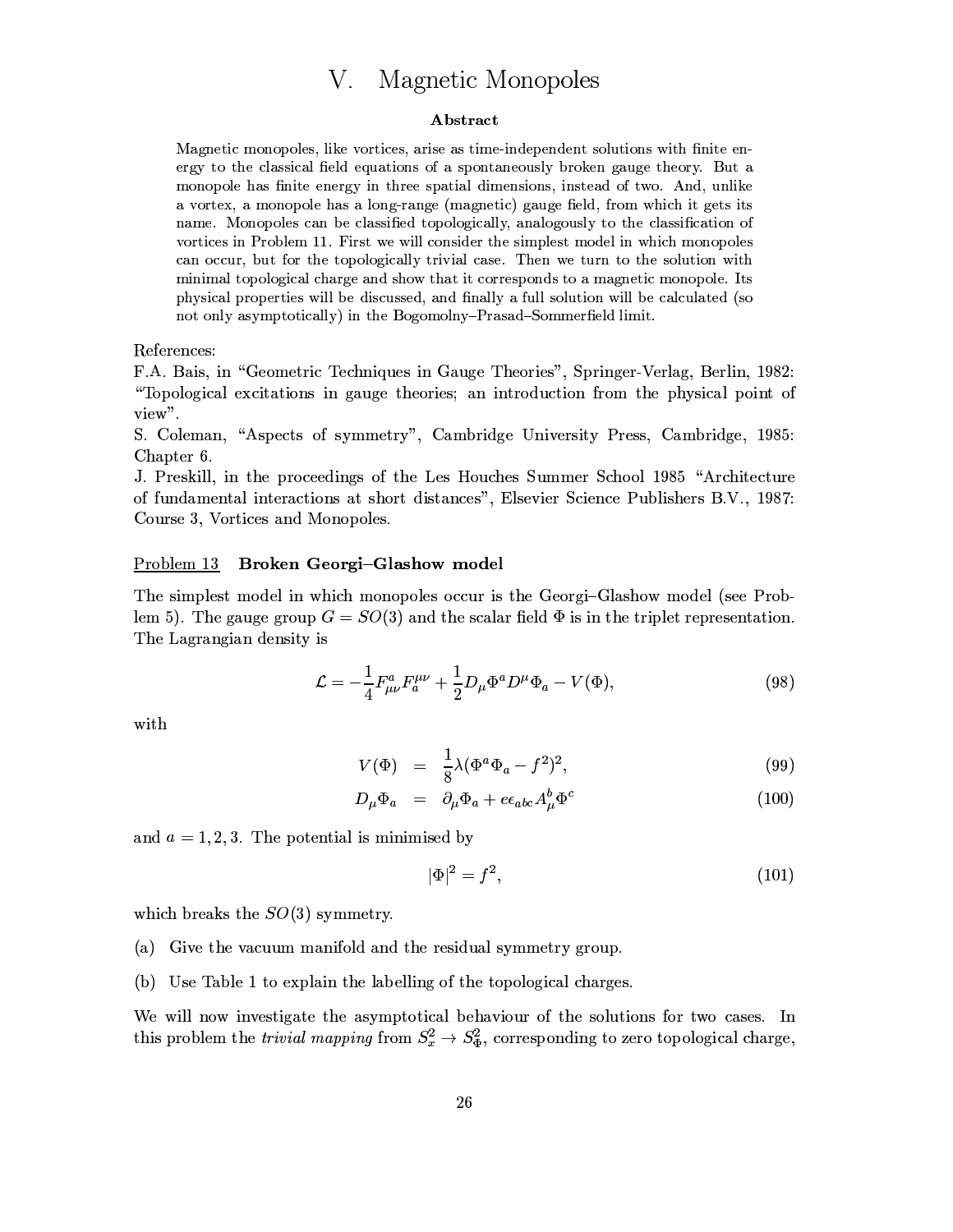will be considered.<sup>14</sup> In the next problem we will study the simplest non-trivial case, the *identity mapping*. To simplify calculations it is convenient to use a vector notation, so the internal components are denoted by a vector arrow:

$$
\{\Phi^a\} \quad \leftrightarrow \quad \vec{\Phi},\tag{102}
$$

$$
\{A^a_\mu\} \quad \leftrightarrow \quad \vec{A}_\mu. \tag{103}
$$

Note that the directions of these vectors in internal space have  $a$  priori nothing to do with the spatial directions. The trivial mapping is  $\vec{\Phi}(r \to \infty, \theta, \varphi) = \text{constant}$ , such that  $V(\Phi)$  is zero. This mapping corresponds to  $n = 0$  in  $\pi_2(SO(3)/SO(2))$ . The choice of the direction of the vacuum is arbitrary, we can just choose

$$
\vec{\Phi}_0 = f\hat{n}_3 \equiv \vec{f} \tag{104}
$$

with  $\hat{n}_3$  the unit vector in internal z-direction. In Figure 3 the large sphere denotes spatial infinity and in each point there is a small sphere denoting the internal space where  $\Phi$  lives, in which the direction of  $\vec{\Phi}_0$  is indicated.



Figure 3: The trivial mapping  $S_x^2 \rightarrow S_{\Phi}^2$ .

(c) Expand the Higgs field around the chosen vacuum up to second order. Calculate the masses of the vector fields and the Higgs field and explain the results.

 $14x$  indicates spatial coordinates.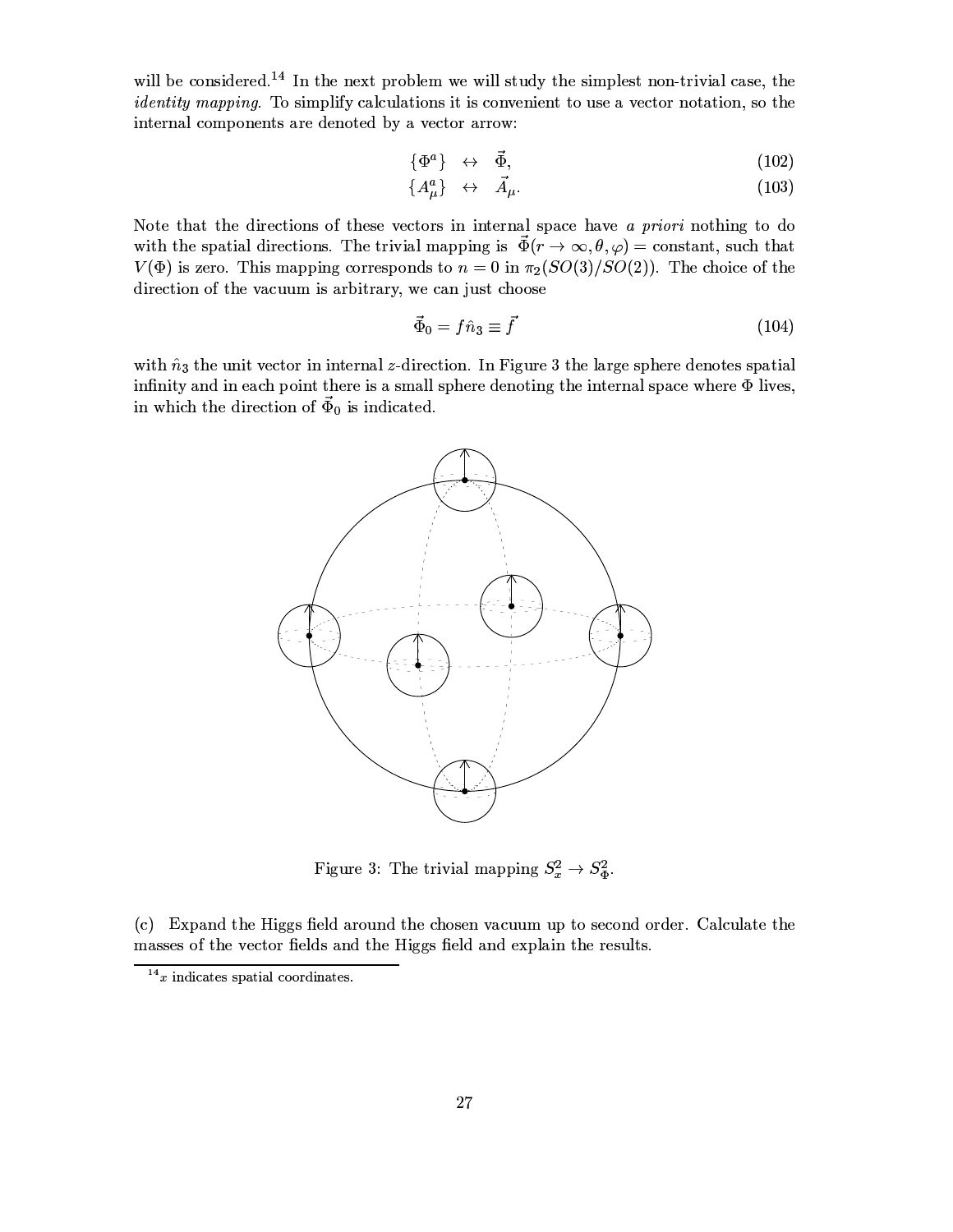### $Problem 14$  Magnetic charge as a topological charge</u>

We now turn to the simplest non-trivial mapping  $S_x^2 \to S_\Phi^2$ , which is the identity map<br>and is the first excited solution. In components a general mapping can be written as

$$
\Phi_{r \to \infty} : (\theta, \varphi) \mapsto (\alpha(\theta, \varphi), \beta(\theta, \varphi)) \tag{105}
$$

(a) Give the identity mapping. What are  $\alpha(\theta, \varphi)$  and  $\beta(\theta, \varphi)$  for the trivial mapping and for the identity mapping? Draw the field configuration for  $r \to \infty$  for the identity mapping, analogous to Figure 3 and explain why Alexander Polyakov, who discovered this solution simultaneously with Gerard 't Hooft (1973), called it a "hedgehog".

Now we will show that this class of solutions of the scalar field corresponds to a magnetic monopole, by which we mean that asymptotically it behaves like a magnetic monopole. In the next problem we will study the finite-r behaviour and explicitely show that there are non-singular solutions.

(b) For finite energy the second term in Eq. (98) should vanish asymptotically. Take  $A_0 = 0$  and assume time independence. Calculate the components of the gauge field in terms of  $\vec{\Phi}_0$  and its derivatives, asymptotically. Note that for each component this solution contains one free function, which will be set to zero.

(c) Give the asymptotic form of the components of the gauge field for the identity mapping.

For low energies,  $E \ll m_{A_\mu} = ef$ , so when the  $SO(3)$  symmetry is broken to  $U(1)$ , the theory described above is Maxwell's theory for electromagnetism, but including magnetic monopoles, as we will see. To calculate the magnetic field we need the field strength associated with the massless  $(U(1))$  gauge field, but its definition should also be invariant under the full gauge group  $SO(3)$ .<sup>15</sup>

The massless  $\vec{A}_{\mu}$  component is in the direction of the scalar field, so we should also consider the field strength in that direction:

$$
f_{\mu\nu}(r \to \infty) \equiv \frac{1}{|\Phi_0|} \Phi_0^a F_{\mu\nu a} = \hat{\Phi}_0 \cdot \vec{F}_{\mu\nu}.
$$
 (106)

(d) Show that at spatial infinity the gauge field as you have found it under (c) gives the ordinary abelian field strength (so, for the identity mapping). Argue that for the trivial mapping definition Eq.  $(106)$  cannot be correct, but that it is for the identity mapping.

- (e) Calculate the magnetic field,  $B_i = \frac{1}{2} \epsilon_{ijk} f^{jk}$ , at infinity.
- (f) Calculate the magnetic charge.

Mappings corresponding to higher charges are labelled by an integer (see Problem 13). This yields a quantisation of the magnetic charge in units that you have found under  $(f)$ , where we had  $n = 1$ , analogously to the quantisation of magnetic flux in Problem 11.

For reasons that we will not go into here, magnetic monopoles are directly related to the quantisation of electric charge. The latter is not explained by the Standard Model, but of course well-known from experiments. The magnetic monopoles are the remnants of the

 $15$ Remember that this is the symmetry of the system, only the ground state is not invariant under it.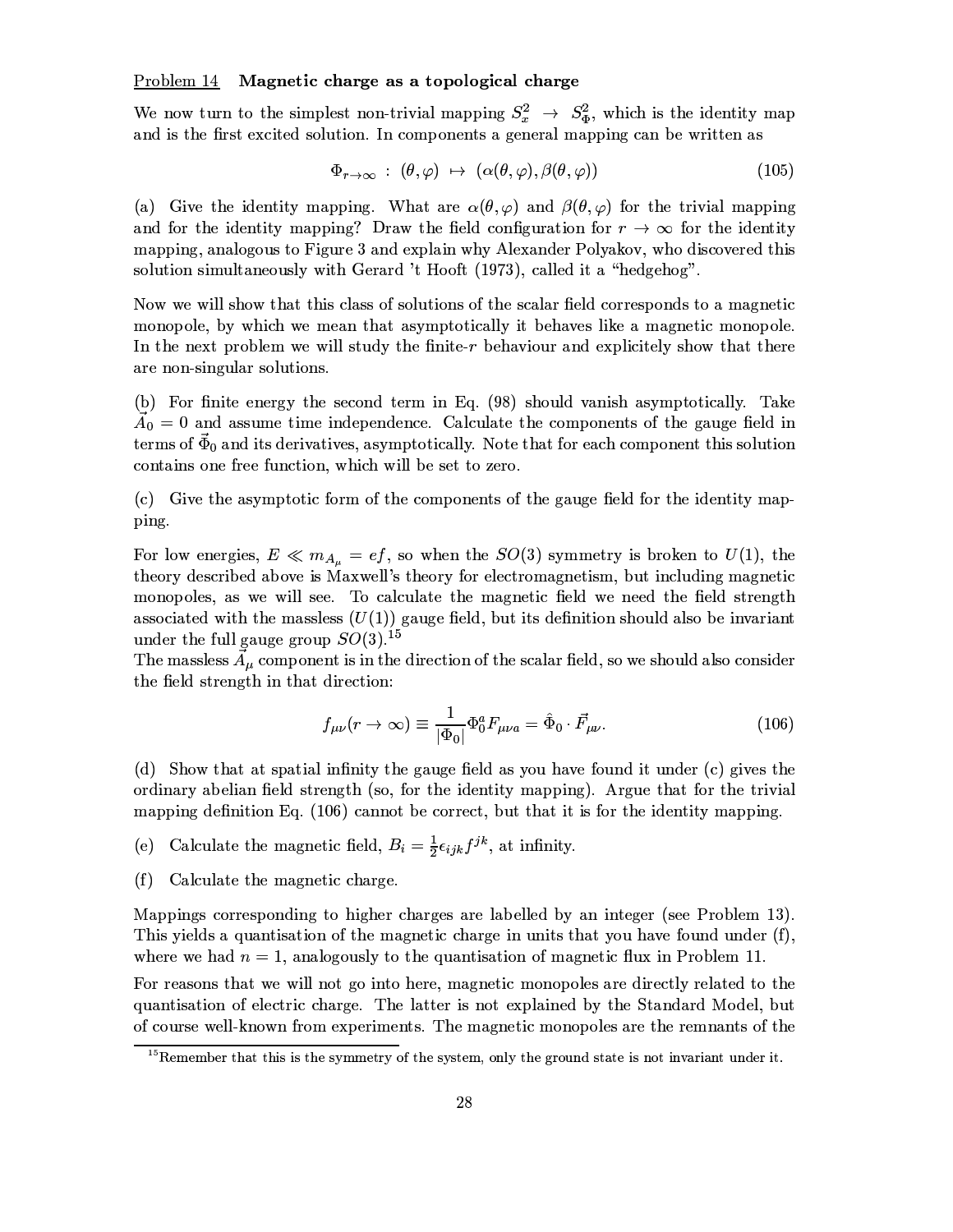non-abelian structure of the theory we started with,  $SO(3)$ , after taking the low energy limit to retrieve Maxwell theory. Thus they arise as a natural consequence of spontaneous symmetry breaking and are not inserted "by hand". This would be an elegant way to obtain electric charge quantisation, but until so far magnetic monopoles haven't been found experimentally, probably for reasons that we will discuss in the next problem.

 $(g)$  Summarise and explain in your own words how magnetic monopoles occur in the Standard Model, in the way you have calculated it in this problem.

### Problem 15 An exact monopole solution

One could ask whether the magnetic monopole solutions as found in Problem 14 really do exist. So whether the energy is finite, whether the finite-r behaviour is regular and what the physical properties are.

(a) Explain that the identity mapping represents a non-trivial homotopy class. Also show that for a regular solution of non-zero topologican charge, the Higgs field should vanish in at least one point.

We will now analyse the charge 1 monopole solution whose asymptotics we studied in Problem 14, and show the existence of completely regular solutions.

(b) Derive the following expression for the energy, which is called the Bogomolny decomposition:

$$
E = \int d^3x \left( \frac{1}{2} \left( \vec{B}_i \mp D_i \vec{\Phi} \right)^2 \pm \vec{B}_i \cdot D_i \vec{\Phi} + V(\Phi) \right)
$$
(107)

Again for finiteness each term of Eq.  $(107)$  must be integrable.

(c) Show that for general (non-abelian) gauge fields  $D_i \vec{B}_i = 0$ . Use this to show that the second term in the expression for the energy is a topological invariant, equal to the magnetic charge times the vacuum expectation value of the Higgs field.

Minimising the energy and solving for the scalar and gauge field is simplified when we take the so-called Bogomolny-Prasad-Sommerfield limit:  $\lambda \to 0$  in the potential.

(d) What does this limit mean physically? Discuss the mass of the monopoles and explain why monopoles haven't been found yet in accelerators.

For minimal energy the fields have to satisfy the Bogomolny equations:

$$
\vec{B}_i = \pm D_i \vec{\Phi}.\tag{108}
$$

For general *n* the general solutions are rather difficult to find. We restrict ourselves again to  $n = 1$  and take the following simple Ansatz for the fields, where we just multiply the asymptotic solution for the gauge field and Higgs field by functions of only  $r$ .

$$
A_i^a = \frac{1}{e} \epsilon^a_{\ i b} \frac{x^b}{r^2} (1 - r \mathcal{F}_1) \tag{109}
$$

$$
\Phi^a = \frac{x^a}{r} (1 + r\mathcal{F}_2), \qquad (110)
$$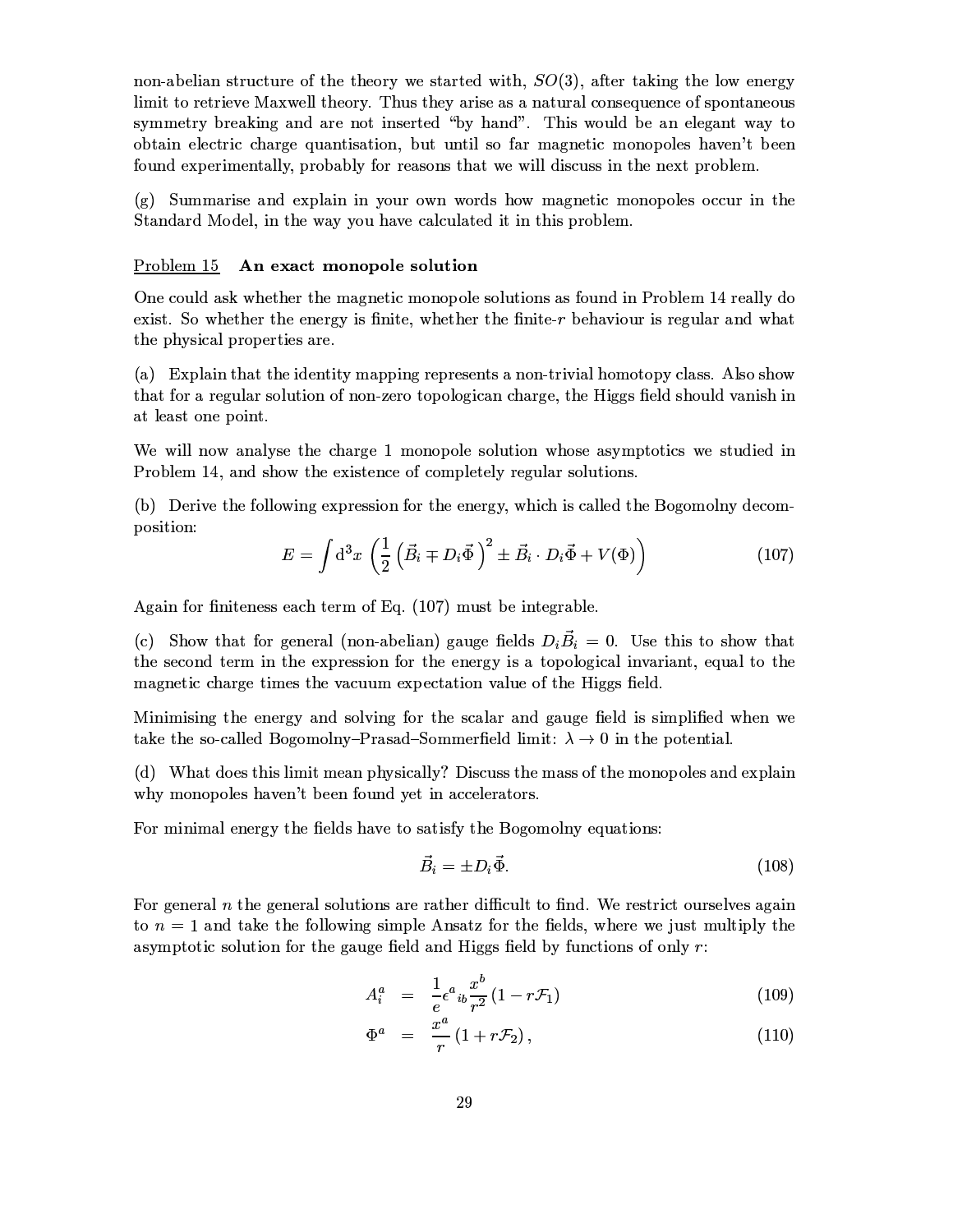where  $\mathcal{F}_{1,2}$  are only functions of the distance  $r = |x|$ .

(e) Show that the Bogomolny equations take the form

$$
\partial_r \mathcal{F}_1 = \mathcal{F}_1 \mathcal{F}_2 \tag{111}
$$

$$
\partial_r \mathcal{F}_2 = (\mathcal{F}_1)^2. \tag{112}
$$

and that

$$
\mathcal{F}_1 = (\sinh r)^{-1} \tag{113}
$$

$$
\mathcal{F}_1 = (\sinh r)^{-1} \tag{113}
$$
\n
$$
\mathcal{F}_2 = -\coth r \tag{114}
$$

are solutions to these equations. Sketch the radial dependence of the components of  $\vec{\Phi}$ and  $\vec{A}$  and check that this solution is regular at  $r \to 0$ .

We have found an explicit solution to the field equations corresponding to the Georgi-Glashow model and the lowest topological charge. We assumed time independence and spherical symmetry and took the limit  $\lambda \to 0$ . More general exact solutions are much more complicated to find.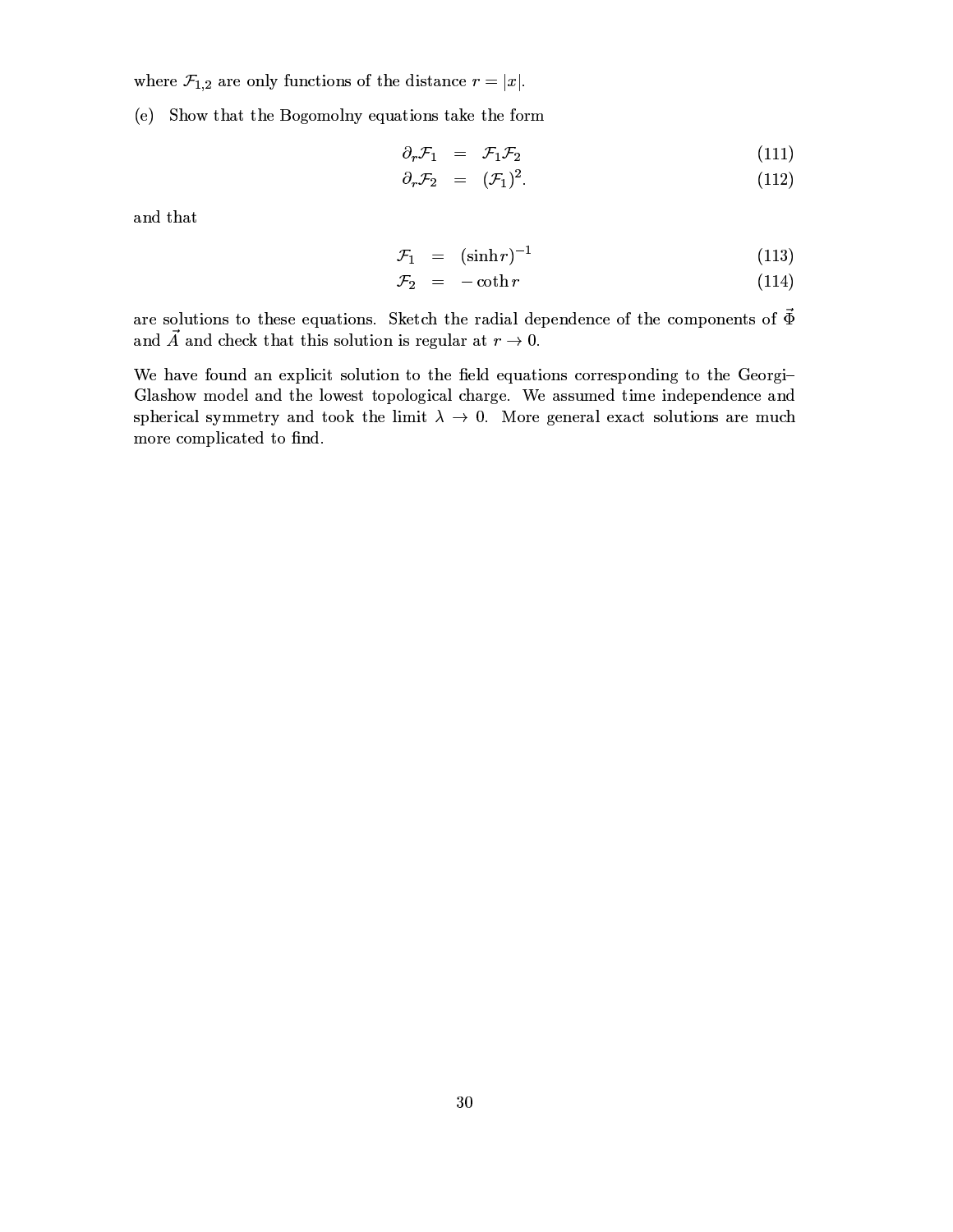#### VI. Quantum Aspects

### Abstract

In order to calculate some quantum mechanical properties of systems with degenerate ground states, we briefly discuss the notion of integration over paths, followed by an explicit example. Subsequently the (Euclidean) path integral will be approximated by the first terms in the expansion in  $\hbar$ , because we cannot calculate the path integral in general. This approximation will be used in a rather qualitative introduction to instantons and their relation to tunnelling processes.

References:

R.P. Feynman & A.R. Hibbs, "Quantum Mechanics and Path Integrals", McGraw-Hill, New York, 1965.

B. Felsager, "Geometry, Particles and Fields", Odense University Press, 1981: Chapter 5. S. Coleman, "Aspects of symmetry", Cambridge University Press, Cambridge, 1985: Chapter 6.

#### Path Integrals in Quantum Mechanics Problem 16

The path integral formalism is a quantisation method developed by Richard Feynman. It is also known as Feynman's "sum over histories" approach. It maintains manifest Lorentz covariance, contrary to the canonical quantisation method which explicitely separates the space and time variables. At the end of this problem we will discuss the link to the operator formulation of quantum mechanics which is used in canonical quantisation.

An important quantity in quantum mechanics is the probability amplitude for the transition from an initial state  $|q_i, t_i\rangle$  to a final state  $|q_f, t_f\rangle$ :

$$
\langle q_{\mathbf{f}}, t_{\mathbf{f}} | q_{\mathbf{i}}, t_{\mathbf{i}} \rangle = \langle q_{\mathbf{f}} | e^{-\frac{i}{\hbar} \hat{H}(t_{\mathbf{f}} - t_{\mathbf{i}})} | q_{\mathbf{i}} \rangle. \tag{115}
$$

Here  $\hat{H}$  denotes the Hamilton operator. The states are eigenstates of the position operator (in the Schrödinger picture):

$$
\hat{q}|q,t\rangle = q|q,t\rangle. \tag{116}
$$

Write

$$
T = t_{\rm f} - t_{\rm i} \tag{117}
$$

and split the time interval from  $t_i$  to  $t_f$  into n pieces of equal length  $T/n$ . Now use the completeness relation

$$
\int_{-\infty}^{\infty} dq(t) |q, t\rangle\langle q, t| = 1
$$
\n(118)

to write Eq.  $(115)$  as

$$
\langle q_{\mathbf{f}}, t_{\mathbf{f}} | q_{\mathbf{i}}, t_{\mathbf{i}} \rangle = \int \mathrm{d}q_{1} \ldots \mathrm{d}q_{n-1} \, \langle q_{\mathbf{f}} | e^{-\frac{i}{\hbar} \hat{H} \frac{T}{n}} | q_{n-1} \rangle \langle q_{n-1} | e^{-\frac{i}{\hbar} \hat{H} \frac{T}{n}} | q_{n-2} \rangle \ldots \langle q_{1} | e^{-\frac{i}{\hbar} \hat{H} \frac{T}{n}} | q_{\mathbf{i}} \rangle. \tag{119}
$$

Thus we have divided the transition from  $|q_i, t_i\rangle$  to  $|q_f, t_f\rangle$  in *n* steps, each of which has its own transition matrix element  $\langle q_l|e^{-\frac{i}{\hbar}\hat{H}\frac{T}{n}}|q_{l-1}\rangle$ . All intermediate states are possible (in principle) so we have to integrate over all these states. This is called "integrating over all possible paths" between  $q_i$  (at time  $t_i$ ) and  $q_f$  (at time  $t_f$ ).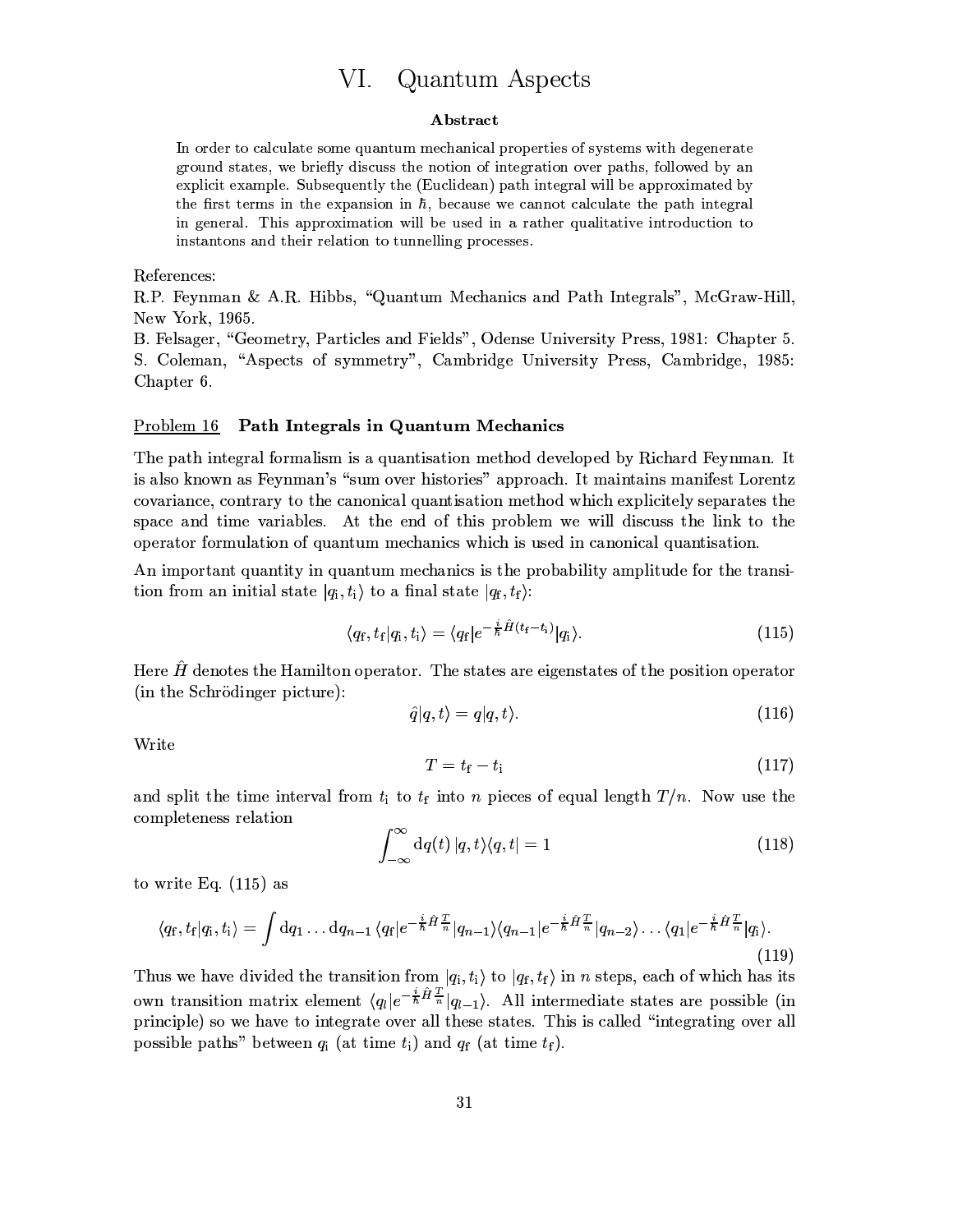If we take *n* large enough, we can expand the exponent in  $T/n$ . Take the Hamiltonian

$$
\hat{H}(\hat{p}, \hat{q}) = \frac{\hat{p}^2}{2m} + V(\hat{q})
$$
\n(120)

where the hats denote the usual operator valued position and momentum operators corresponding to the classical position and momentum. The potential is a smooth function:

$$
V(\hat{q})|q\rangle = V(q)|q\rangle \tag{121}
$$

and so

$$
\langle q_l | V(\hat{q}) | q_{l-1} \rangle = V(q_l) \delta(q_l - q_{l-1}), \qquad (122)
$$

where  $\delta$  denotes the Dirac delta function.

(a) Show that

$$
\langle q_l | \hat{H}(\hat{p}, \hat{q}) | q_{l-1} \rangle = \int \frac{\mathrm{d}p_l}{2\pi\hbar} e^{\frac{i}{\hbar}p_l(q_l - q_{l-1})} H\left(p_l, \frac{q_l + q_{l-1}}{2}\right),\tag{123}
$$

where the operators have disappeared from the right hand side. Recall that

$$
\langle q|p\rangle = \frac{1}{\sqrt{2\pi\hbar}} e^{\frac{i}{\hbar}pq} \tag{124}
$$

For  $n \to \infty$  the time steps  $T/n$  become infinitesimal, and we can write for each transition matrix element:

$$
\langle q_{l}|e^{-\frac{i}{\hbar}\hat{H}\frac{T}{n}}|q_{l-1}\rangle = \int \frac{\mathrm{d}p_{l}}{2\pi\hbar} e^{\frac{i}{\hbar}p_{l}(q_{l}-q_{l-1})} \left(1 - \frac{i}{\hbar}H\left(p_{l}, \frac{q_{l}+q_{l-1}}{2}\right)\frac{T}{n} + \mathcal{O}\left((\frac{T}{n})^{2}\right)\right)
$$

$$
= \int \frac{\mathrm{d}p_{l}}{2\pi\hbar} e^{\frac{i}{\hbar}p_{l}(q_{l}-q_{l-1})} e^{-\frac{i}{\hbar}H\left(p_{l}, \frac{q_{l}+q_{l-1}}{2}\right)\frac{T}{n}}.
$$
(125)

Substituting this in Eq. (119) gives

$$
\langle q_{\rm f}, t_{\rm f}|q_{\rm i}, t_{\rm i}\rangle = \lim_{n \to \infty} \int dq_{1} \dots \int dq_{n-1} \int \frac{dp_{1}}{2\pi\hbar} \dots \int \frac{dp_{n}}{2\pi\hbar}
$$
  
\n
$$
\exp\left(\sum_{l=1}^{n} \frac{i}{\hbar} \left[ p_{l} \frac{q_{l} - q_{l-1}}{T/n} - H(p_{l}, \frac{q_{l} + q_{l-1}}{2}) \right] \frac{T}{n}\right)
$$
  
\n
$$
= \lim_{n \to \infty} \left(\prod_{k=1}^{n-1} \int dq_{k}\right) \left(\prod_{l=1}^{n} \int \frac{dp_{l}}{2\pi\hbar}\right) \exp\left[\frac{i}{\hbar} \int_{t_{\rm i}}^{t_{\rm f}} dt (p\dot{q} - H(p, q))\right]
$$
  
\n
$$
\equiv \int \mathcal{D}q \int \mathcal{D}p \exp\left[\frac{i}{\hbar} \int_{t_{\rm i}}^{t_{\rm f}} dt (p\dot{q} - H(p, q))\right].
$$
\n(126)

The last equivalence is the definition of the symbols  $\mathcal{D}q$  and  $\mathcal{D}p$ . This result holds for general Hamiltonians, although we have derived it only for the form Eq. (120). In this case it is also possible to perform the Gaussian integral over  $p$ .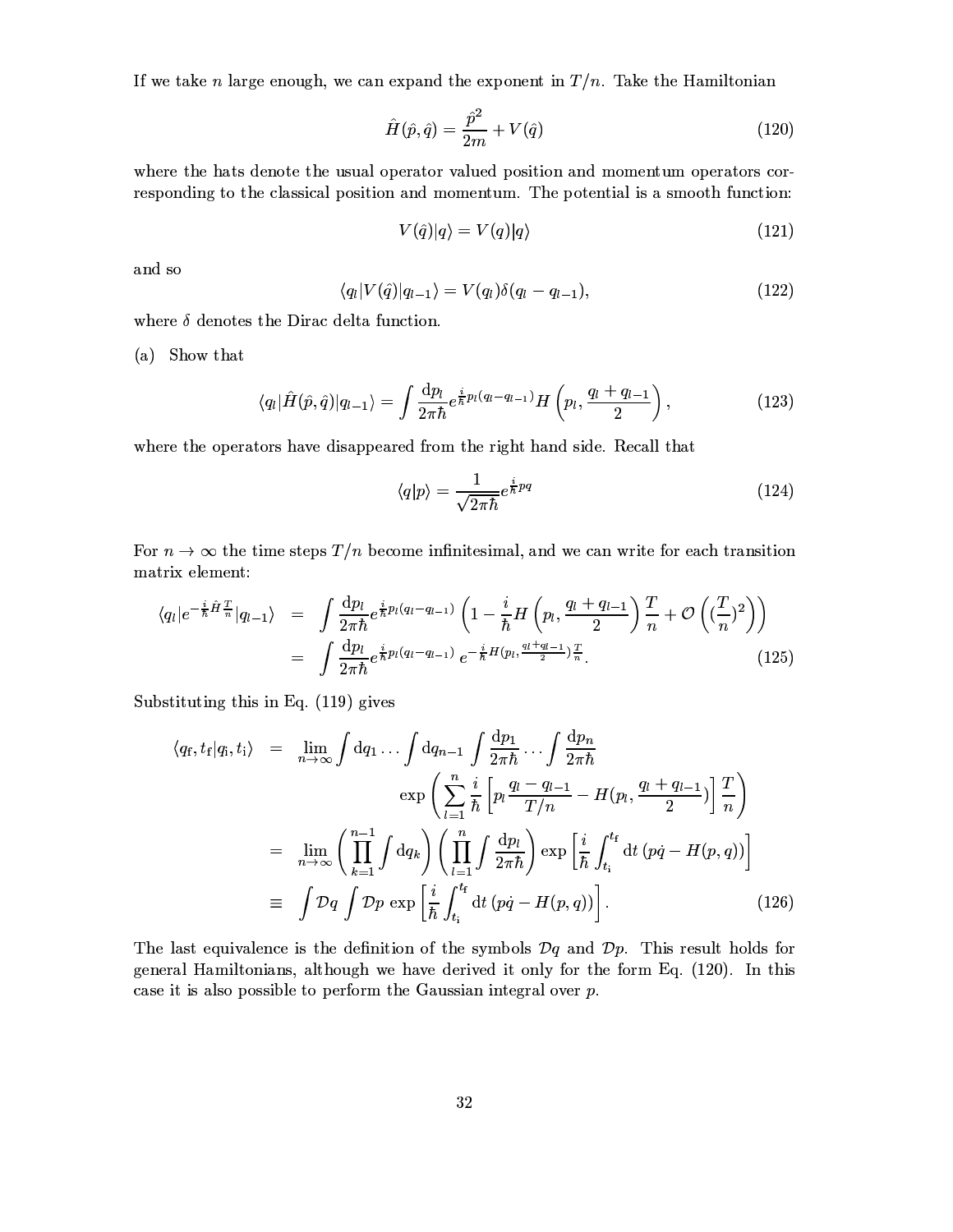(b) Perform this integral. To that aim go back to the discrete form of the path integral, so before we let  $n \to \infty$ , and show that

$$
\langle q_{\rm f}, t_{\rm f}|q_{\rm i}, t_{\rm i}\rangle = \lim_{n \to \infty} \frac{1}{\sqrt{2\pi i\hbar T/nm}} \left(\prod_{k=1}^{n-1} \int \frac{\mathrm{d}q_k}{\sqrt{2\pi i\hbar T/nm}}\right) \exp\left[\frac{i}{\hbar} \int_{t_{\rm i}}^{t_{\rm f}} \mathrm{d}t \left(\frac{1}{2}m\dot{q}^2 - V(q)\right)\right]
$$

$$
= \int \mathcal{D}q \, \exp\left(\frac{i}{\hbar}S[q]\right), \tag{127}
$$

with

$$
S[q] = \int_{t_i}^{t_f} dt \left(\frac{1}{2}m\dot{q}^2 - V(q)\right).
$$
 (128)

Summarising: to obtain the transition amplitude between quantum states  $|q_i, t_i\rangle$  and  $|q_f, t_f\rangle$ one has to sum over all possible paths from  $q_i$  at time  $t_i$  to  $q_f$  at time  $t_f$ . This is denoted by  $\mathcal{D}q$ . The weight of a particular path is given by  $\exp(\frac{i}{\hbar}S[q])$ , where S is the *classical* action of the path.

Obviously, the path integral Eq. (127) is not at all well-defined, as the integrand is a strongly oscillating function. This is remedied by the following trick, which in quantum field theory is known as *Wick rotation*. The time variable t is replaced everywhere with  $-it.$  The metric on spacetime changes from

$$
dt^2 - dx^2 - dy^2 - dz^2
$$
 (129)

into

$$
d(-it)^{2} - dx^{2} - dy^{2} - dz^{2} = -dt^{2} - dx^{2} - dy^{2} - dz^{2}.
$$
 (130)

It becomes (negative) definite so we are now working in Euclidean rather than Minkowskian spacetime. The exponent occurring in the path integral,

$$
\frac{i}{\hbar}S[q] = \frac{i}{\hbar} \int \mathrm{d}t \left(\frac{1}{2}m\dot{q}^2 - V(q)\right),\tag{131}
$$

transforms into

$$
\frac{i}{\hbar} \int d(-it) \left( \frac{1}{2} m(i\dot{q})^2 - V(q) \right) = -\frac{1}{\hbar} \int dt \left( \frac{1}{2} m \dot{q}^2 + V(q) \right)
$$
\n
$$
\equiv -\frac{1}{\hbar} S_{\mathcal{E}}[q]. \tag{132}
$$

The transition amplitude in Euclidean time is given by

$$
\langle q_{\rm f}, t_{\rm f}|q_{\rm i}, t_{\rm i}\rangle_{\rm E} = \int_{q(t_{\rm i})=q_{\rm i}}^{q(t_{\rm f})=q_{\rm f}} \mathcal{D}q \exp\left(-\frac{1}{\hbar}S_{\rm E}[q]\right) \tag{133}
$$

and now the integrand tends rapidly to 0 when the Euclidean action  $S_{\rm E}[q]$  increases. After calculating the Euclidean path integral one rotates back to obtain the transition amplitude in Minkowskian time.

Two remarks: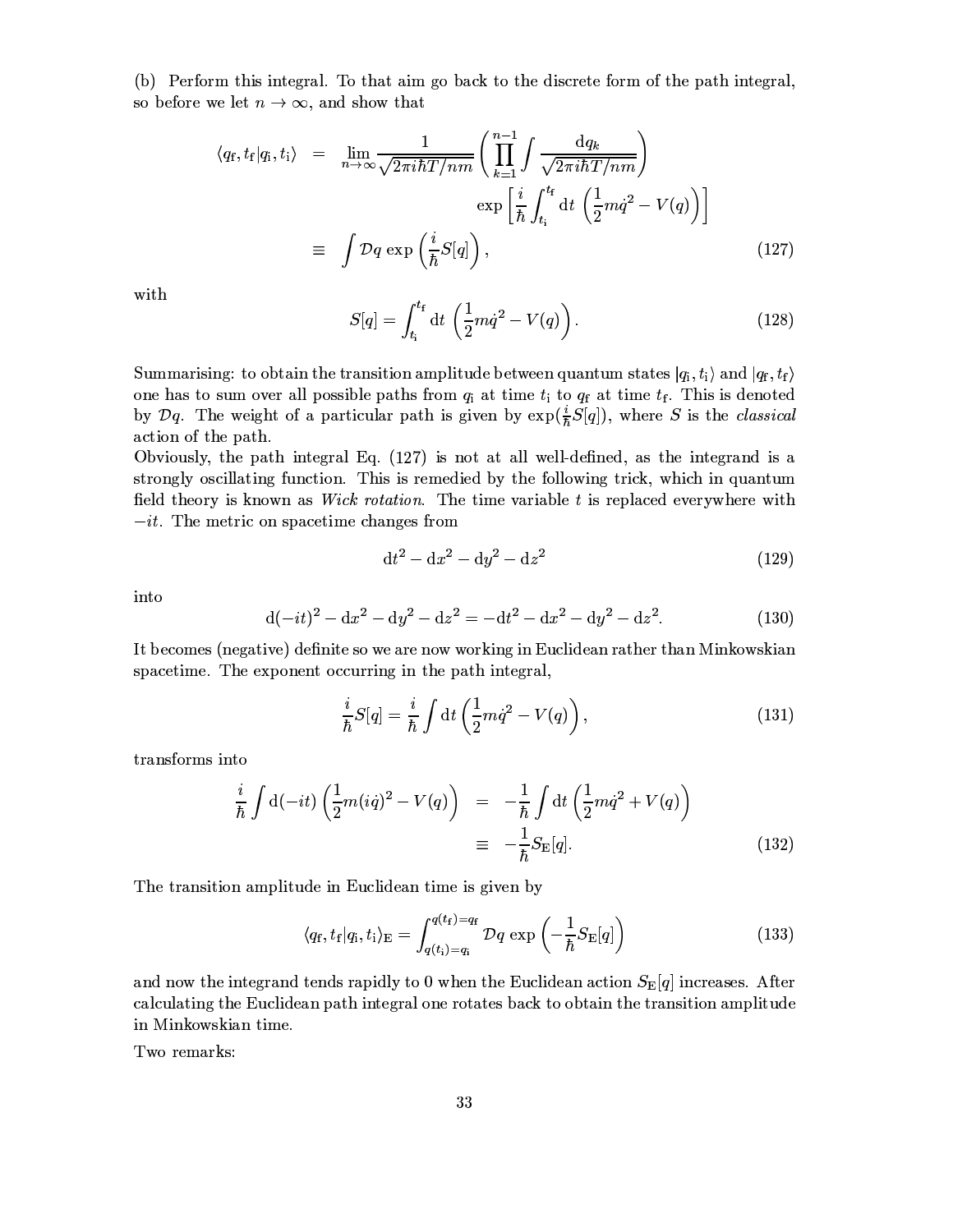$\mathcal{D}q$  contains a factor  $1/\sqrt{T/n}$  which in the limit diverges. However, the expression in the exponent is not well-defined either and also diverges in this limit. These infinities can be shown to cancel, leaving a meaningful expression.

Note that we started with a Hamiltonian, but ended up with a Lorentz covariant expression. This makes it possible to quantise the theory in a way which is manifestly Lorentz covariant.

Now return to the ordinary operator treatment of quantum mechanics. In the energy picture, one considers energy eigenstates. Let  $k$  run through a complete orthonormal set of such eigenstates,

$$
\hat{H}|k\rangle = E_k|k\rangle. \tag{134}
$$

Express the transition amplitude  $\langle q_f, t_f | q_i, t_i \rangle$  in terms of the wave functions  $\psi_k$  and  $(c)$ the energies  $E_k$ . To what extent can the wave functions  $\psi_k$  and the energy spectrum be reconstructed from the transition amplitudes?

#### The Harmonic Oscillator <u>Problem 17</u>

As a basic example of the method described in the former problem, we consider a particle of mass  $m$  in a harmonic potential, without external force, in one space dimension. Its Lagrangian is given by

$$
L(q, \dot{q}) = \frac{1}{2}m\dot{q}^2 - \frac{1}{2}m\omega^2 q^2.
$$
 (135)

We shall calculate the transition amplitude  $\langle q_f, t_f | q_i, t_i \rangle$  in two different ways: as a Euclidean path integral, and by means of Schrödinger quantum mechanics. Clearly this amplitude depends on  $t_i$  and  $t_f$  only through their difference  $T = t_f - t_i$ .

The transition amplitude in Euclidean time is given as a path integral by

$$
\langle q_{\mathbf{f}}, t_{\mathbf{f}} | q_{\mathbf{i}}, t_{\mathbf{i}} \rangle_{\mathbf{E}} = \int_{q(t_{\mathbf{i}})=q_{\mathbf{i}}}^{q(t_{\mathbf{f}})=q_{\mathbf{f}}} \mathcal{D}q \, \exp\left(-\frac{1}{\hbar} S_{\mathbf{E}}[q]\right).
$$
 (136)

(a) Calculate the Euclidean action, obtained after Wick rotation. Derive the equations of motion in Euclidean time. Calculate  $q_{\text{cl}}(t)$ , the classical path (in Euclidean time) from  $(q_i, t_i)$  to  $(q_f, t_f)$ .

We write

$$
q(t) = q_{\rm cl}(t) + \eta(t), \tag{137}
$$

where  $\eta(t)$  are the quantum fluctuations.

(b) Show that

$$
\langle q_{\rm f}, t_{\rm f}|q_{\rm i}, t_{\rm i}\rangle_{\rm E} = \exp\left(-\frac{1}{\hbar}S_{\rm E}[q_{\rm cl}]\right)\int_{\eta(t_{\rm i})=0}^{\eta(t_{\rm f})=0} \mathcal{D}\eta \exp\left(-\frac{1}{\hbar}S_{\rm E}[\eta]\right). \tag{138}
$$

Calculate  $\exp(-\frac{1}{\hbar}S_{\rm E}[q_{\rm cl}]).$ 

In order to calculate the path integral that occurs in the right-hand side of Eq. (138), the time interval from  $t_i$  to  $t_f$  is divided into n pieces of equal length  $T/n$ . After putting

$$
\eta_l = \eta(t_l + l\frac{T}{n}) \quad \text{for} \quad l = 0, 1, \dots, n,
$$
\n(139)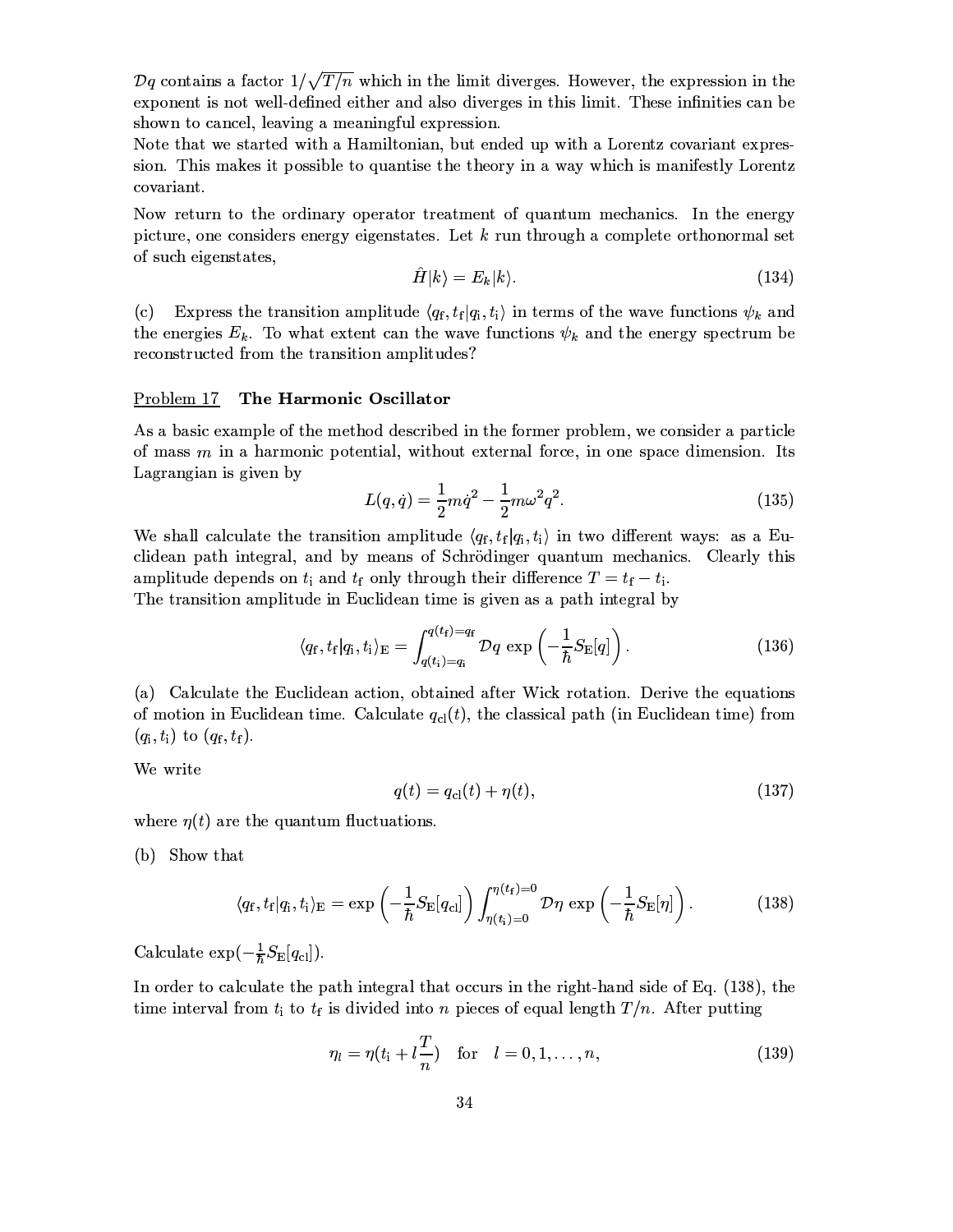the path integration becomes

$$
\int \mathcal{D}\eta = \lim_{n \to \infty} \frac{1}{\sqrt{2\pi\hbar T/nm}} \prod_{l=1}^{n-1} \int \frac{\mathrm{d}\eta_l}{\sqrt{2\pi\hbar T/nm}} \tag{140}
$$

and the discretised form of the action is

$$
S_{\mathcal{E}}[\eta] = \sum_{l=1}^{n} \frac{T}{n} \left( \frac{1}{2} m \left( \frac{\eta_{l} - \eta_{l-1}}{T/n} \right)^{2} + \frac{1}{2} m \omega^{2} \left( \frac{\eta_{l} + \eta_{l-1}}{2} \right)^{2} \right).
$$
 (141)

(c) Rewrite the action as

$$
S_{\mathcal{E}}[\eta] = \frac{1}{2T/nm} (\eta_1 \dots \eta_{n-1}) M\begin{pmatrix} \eta_1 \\ \vdots \\ \eta_{n-1} \end{pmatrix},
$$
 (142)

where M is a symmetric  $(n-1) \times (n-1)$  matrix. Prove that

$$
\prod_{l=1}^{n-1} \int \frac{\mathrm{d}\eta_l}{\sqrt{2\pi\hbar T/nm}} \exp\left(-\frac{1}{\hbar}S_{\mathrm{E}}[\eta]\right) = \frac{1}{\sqrt{\det M}}.\tag{143}
$$

Calculate det  $M$ .

(d) Calculate the path integral that occurs in the right-hand side of Eq. (138), that is,

$$
\lim_{n \to \infty} \frac{1}{\sqrt{2\pi\hbar T/nm}} \prod_{l=1}^{n-1} \int \frac{\mathrm{d}\eta_l}{\sqrt{2\pi\hbar T/nm}} \exp\left(-\frac{1}{\hbar} S_{\mathrm{E}}[\eta]\right). \tag{144}
$$

Calculate the transition amplitude in Euclidean time,  $\langle q_f, t_f | q_i, t_i \rangle_E$ . Finally calculate the transition amplitude in real time,  $\langle q_f, t_f | q_i, t_i \rangle$ .

Now we turn to Schrödinger quantum mechanics. As is well-known, the energy levels are given by

$$
E_k = (k + \frac{1}{2})\hbar\omega \quad \text{with} \quad k = 0, 1, 2, \dots,
$$
 (145)

with corresponding wave functions

$$
\psi_k(q) = C_k H_k \left( \sqrt{\frac{m\omega}{\hbar}} q \right) \exp\left( -\frac{m\omega}{2\hbar} q^2 \right) \quad \text{for} \quad k = 0, 1, 2, \dots \tag{146}
$$

Here  $H_k$  are Hermite polynomials and  $C_k$  are normalisation constants.

(e) Use Eqs. (145) and (146) to calculate the transition amplitude  $\langle q_f, t_f | q_i, t_i \rangle$ . Compare with the result from question (d).

#### Problem 18 The semi-classical approximation

As can be seen from Eq. (127) the largest contribution to the path integral for small  $\hbar$ comes from the paths around a classical path,  $q_{cl}(t)$ , which minimises the Euclidean action  $S_{\rm E}[q]$ . The semi-classical approximation consists of an expansion around an extremum of the action, and only taking into account the fluctuations around the classical path that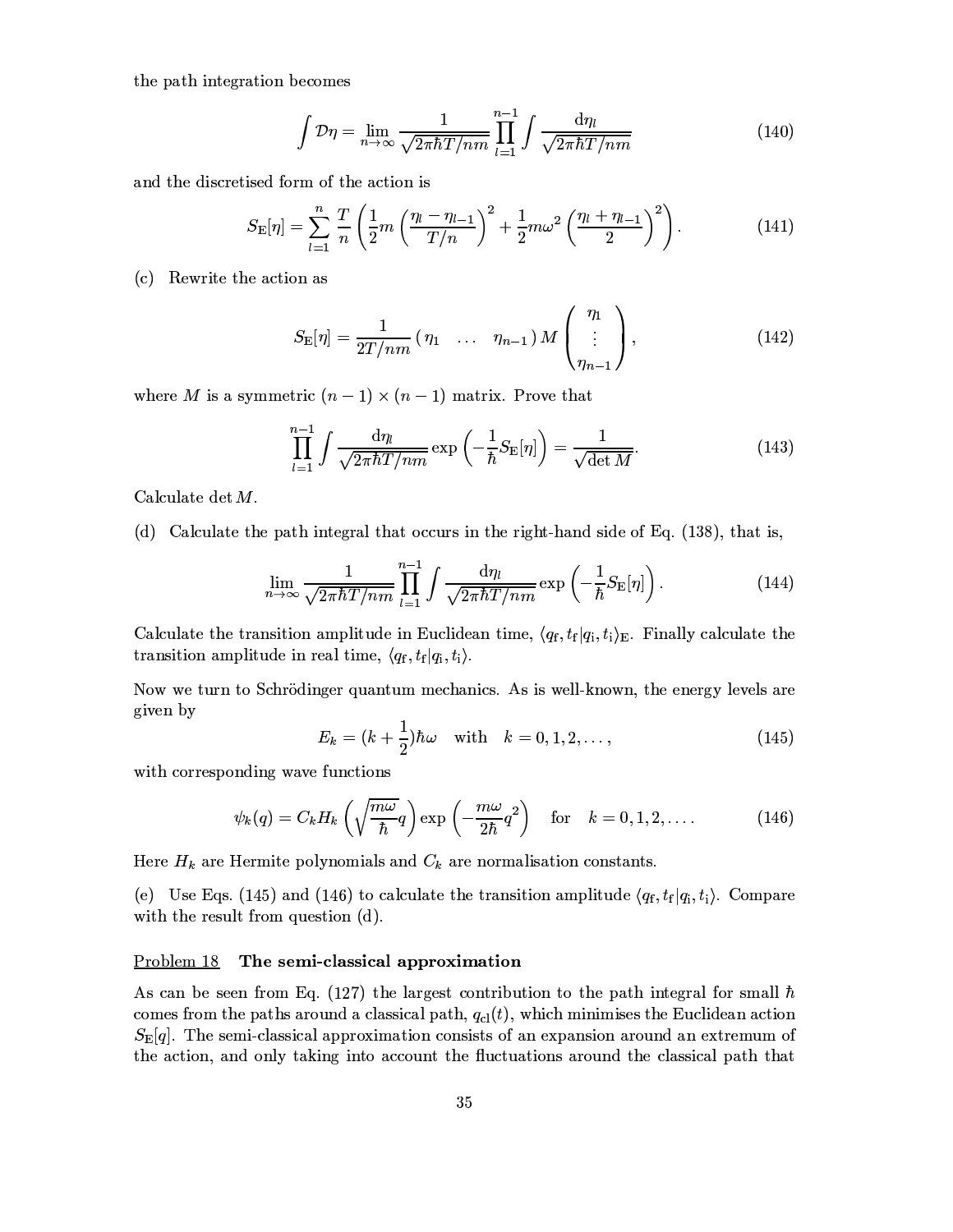are first order in  $\hbar$ . Assume there is only one minimum of the action. Like in Eq. (137) we expand around the classical solution. Substitution of this expansion into the action yields

$$
S_{\rm E}[q] = S_{\rm E}[q_{\rm cl}] + \frac{1}{2} \int_{-\frac{T}{2}}^{\frac{T}{2}} dt \,\eta \left( -m \frac{d^2}{dt^2} + V''(q_{\rm cl}) \right) \eta + \mathcal{O}(\eta^3). \tag{147}
$$

We approximate this by neglecting the terms that are of higher order than  $\eta^2$ . Now assume that the  $q_n$  are eigenfunctions of the fluctuation operator:

$$
\left(-\frac{\mathrm{d}^2}{\mathrm{d}t^2} + \frac{1}{m}V''(q_{\mathrm{cl}})\right)q_n = \lambda_n q_n,\tag{148}
$$

with  $\lambda_n$  real, and that the  $q_n$  form a complete orthonormal set, in which  $\eta$  can be expanded (this puts some restrictions on  $V$  which we will assume to be satisfied):

$$
\eta(t) = \sum_{n=0}^{\infty} c_n q_n(t). \tag{149}
$$

Of course the  $q_n$  satisfy the same boundary conditions as  $\eta$ . The symbol  $\int \mathcal{D}\eta$  in the expression for the path integral denotes an integration over all possible paths from  $\eta_i$  to  $\eta_{\rm f}$ . These paths can be parametrised by the coefficients  $c_n$ .

$$
\int \mathcal{D}\eta = N \prod_{n=0}^{\infty} \int \frac{\mathrm{d}c_n}{\sqrt{2\pi\hbar/m}},\tag{150}
$$

where  $N$  is defined by this equivalence.

(a) Derive Eq. (147). Substitute the expansion of  $\eta(t)$  and express the path integral in  $S_{\mathrm{E}}[q_{\mathrm{cl}}]$  and

$$
\det \Omega \equiv \prod_{n} \lambda_n. \tag{151}
$$

The eigenvalues of the fluctuation operator, Eq. (148) diverge for  $n \to \infty$ , but the preexponential factor that you have found in the expression for the path integral, is welldefined, though. The proof is based on a theorem that we will not prove here. It states that

$$
\frac{\det\left(-\frac{\mathrm{d}^2}{\mathrm{d}t^2} + W(t)\right)}{\psi_0(\frac{1}{2}T)} = C,\tag{152}
$$

where C is a constant that is independent of W and T.  $\psi_0(t)$  satisfies  $\psi_0(-\frac{1}{2}T) = 0$  and  $\partial_t \psi_0(-\frac{1}{2}T) = 1$  and

$$
\left(-\frac{\mathrm{d}^2}{\mathrm{d}t^2} + W(t)\right)\psi_0(t) = 0.\tag{153}
$$

Furthermore it is assumed that W is bounded on  $\left[-\frac{1}{2}T,\frac{1}{2}T\right]$ .

(b) Express the pre-exponential factor in N, C and  $\psi_0$ . Calculate the system-independent numerator by computing the path-integral for the harmonic oscillator with  $q_i = q_f = 0$ . Consider the large- $T$  limit, so that you only have to take the lowest energy eigenvalue into account. Now give the full expression for the semi-classical approximation for the Euclidean path integral.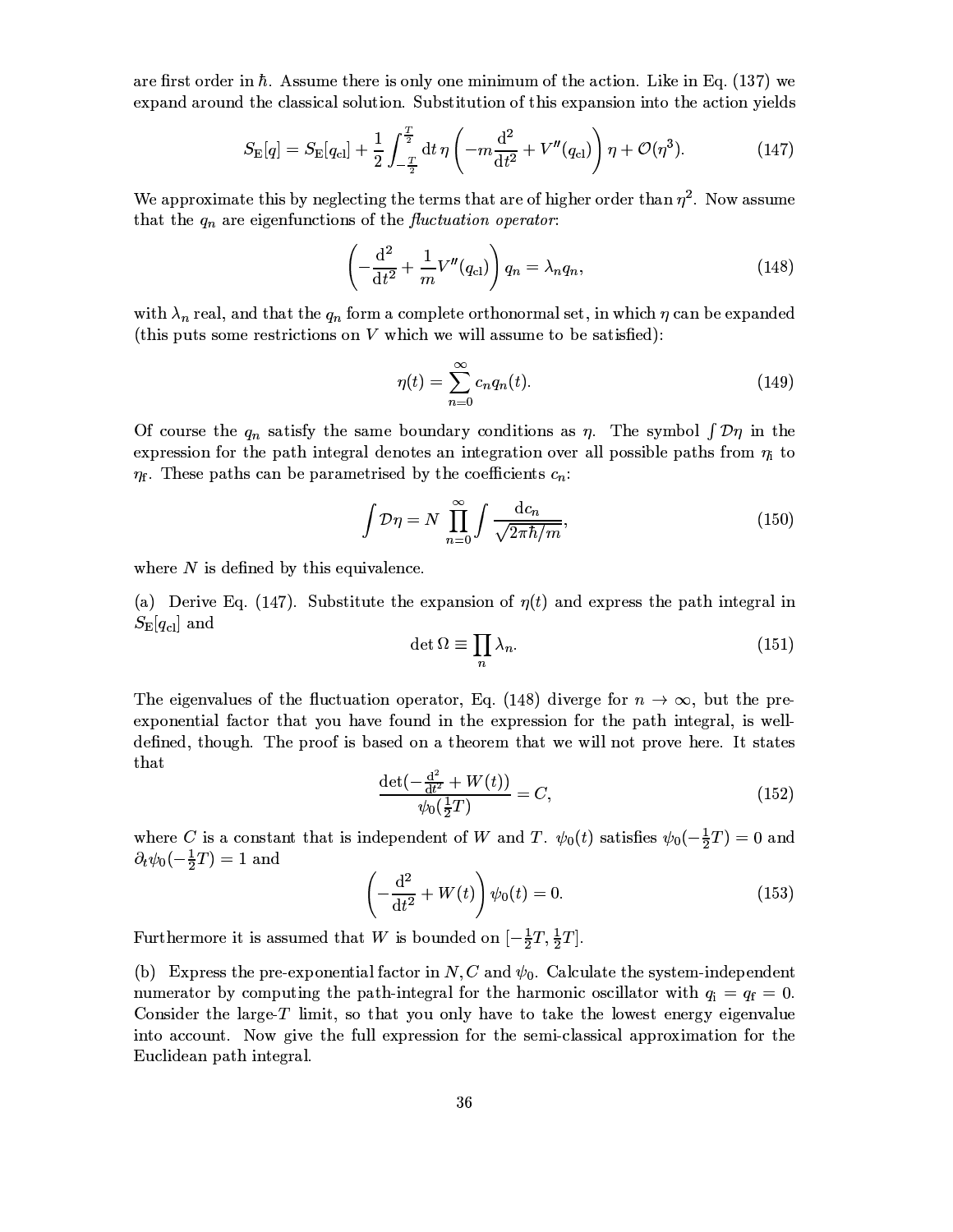(c) Compute  $\langle q_f, \frac{1}{2}T|q_i, -\frac{1}{2}T\rangle$  for the harmonic oscillator, using the semi-classical approximation that you obtain with the result of (b). Explain why this is exactly the Green's function for the harmonic oscillator as you have found in Problem 17.

#### Problem 19 The double well: an introduction to instantons

It becomes much more interesting to apply the semi-classical approximation to cases where classically the propagator would be zero, but quantum mechanically the transition amplitude does not vanish. We will show that the solution to the Euclidean equation of motion is directly related to the quantum phenomenon of tunnelling. Especially in the case of quantum field theory this Euclidean formalism is essential, and only in this way a rigorous theory can be constructed. However, in this problem we will concentrate on a simpler, quantum mechanical application of the Euclidean formalism, which in principle also could have been solved with quantum mechanics in the well-known Schrödinger description. Consider a non-relativistic system with the following potential:

$$
V(x) = \frac{1}{2}\lambda^4 (x^2 - a^2)^2, \quad \lambda, a > 0.
$$
 (154)

The boundary conditions for  $x$  are

$$
x(-\frac{1}{2}T) = -a
$$
 and  $x(\frac{1}{2}T) = +a$ . (155)

(a) Sketch the potential. What is the classical ground state? Explain why the degeneracy of the classical vacuum will be lifted quantum mechanically, so why the classical ground state energy will split into two energy levels.

We will use the semi-classically approximated Euclidean path-integral for this system. In Problem 18 we have seen that it is dominated by the stationary points of the (Euclidean) action.

(b) Perform a Wick rotation on the Minkowski action. Use the Bogomolny argument to determine the lowest non-trivial solution to the Euclidean field equations, which is stable. For that you should take the approximation of  $T \to \infty$ , where

$$
\dot{x}(\pm \frac{1}{2}T) = 0 \quad \text{and} \quad V\left(x(\pm \frac{1}{2}T)\right) = 0 \quad \text{(for} \quad T \to \infty). \tag{156}
$$

(c) Describe the corresponding mechanics problem and explain what the solution from (b) describes in that problem.

(d) Calculate the behaviour of the solution, which you have found under (b), for  $t \to \pm \infty$ , and explain why the solution is called an *instanton*. What can you now say about the  $T\rightarrow\infty$  approximation which you have used to find the stationary points of the Euclidean action with finite  $T$ ?

The energy difference between the two lowest eigenstates is proportional to the tunnelling amplitude, which is proportional to  $\exp\left(-\frac{1}{\hbar}S_0\right)$ , where  $S_0$  is the action of the instanton solution.

(e) Verify the above statement for the square double well, Figure 4. Explain the procedure you follow.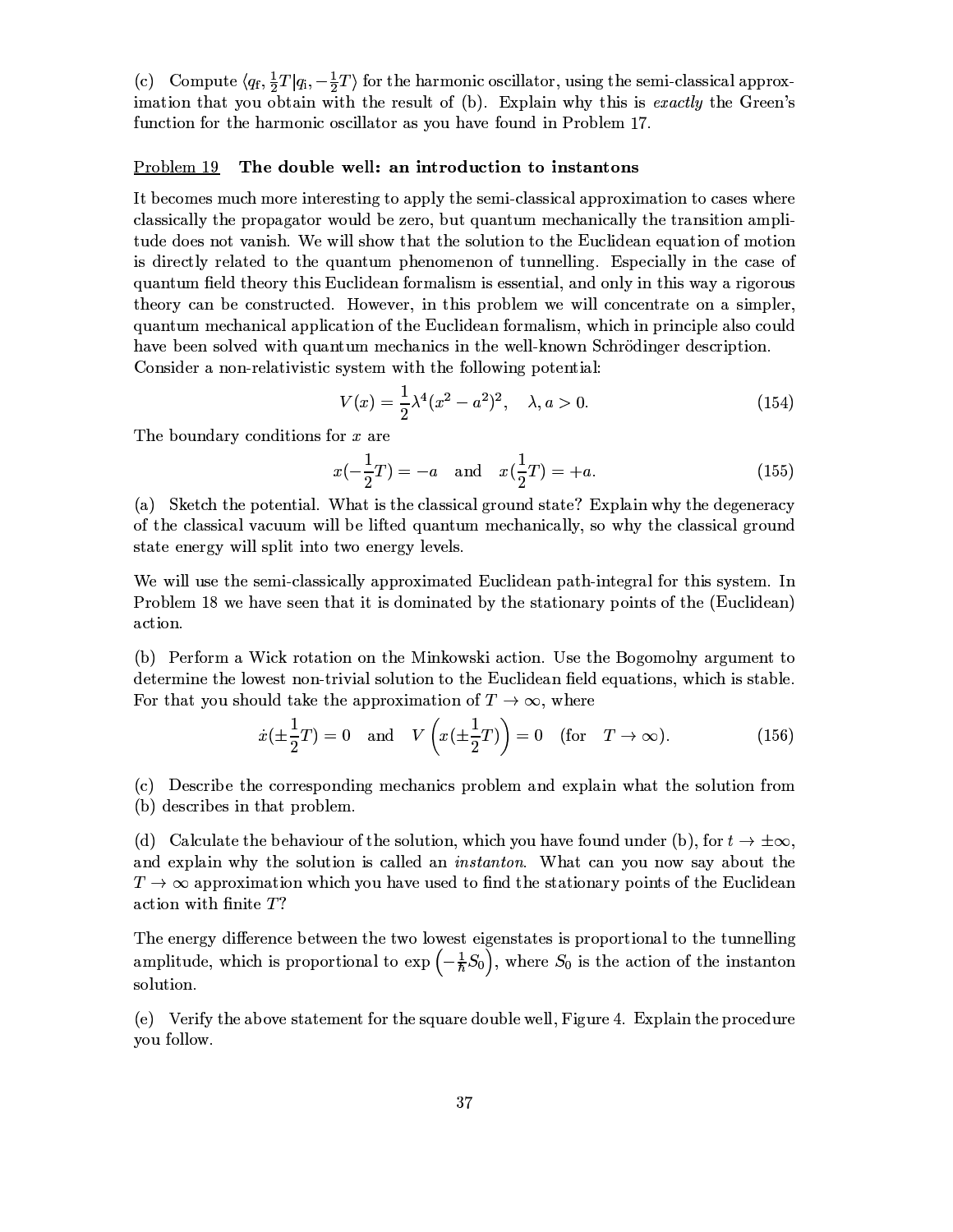

Figure 4: The square double well.  $\;$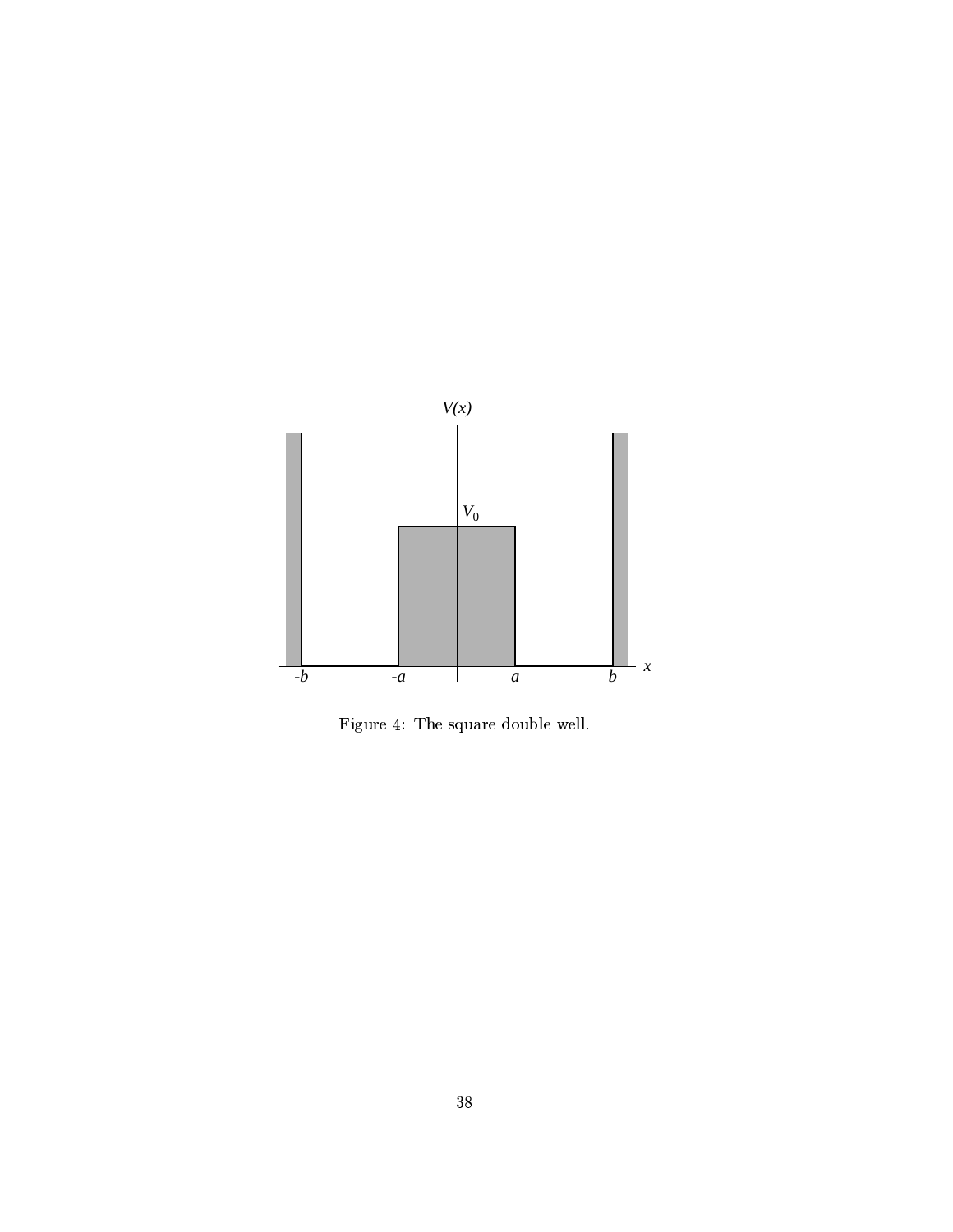#### VII. Instantons

### Abstract

This time we will consider the quantum aspects of systems with degenerate ground states in more detail. We will completely carry out the instanton calculation of the lowest energy levels, thereby also taking the fluctuations around the classical solutions into account. The same principle will be used to obtain a qualititative expression for the life time of a neutron, as an example of a "false vacuum".

#### References:

B. Felsager, "Geometry, Particles and Fields", Odense University Press, 1981: Chapter 5. S. Coleman, "Aspects of symmetry", Cambridge University Press, Cambridge, 1985: Chapter 7 (especially Appendices 1 and 2).

#### Problem 20 The lowest energy levels

We will calculate, in the semi-classical approximation, the Euclidean transition amplitudes

$$
\langle -a|e^{-\frac{1}{\hbar}HT}|-a\rangle = \langle a|e^{-\frac{1}{\hbar}HT}|a\rangle \tag{157}
$$

and

$$
\langle a|e^{-\frac{1}{\hbar}HT}|-a\rangle = \langle -a|e^{-\frac{1}{\hbar}HT}|a\rangle \tag{158}
$$

for a double well potential which around the minima resembles the potential of a harmonic oscillator of frequency  $\omega$ . The first step—the calculation of the stationary points of the Euclidean action that obey the boundary conditions—you have performed in Problem 19. The next step is to calculate the fluctuations around the classical solution. The full tunnelling process also has contributions from multi-instanton solutions that interpolate between two classical vacua, and this will be calculated in the so-called *dilute gas approximation*. The resulting (Euclidean) path-integral will be compared to its decomposition in terms of the eigenfunctions of the Hamilton operator for large T, see Problem 16(c), to obtain the lowest-lying energy levels.

For  $T \to \infty$  there is an indeterminacy in the position of the instanton, due to the presence of an integration constant which is not fixed by the boundary conditions. Phrased differently, a particular instanton solution does not possess the time translation symmetry of the Euclidean field equations, so applying this symmetry operation to this particular solution yields a family of solutions. Thus, a perturbation of a particular solution which shifts the whole solution in time will also be a solution. This means that  $\frac{d\bar{x}}{dt}$  is a zero-mode of the fluctuation operator, *i.e.*, an eigenfunction with eigenvalue zero. Here  $\bar{x}(t)$  is the instanton solution from Problem 19.

(a) Prove that  $\frac{d\bar{x}}{dt}$  is a zero-mode of the fluctuation operator, for  $T \to \infty$ . Normalise this zero-mode. (For this you don't need the explicit expression for  $\bar{x}(t)$  from Problem 16(b), but only the Bogomolny equation.) Explain why  $\bar{x}$  corresponds to the lowest eigenvalue, so the spectrum of the fluctuation operator is bounded from below by zero.

It follows that the integration over  $c_0$  blows up the path integral for large T. In order to handle this, the integral over  $c_0$  is rewritten as an integration over the position  $t_0$  of the instanton in time.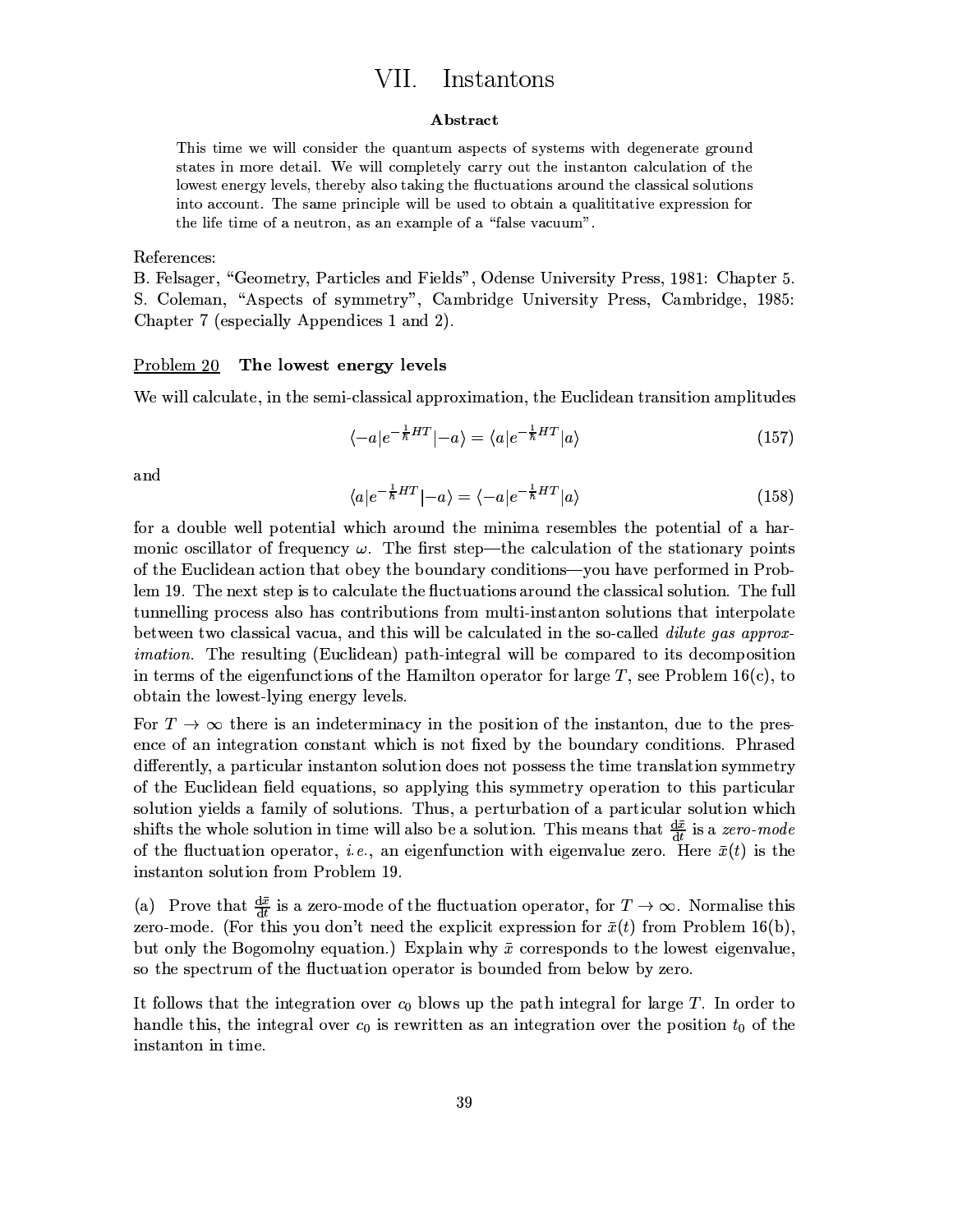(b) Split off the integration over  $c_0$ , so express the pre-exponential factor in an integration over  $c_0$  and det' $\Omega$ , where the latter can be formally written as

$$
\det' \Omega = \lim_{T \to \infty} \frac{\det \Omega}{\lambda_0(T)}.
$$
\n(159)

In order to change from an integration over  $c_0$  to an integration over  $t_0$ , one needs to know how  $dc_0$  compares to  $dt_0$ . To this end, compare a (small) shift in time for a fluctuation around the instanton solution with an arbitrary (small) fluctuation, so compare  $\bar{x}(t +$  $dt_0$ ) with  $\bar{x}(t) + \eta(t)$ . Now transform the integration over  $c_0$  into an integration over  $t_0$ . What are the integration limits for the latter integration? Assume that  $\lambda_0(T)$  drops off exponentially with T for large T. Perform the integration over  $t_0$ . Give the transition amplitude in terms of det'  $\Omega$  and  $S_0$ , in the limit of large T.

Now one has to regularise det'  $\Omega$ . The trick is to write

$$
\det' \Omega = \frac{\det \left( -\frac{d^2}{dt^2} + \omega^2 \right)}{K^2},\tag{160}
$$

where  $\det(-\frac{d^2}{dt^2} + \omega^2)$  is the regularised determinant for the harmonic oscillator, see Problem 18, and  $K$  is defined by

$$
K = \sqrt{\frac{\det\left(-\frac{\mathrm{d}^2}{\mathrm{d}t^2} + \omega^2\right)}{\det'\left(-\frac{\mathrm{d}^2}{\mathrm{d}t^2} + \frac{1}{m}V''(\bar{x}(t))\right)}},\tag{161}
$$

where the prime on the determinant indicates that the lowest eigenvalue is to be omitted. The calculation of K is postponed to Problem 21. For the moment it is only important that it is a finite quantity, as will be seen in Problem 21.

(c) Express the tunnelling amplitude due to a single instanton, in the large- $T$  limit, in terms of  $K$ .

Next we have to consider the contribution of multi-instanton solutions, so we also take solutions into account that move back and forth a certain number of times between two classical vacua. Assume a large separation between the instantons (compared to  $\frac{1}{n}$ ), so approximate multi-instanton solutions by a linear superposition of single instanton solutions. This is the *dilute gas approximation*.

(d) What is the action of the *n*-instanton solution  $\bar{x}_n$ ?

Now the pre-exponential factor for the multi-instanton solution has to be determined. As in the one-instanton case, it arises from the fluctuations around the classical solution, so it is closely related to the spectrum of the fluctuation operator. Again one has to distinguish between the zero-modes and the other modes.

(e) In the large-T limit, the zero-modes correspond to shifting the positions of the instantons in time. Calculate the factor due to integration over these positions.

The other modes give rise to a determinant which can be regularised analagously to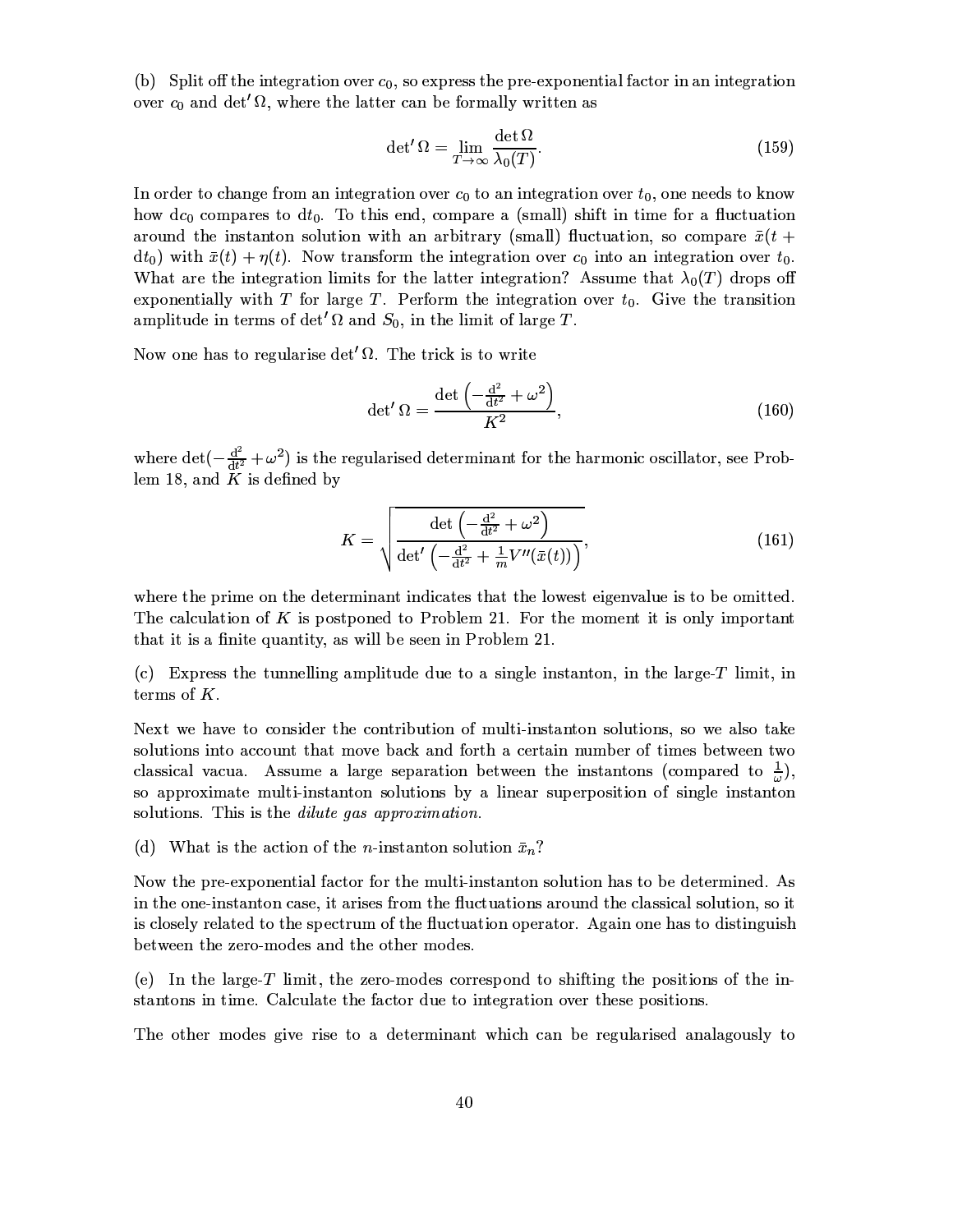Eq.  $(160)$ . This time one is led to consider

$$
K_n = \sqrt{\frac{\det\left(-\frac{\mathrm{d}^2}{\mathrm{d}t^2} + \omega^2\right)}{\det'\left(-\frac{\mathrm{d}^2}{\mathrm{d}t^2} + \frac{1}{m}V''(\bar{x}_n(t))\right)}}.
$$
(162)

(f) Explain why  $V''(\bar{x}_n(t))$  may be approximated by

$$
V''(\bar{x}_n(t)) = m\omega^2 + \sum_{i=1}^n \Delta(t - t_i),
$$
\n(163)

where  $\Delta(t-t_i)$  differs appreciably from zero only around the position  $t_i$  (in time) of the *ith* instanton. Prove that

$$
K_n = K^n,\t\t(164)
$$

where K is given in Eq.  $(161)$ .

 $(g)$  Write down the contribution to the transition amplitude from the *n*-instanton solution and calculate the resulting transition amplitudes, Eqs.  $(157)$  and  $(158)$ . Which *n* give the largest contribution? Is the dilute gas approximation a good approximation?

(h) The transition amplitudes can also be expressed in terms of the energy spectrum and the eigenfunctions of the Hamiltonian, see Problem  $16(c)$ . Compare this expression to the amplitudes calculated under  $(g)$ , in the large-T limit. Determine the energy of the ground state and of the first excited state. Discuss the parity of the wave functions of these states.

#### The final calculations of the energy split Problem 21

In the previous problem, the energy split has been calculated between the two lowest levels for the double well potential as given in Eq. (154). The result still contains the yet unspecified expression for  $K$ . In order to complete the calculation of the energy split, this quantity will now be determined.

From the definitions one has

$$
K^{2} = \frac{\det\left(-\frac{\mathrm{d}^{2}}{\mathrm{d}t^{2}} + \omega^{2}\right)}{\det\left(-\frac{\mathrm{d}^{2}}{\mathrm{d}t^{2}} + \frac{1}{m}V''(\bar{x}(t))\right)}\lambda_{0}.
$$
 (165)

We will first calculate the quotient of the determinants. According to Eq. (152),

$$
\frac{\det\left(-\frac{\mathrm{d}^2}{\mathrm{d}t^2} + \omega^2\right)}{\det\left(-\frac{\mathrm{d}^2}{\mathrm{d}t^2} + \frac{1}{m}V''(\bar{x}(t))\right)} = \frac{\psi^{(0)}(\frac{1}{2}T)}{\psi_0(\frac{1}{2}T)}.\tag{166}
$$

Here  $\psi^{(0)}(t)$  satisfies

$$
\left(-\frac{\mathrm{d}^2}{\mathrm{d}t^2} + \omega^2\right)\psi^{(0)}(t) = 0\tag{167}
$$

with boundary conditions

$$
\psi^{(0)}(-\frac{1}{2}T) = 0 \quad \text{and} \quad \frac{\mathrm{d}}{\mathrm{d}t}\psi^{(0)}(-\frac{1}{2}T) = 1,\tag{168}
$$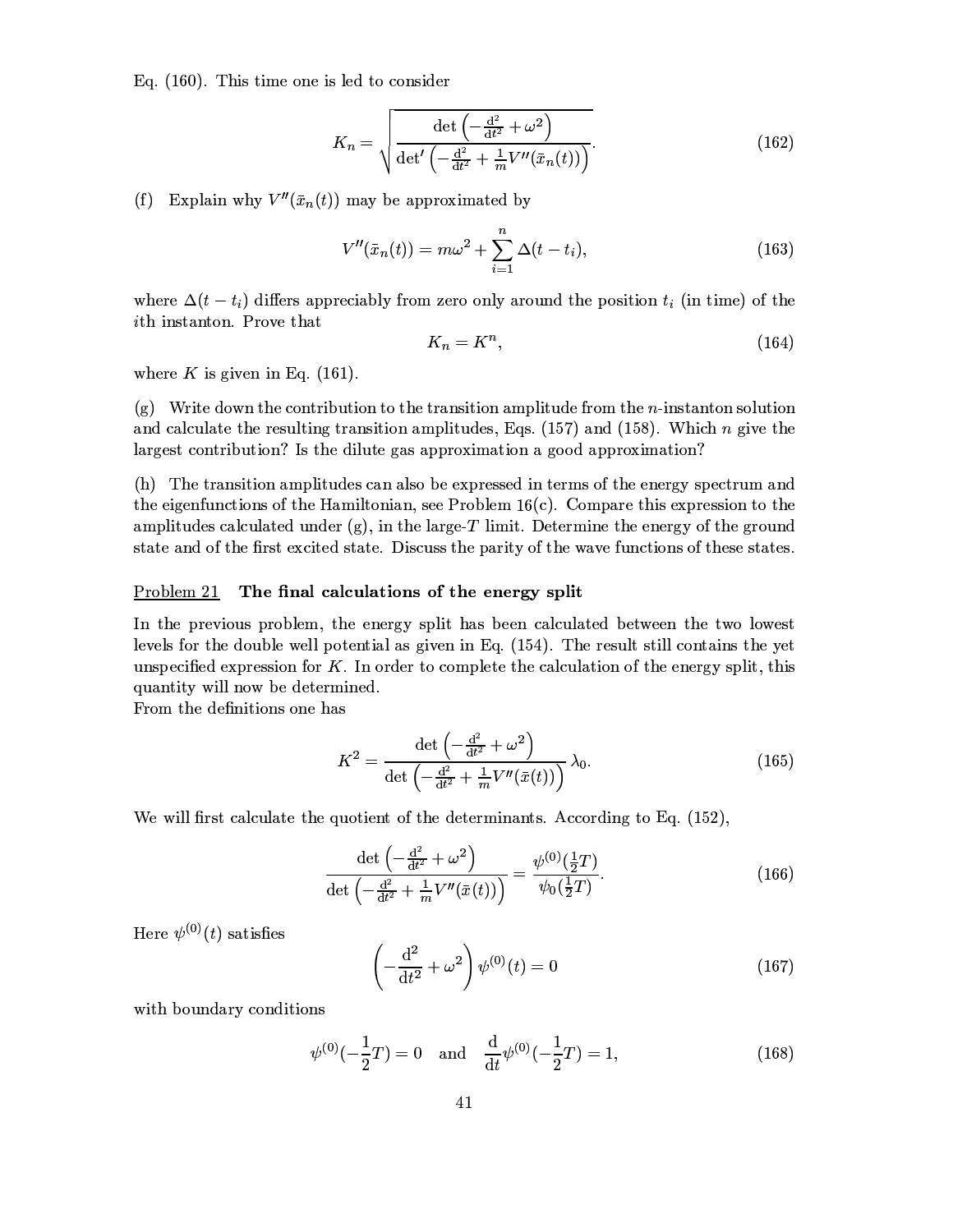and  $\psi_0(t)$  satisfies

$$
\left(-\frac{\mathrm{d}^2}{\mathrm{d}t^2} + \frac{1}{m}V''(\bar{x}(t))\right)\psi_0(t) = 0\tag{169}
$$

with boundary conditions

$$
\psi_0(-\frac{1}{2}T) = 0
$$
 and  $\frac{d}{dt}\psi_0(-\frac{1}{2}T) = 1.$  (170)

An exact expression for  $\psi^{(0)}$  is easily obtained, but we still have to find  $\psi_0(\frac{1}{2}T)$ . Eq. (169) has two linearly independent solutions. In the limit of large  $T$ , one is the zero-mode that has already been calculated; denote it by  $x_0$ . In order to find the other one, which will be denoted by  $y_0$ , we consider the Wronskian

$$
W(x_0, y_0) = \begin{vmatrix} x_0 & y_0 \\ \partial_t x_0 & \partial_t y_0 \end{vmatrix}.
$$
 (171)

This has the property that it is constant (verify this!). Asymptotically

$$
x_0(t) \to A e^{\omega t} \qquad \text{for} \qquad t \to -\infty, \tag{172}
$$

$$
x_0(t) \to A e^{-\omega t} \qquad \text{for} \qquad t \to +\infty,\tag{173}
$$

where A is some constant. We multiply  $y_0$  by a scalar, such that

$$
W(x_0, y_0) = -2A^2 \omega.
$$
 (174)

(a) Calculate A. Determine the asymptotic behaviour of  $y_0(t)$  for  $t \to -\infty$  and for  $t \to +\infty$ . Express  $\psi_0(t)$  in terms of  $x_0(t)$  and  $y_0(t)$ . Calculate  $\psi_0(\frac{1}{2}T)$  for large T.

Next we want to determine the lowest eigenvalue,  $\lambda_0$ , which is a function of T. We have the eigenvalue equation

$$
\left(-\frac{\mathrm{d}^2}{\mathrm{d}t^2} + \frac{1}{m}V''(\bar{x}(t))\right)\psi_\lambda(t) = \lambda\psi_\lambda(t),\tag{175}
$$

with boundary conditions

$$
\psi_{\lambda}(-\frac{1}{2}T) = 0 \quad \text{and} \quad \psi_{\lambda}(\frac{1}{2}T) = 0 \tag{176}
$$

Instead of this boundary value problem, we rather consider the initial value problem

$$
\psi_{\lambda}(-\frac{1}{2}T) = 0 \quad \text{and} \quad \frac{\mathrm{d}}{\mathrm{d}t}\psi_{\lambda}(-\frac{1}{2}T) = 1. \tag{177}
$$

and then impose the condition

$$
\psi_{\lambda}(\frac{1}{2}T) = 0. \tag{178}
$$

Note that above we have solved this initial value problem for  $\lambda = 0$ .

(b) Transform the eigenvalue equation Eq. (175) with initial values Eq. (177) into the integral equation

$$
\psi_{\lambda}(t) = \psi_0(t) - \lambda \int_{-\frac{1}{2}T}^{t} G(t, t') \psi_{\lambda}(t') \mathrm{d}t', \qquad (179)
$$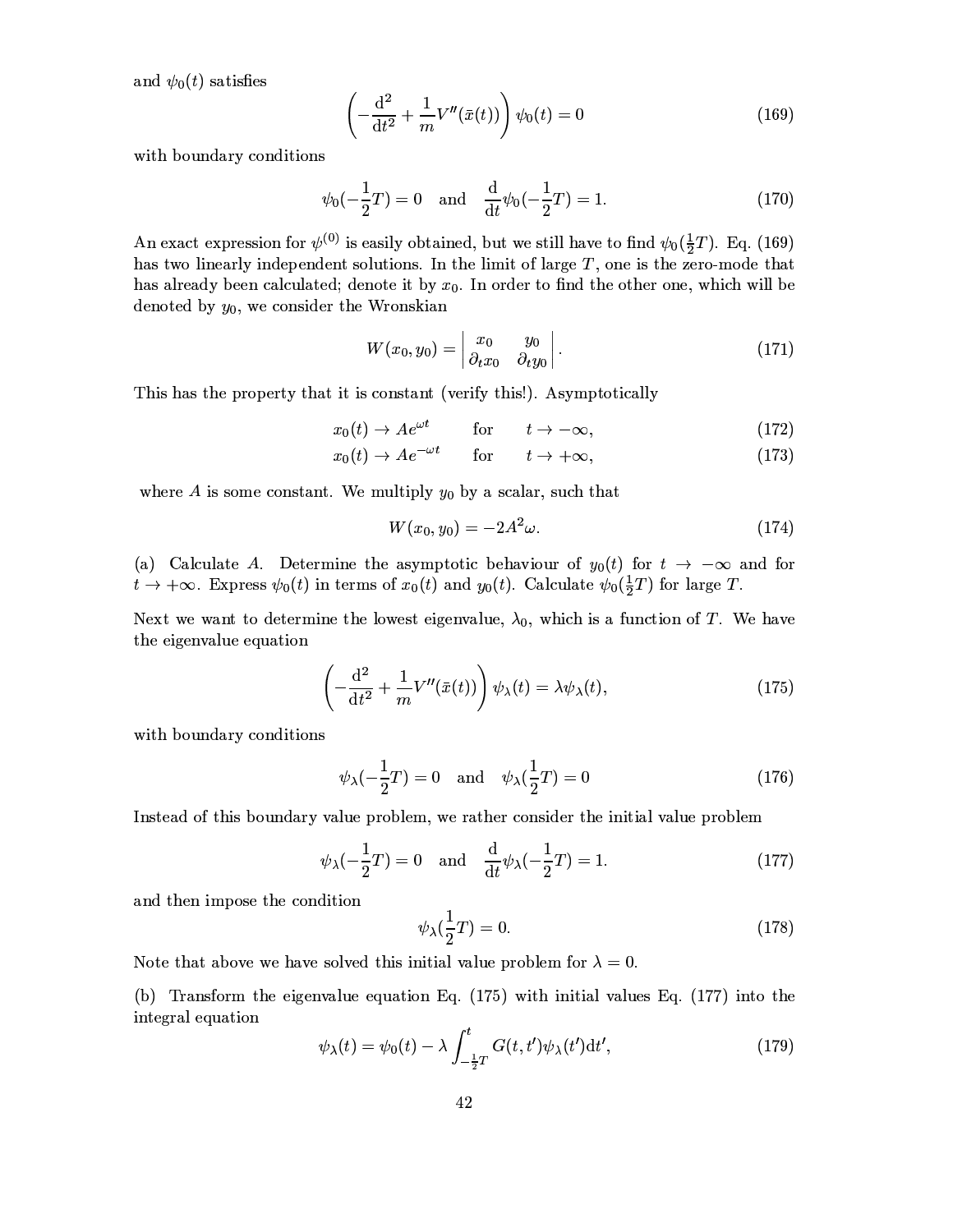where the Green function satisfies

$$
\left(-\frac{\mathrm{d}^2}{\mathrm{d}t^2} + \frac{1}{m}V''(\bar{x}(t))\right)G(t, t') = 0 \quad \text{for each } t' \tag{180}
$$

and

$$
G(t, t')|_{t'=t} = 0 \quad \text{and} \quad \frac{\partial}{\partial t} G(t, t')|_{t'=t} = 1.
$$
 (181)

Express the Green functions in terms of  $x_0$  and  $y_0$ . Iterate the integral equation Eq. (179), *i.e.*, substitute the right-hand side in the integrand, discarding the  $\lambda^2$  terms. Calculate  $\lambda = \lambda_0$  from Eq. (178), in the limit of large T.

(c) Calculate the two lowest energies.

#### Problem 22 Bounces, and the life-time of the neutron

In this problem, the life-time of the neutron will be calculated qualitatively. The electron is trapped close to the proton; assume the potential has the shape shown in Figure 5. In the well around  $x = 0$  the electron is bound in the neutron, but it could tunnel through the barrier and become free.



Figure 5: The potential for an electron within a neutron.

We will calculate the transition amplitude from  $x_i = 0$  to  $x_f = 0$ , in the semi-classical approximation, as a Euclidean path integral. The action has a trivial stationary point with  $x_i = 0$  and  $x_f = 0$ , namely the electron remaining at  $x = 0$  throughout. The simplest non-trivial stationary point with  $x_i = 0$  and  $x_f = 0$ , in the limit of large T, is called a bounce. Its action will be denoted by  $B$ .

(a) Describe the bounce. Sketch a graph of  $\bar{x}_{\text{bounce}}(t)$ .

In the large- $T$  limit, there are approximate multi-bounce solutions, consisting of a number of bounces widely separated in time. All these solutions contribute to the transition amplitude. Thus the situation is very similar to the double well, see Problem 20, where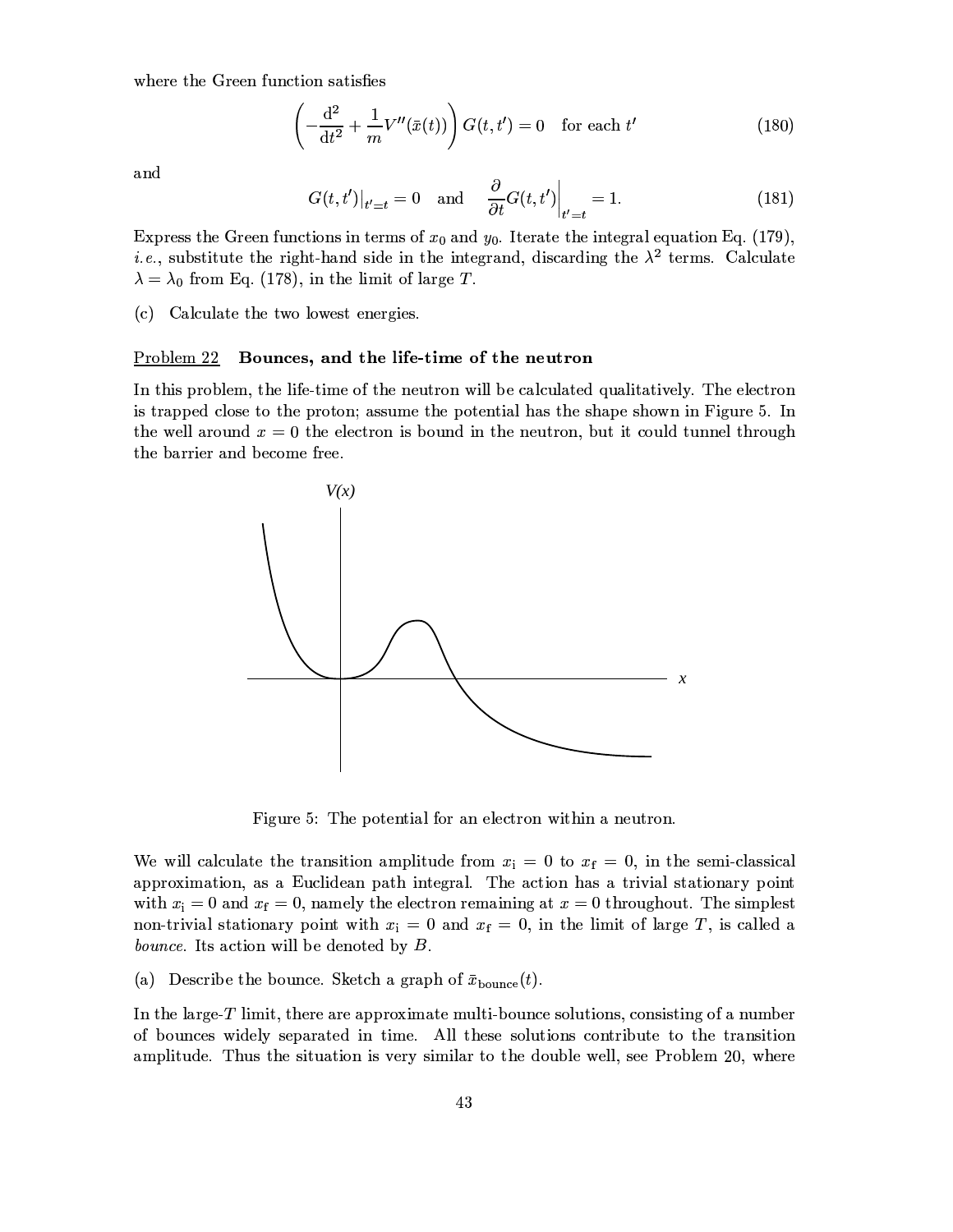multi-instanton solutions contribute to the tunnelling amplitude. The contribution from the  $n$ -bounce solutions is given by

$$
\left(\int_{x_i=0}^{x_f=0} \mathcal{D}x \exp\left(-\frac{1}{\hbar}S_E[x]\right)\right)_{n \text{ bounces}} = \left(\frac{m\omega}{\pi\hbar}\right)^{\frac{1}{2}} e^{-\frac{1}{2}\omega T} \left(\frac{B}{2\pi\hbar}\right)^{\frac{n}{2}} \frac{T^n}{n!} K^n e^{-nB/\hbar}. \quad (182)
$$

(b) Explain the meaning and origin of each of the factors in the right-hand side of Eq. (182). Perform the summation over all multi-bounce solutions. Calculate the "ground" state" energy. Discuss the significance of the terms you have found.

Naively one would expect that

$$
K = \sqrt{\frac{\det\left(-\frac{\mathrm{d}^2}{\mathrm{d}t^2} + \omega^2\right)}{\det'\left(-\frac{\mathrm{d}^2}{\mathrm{d}t^2} + \frac{1}{m}V''(\bar{x}_{\text{bounce}}(t))\right)}},\tag{183}
$$

where the prime on the determinant indicated that the zero eigenvalue has to be omitted. This however turns out to be not the case.

(c) In the large-T limit,  $\frac{d}{dt}\bar{x}_{\text{bounce}}(t)$  is a zero mode of the fluctuation operator, due to the time translation invariance of the equations of motion. Sketch a graph of  $\frac{d}{dt}\bar{x}_{\text{bounce}}(t)$ . Show that the fluctuation operator has a negative eigenvalue.

This problem arises because the state that we consider—the particle in the bottom of the well—is not an eigenstate of the Hamiltonian: it is unstable. The energy of an unstable state can only be defined by analytic continuation. We will not go through the arguments of this analytic continuation, but state that the imaginary part of the one-bounce contribution to the functional integral is given by

$$
\operatorname{Im}\left(\int_{x_1=0}^{x_f=0} \mathcal{D}x \exp\left(-\frac{1}{\hbar}S_E[x]\right)\right)_{\text{one bounce}} =
$$
\n
$$
\frac{1}{2}N\left(\frac{B}{2\pi\hbar}\right)^{\frac{1}{2}}T\left|\det'\left(-\frac{d^2}{dt^2} + \frac{1}{m}V''(\bar{x}_{\text{bounce}}(t))\right)\right|^{-\frac{1}{2}}e^{-B/\hbar}. \tag{185}
$$

(d) Compute Im  $K$ . Determine the life-time of the unstable state.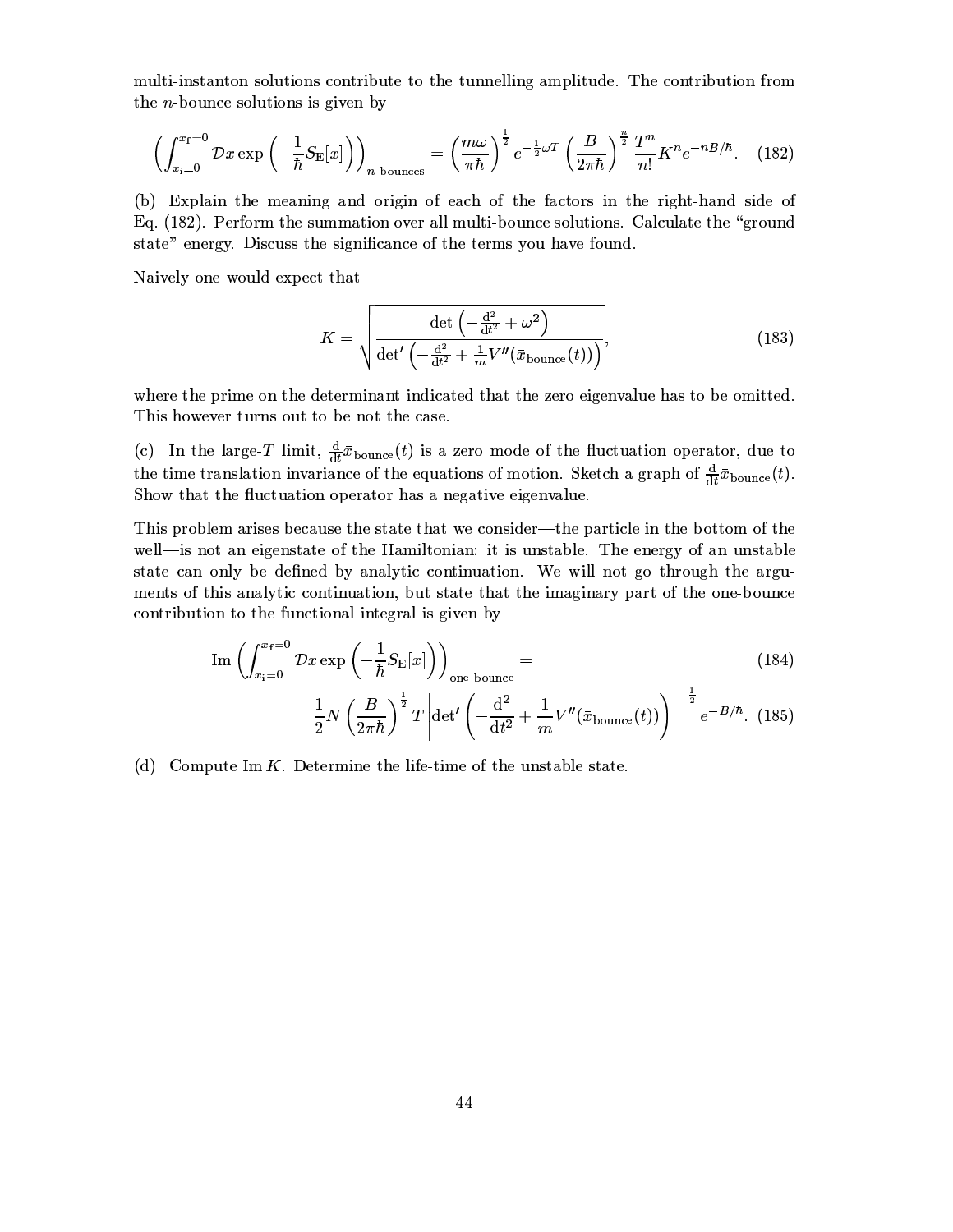#### Quantisation of Solitons VIII.

### Abstract

This session is devoted to the quantisation of the soliton of the sine-Gordon model. The quantum fluctuations around the soliton and around the vacuum are studied in the semi-classical approximation. After some generalities, the relevant fluctuation operators are diagonalised. The quantum corrections to the soliton mass are then calculated. They turn out to have have a divergent term, which can be interpreted as a mass renormalisation.

References:

B. Felsager, "Geometry, Particles and Fields", Odense University Press, 1981: Chapter 4. S. Coleman, "Aspects of symmetry", Cambridge University Press, Cambridge, 1985: Chapter 4.

R. Rajaraman, "Solitons and Instantons", North-Holland, Amsterdam, 1987: Chapters 5 and  $7$ .

#### $Problem 23$ Semi-classical approximation for the soliton

We consider the sine-Gordon model defined by the Lagrangian density

$$
\mathcal{L}(\phi, \partial_{\mu}\phi) = \frac{1}{2}(\partial_{\mu}\phi)(\partial^{\mu}\phi) - \frac{m^4}{\lambda}\left(1 - \cos\frac{\sqrt{\lambda}}{m}\phi\right).
$$
 (186)

In Problem 10 we have calculated the stationary classical solutions, now we will study the quantum fluctuations around these solutions, in the semi-classical approximation.

(a) As an introduction to quantum corrections on classical solutions, read the photocopies from the book by Rajaraman. Consider a (time-dependent) fluctuation  $\delta\phi$  around a time-independent classical solution  $\bar{\phi}$ . Calculate the action and determine the fluctuation operator  $\Omega_{\bar{\phi}}$ .

Expand the fluctuations around a classical solution as

$$
\delta\phi(x,t) = \sum_{q} c_q(t)\eta_q(x). \tag{187}
$$

Choose  $\eta_q(x)$  to be the complete orthonormal set of bounded eigenfunctions of the following operator:

$$
-\partial_x^2 + m^2 \cos \frac{\sqrt{\lambda}}{m} \bar{\phi}
$$
 (188)

with corresponding eigenvalues  $\omega_q^2$ .

(b) Show that in the semi-classical approximation the action can be written as the action of the classical solution, plus the action of a set of harmonic oscillators with frequencies  $\omega_q$ . These frequencies depend on the classical solution around which you expand.

(c) Discuss the energy spectrum of the quantised solution. In particular, what is the ground state energy?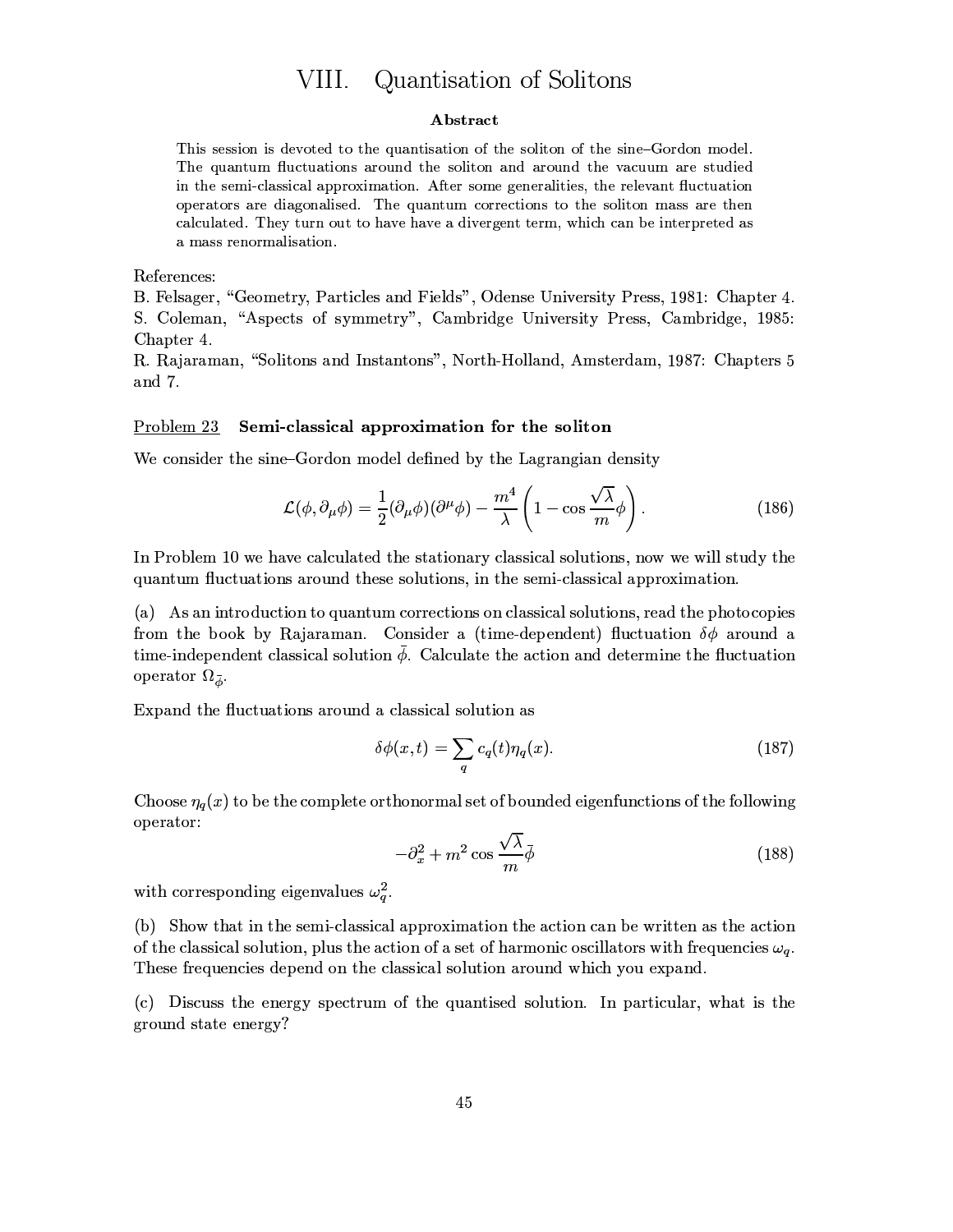#### $Problem 24$ The quantum correction on the soliton mass

We wish to determine the quantum corrected mass of the soliton. Naively one might think it is sufficient to determine the ground state energy of the soliton. However, in the previous problem we have seen that this is divergent. In order to calculate the mass one has to subtract the ground state energy of the vacuum, which is also divergent. Therefore we have to determine the spectra of the static fluctuation operators around the soliton and the vacuum, Eq.  $(188)$ .

(a) Solve the eigenvalue equation of the vacuum fluctuation operator. It is convenient to write

$$
\omega_k^2 = k^2 + m^2. \tag{189}
$$

Explain that only the bounded solutions are relevant. Next impose boundary conditions

$$
\eta_k(-\frac{L}{2}) = \eta_k(\frac{L}{2}) = 0 \tag{190}
$$

and give the allowed values of  $k$ .

Now the eigenvalue equation of the soliton fluctuation operator has to be solved.

(b) Give the classical soliton solution centered at  $x = 0$ . Determine the eigenvalue equation for the fluctuation operator around this solution. It is convenient to write

$$
\omega_q^2 = q^2 + m^2. \tag{191}
$$

Substitute

$$
\eta_q(x) = \frac{\theta_q(x)}{\cosh mx} \tag{192}
$$

and derive the differential equation for  $\theta_q(x)$ . Multiply this equation by a suitable function of  $x$  and perform a Laplace transformation. Solve the resulting functional equation for the Laplace transform  $\Theta(s)$  of  $\theta(x)$ .<sup>16</sup> Transform back and calculate the eigenfunctions  $\eta_q$ of the soliton fluctuation operator. Recall that only the bounded solutions are of physical interest.

(c) Impose the boundary condition

$$
\eta_q(-\frac{L}{2}) = \eta_q(\frac{L}{2}) = 0 \tag{195}
$$

on the eigenfunctions corresponding to the continuous spectrum, and show that for large  $L$  the restriction on  $q$  is given by

$$
q_n L + \delta(q_n) = 2\pi n \qquad (n \in \mathbf{Z}) \tag{196}
$$

$$
A(s+2c)\Theta(s+c) + A(s-2c)\Theta(s-c) = \dots \tag{193}
$$

where  $A$  is a given function and  $c$  a constant, one may try a substitution

$$
\Theta(s) = \frac{X(s)}{A(s-c)A(s+c)}.\tag{194}
$$

<sup>&</sup>lt;sup>16</sup>For a functional equation of the form